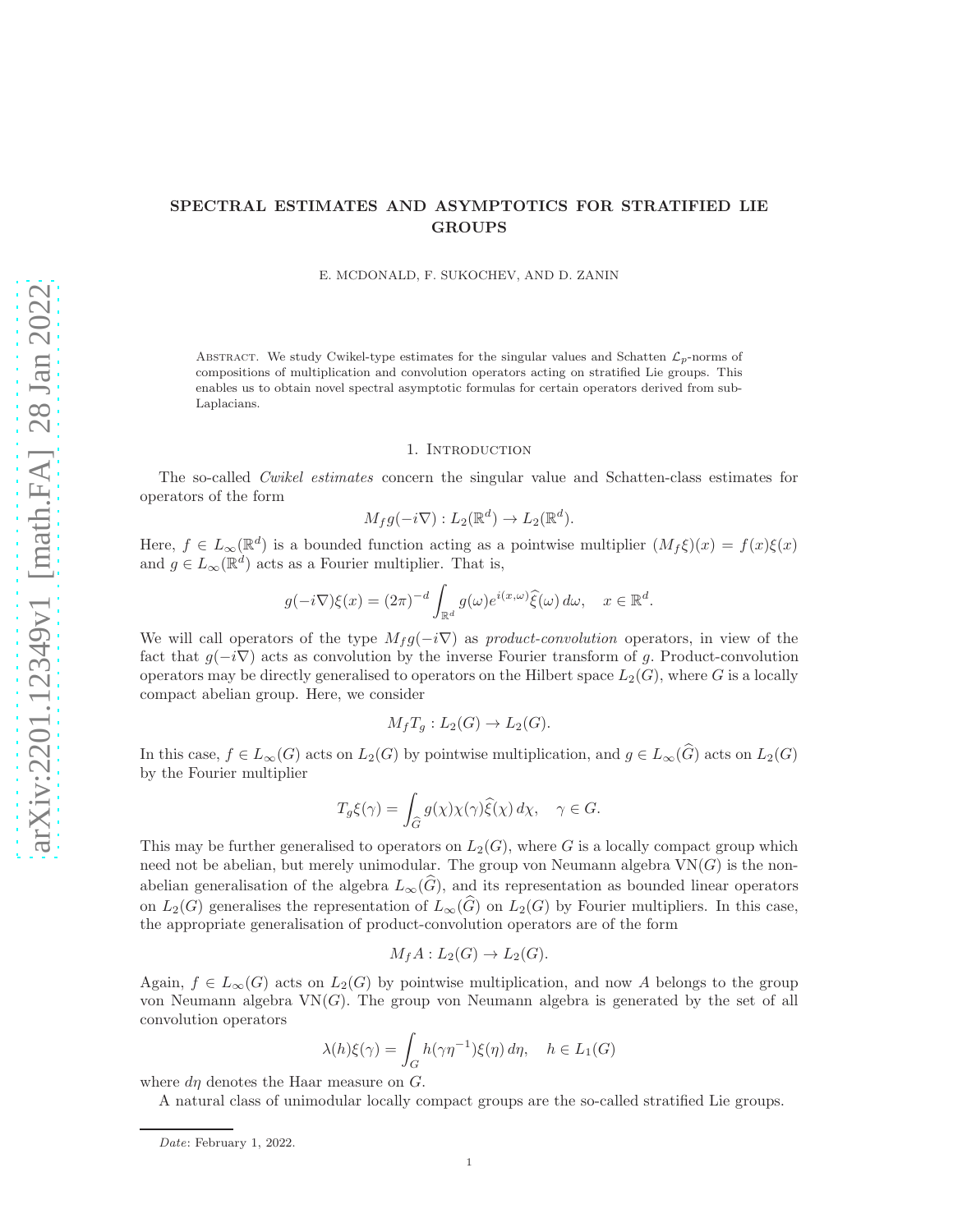Let G be a stratified d-dimensional real Lie group whose Lie algebra  $\mathfrak g$  is stratified as  $\bigoplus_{n=1}^\infty \mathfrak g_n$ and has homogeneous dimension  $d_{\text{hom}}$ . Fix a basis set  $\{X_1, \ldots, X_m\}$  for  $\mathfrak{g}_1$ , realised as antisymmetric operators on  $L_2(G)$ , and denote by  $\Delta$  the corresponding sub-Laplacian

$$
\Delta = \sum_{k=1}^m X_k^2.
$$

The spectral theory of  $\Delta$  has been studied by numerous authors [\[13,](#page-34-0) [7,](#page-34-1) [18\]](#page-35-0). In particular,  $\Delta$  is negative semidefinite and essentially self-adjoint on  $L_2(G)$  with core  $C_c^{\infty}(G)$ . Equivalently,  $\Delta$  may be defined via the quadratic form

$$
Q(u) = \sum_{k=1}^{m} \int_{G} |X_k u(\gamma)|^2 d\gamma, \quad u \in C_c^{\infty}(G).
$$

Hörmander's criterion [\[25,](#page-35-1) Theorem 22.2.1] implies that  $\Delta$  is subelliptic.

The operator  $\Delta$  is affiliated with the group von Neumann algebra  $VN(G)$ , and hence if g is a bounded Borel function on the semiaxis  $\mathbb{R}_+$  the operator  $q(-\Delta)$  defined by functional calculus belongs to  $VN(G)$ . It follows that the operator

$$
M_f g(-\Delta) : L_2(G) \to L_2(G)
$$

may be considered from the point of view of Cwikel's estimates.

We can illustrate our discussion with the case of the prototypical stratified Lie group: the threedimensional Heisenberg group  $\mathbb{H}^1$ . The underlying Lie algebra of this Lie group can be realised as the linear span of the following three vector fields on  $\mathbb{R}^3$  :

$$
X = \partial_x - 2M_y \partial_t, \quad Y = \partial_y + 2M_x \partial_t, \quad T = \partial_t.
$$

Here,  $x, y$  and  $t$  are the coordinates of  $\mathbb{R}^3$ . In this case,

$$
\Delta = X^2 + Y^2 = \partial_x^2 + \partial_y^2 + 4M_{x^2+y^2}\partial_t^2 + 4(M_x\partial_y - M_y\partial_x)\partial_t.
$$

Another example arising from a stratified Lie group is the operator on  $L_2(\mathbb{R}^{2+N})$ , where  $N \geq 1$ , with coordinates  $(t, s, x_1, x_2, \ldots, x_N)$  given by

$$
\Delta = \partial_t^2 + (\partial_s + M_t \partial_{x_1} + M_{t^2} \partial_{x_2} + \cdots + M_{t^N} \partial_{x_N})^2.
$$

This is a Bony-type sub-Laplacian corresponding to a particular stratified Lie group structure of  $\mathbb{R}^{2+N}$ , see [\[7,](#page-34-1) Section 4.3.3]. Another example is the operator on  $L_2(\mathbb{R}^N)$  (with coordinates  $(x_1, \ldots, x_N)$  given by

$$
\Delta = \partial_{x_2}^2 + (\partial_{x_1} + M_{x_2}\partial_{x_3} + M_{x_3}\partial_{x_4} + \cdots + M_{x_{N-1}}\partial_{x_N})^2.
$$

For details on the Lie group underlying this example, see [\[7,](#page-34-1) Section 4.3.5]. Further examples are listed in [\[7,](#page-34-1) Chapter 4].

The following is our main result, which in  $p > 2$  is a form of specific Cwikel estimate for stratified Lie groups and  $p \leq 2$  are related to estimates due to Birman and Solomyak. All unexplained notations and terminology will be introduced in the next section.

<span id="page-1-0"></span>**Theorem 1.1.** Let G be a stratified Lie group with stratification  $\mathfrak{g} = \bigoplus_{n=1}^{\infty} \mathfrak{g}_n$ , homogeneous dimension  $d_{\text{hom}} = \sum_{n=1}^{\infty} n \cdot \dim(\mathfrak{g}_n)$  and a fixed sub-Laplacian  $\Delta = \sum_{j=1}^{m} \widetilde{X}_j^2$ , where  $\{X_j\}_{j=1}^m$  is a basis for  $\mathfrak{g}_1$ .

<span id="page-1-1"></span>(i) if  $p > 2$ , then

$$
||M_f(-\Delta)^{-\frac{d_{\text{hom}}}{2p}}||_{p,\infty} \leq c_p ||f||_{L_p(G)}
$$

<span id="page-1-2"></span>(ii) if  $p < 2$  and  $q > 2$ , then

$$
||M_f(1-\Delta)^{-\frac{d_{\text{hom}}}{2p}}||_{p,\infty} \leq c_{p,q}||f||_{\ell_p(L_q)(G)}.
$$

<span id="page-1-3"></span>(iii) if  $p = 2$  and  $q > 2$ , then

$$
||M_f(1-\Delta)^{-\frac{d_{\text{hom}}}{2p}}||_{p,\infty} \leq c_q ||f||_{\ell_{2,\log}(L_q)(G)}.
$$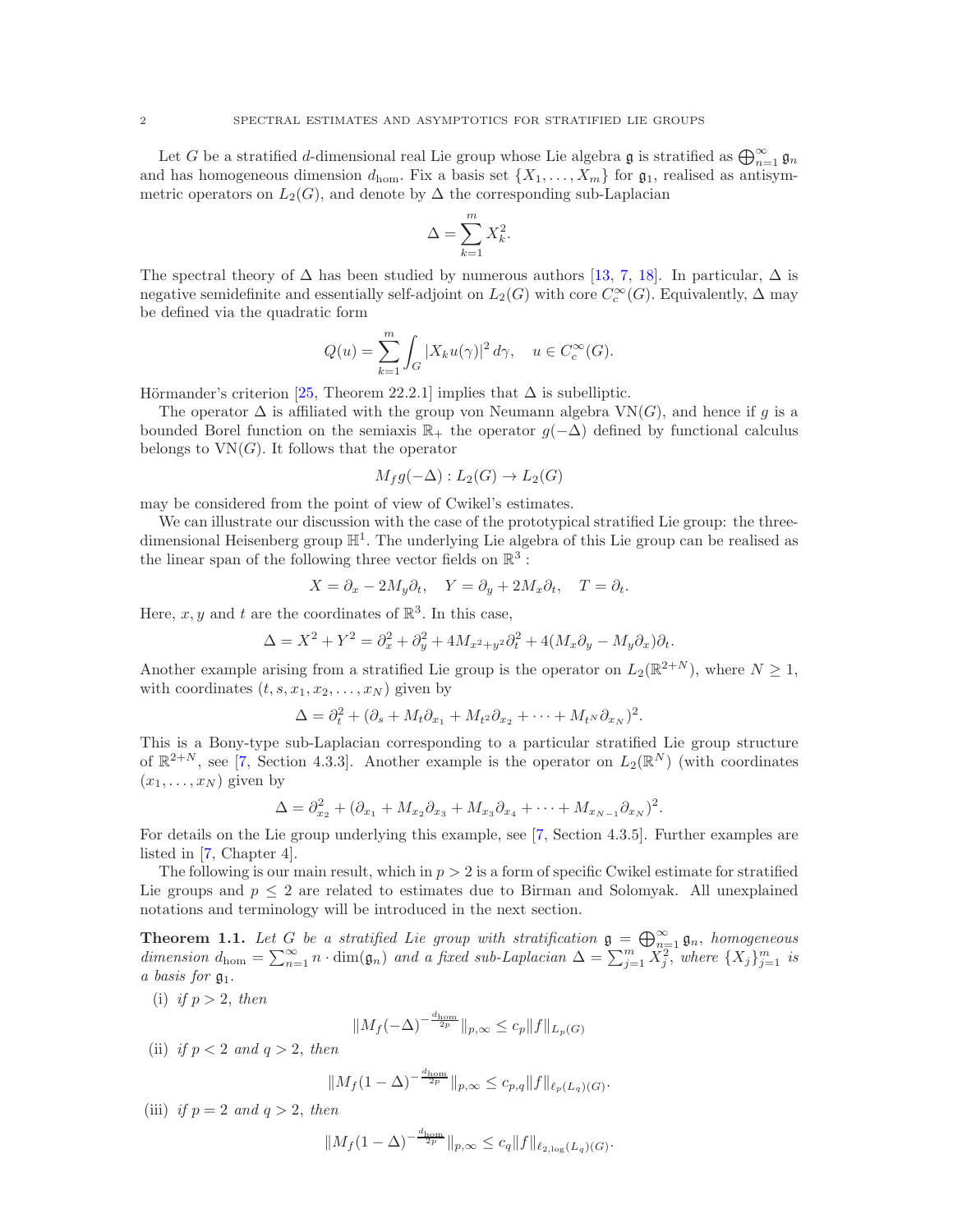Having Theorem [1.1](#page-1-0) at hands and using Hölder's inequality, we immediately obtain the following corollary.

<span id="page-2-1"></span>**Corollary 1.2.** Let G be a stratified Lie group with stratification  $\mathfrak{g} = \bigoplus_{n=1}^{\infty} \mathfrak{g}_n$ , homogeneous dimension  $d_{\text{hom}} = \sum_{n=1}^{\infty} n \cdot \dim(\mathfrak{g}_n)$  and a fixed sub-Laplacian  $\Delta = \sum_{j=1}^{m} \widetilde{X}_j^2$ , where  $\{X_j\}_{j=1}^m$  is a basis for  $\mathfrak{g}_1$ .

(i) if  $p > 1$ , then

$$
\|(-\Delta)^{-\frac{d_{\text{hom}}}{4p}}M_f(-\Delta)^{-\frac{d_{\text{hom}}}{4p}}\|_{p,\infty} \leq c_p \|f\|_{L_p(G)}.
$$

(ii) if  $p < 1$  and  $q > 1$ , then

$$
\|(1-\Delta)^{-\frac{d_{\text{hom}}}{4p}}M_f(1-\Delta)^{-\frac{d_{\text{hom}}}{4p}}\|_{p,\infty} \leq c_{p,q} \|f\|_{\ell_p(L_q)(G)}.
$$

(iii) if  $p = 1$  and  $q > 1$ , then

$$
\|(1-\Delta)^{-\frac{d_{\text{hom}}}{4p}}M_f(1-\Delta)^{-\frac{d_{\text{hom}}}{4p}}\|_{p,\infty} \leq c_q \|f\|_{\ell_{1,\log}(L_q)(G)}.
$$

Of course, a similar result holds for Schatten ideals.

<span id="page-2-0"></span>**Theorem 1.3.** Let G be a stratified Lie group with stratification  $\mathfrak{g} = \bigoplus_{n=1}^{\infty} \mathfrak{g}_n$ , homogeneous dimension  $d_{\text{hom}} = \sum_{n=1}^{\infty} n \cdot \dim(\mathfrak{g}_n)$  and a fixed sub-Laplacian  $\Delta = \sum_{j=1}^{m} \widetilde{X}_j^2$ , where  $\{X_j\}_{j=1}^m$  is a basis for g1.

(i) if  $p > 2$  and  $r > \frac{d_{\text{hom}}}{p}$ , then

$$
||M_f(-\Delta)^{-\frac{r}{2}}||_p \leq c_{p,r}||f||_{L_p(G)}.
$$

(ii) if  $p = 2$  and  $r > \frac{d_{\text{hom}}}{p}$ , then

$$
||M_f(1-\Delta)^{-\frac{r}{2}}||_p = c_{p,r}||f||_{L_p(G)}.
$$

(iii) if  $p < 2$ ,  $r > \frac{d_{\text{hom}}} {p}$  and  $q > 2$ , then

$$
||M_f(1-\Delta)^{-\frac{r}{2}}||_p \leq c_{p,q,r}||f||_{\ell_p(L_q)(G)}.
$$

Here, the notation  $\|\cdot\|_p$  and  $\|\cdot\|_{p,\infty}$  denote the p-Schatten and weak p-Schatten quasi-norms respectively. The notation  $\ell_{\frac{d_{\text{hom}}}{\beta}}(L_q)(G)$  refers to a particular function space on G defined carefully below. This is a generalisation of the mixed  $\ell_p(L_q)(\mathbb{R}^d)$  spaces of Birman and Solomyak, see [\[37,](#page-35-2) Chapter 4].

In the particular case when  $G = \mathbb{R}^d$ , the sub-Laplacian reduces to the classical Laplacian  $\Delta_{\mathbb{R}^d} = \sum_{j=1}^d \partial_j^2$ . The estimates in Theorem [1.1](#page-1-0) are not as strong as the best known estimates for product-convolution operators in  $\mathbb{R}^d$  see e.g. [\[37,](#page-35-2) Theorem 4.6], [\[27,](#page-35-3) Corollary 4.6]. When specialised to  $G = \mathbb{R}^d$ , the  $\mathcal{L}_{2,\infty}$  estimate in Theorem [1.1](#page-1-0) is not more or less general than [\[27,](#page-35-3) Theorem 1.3, as it applies to a wider class of multipliers  $f$  but a smaller class of functions of  $-\Delta$ . Nevertheless it is less general than [\[42,](#page-35-4) Theorem 1.3]. The stronger estimates that have been obtained in the Euclidean (or toroidal) case are made possible due to the special properties of the Fourier basis in  $L_2(\mathbb{T}^d)$  and those proofs do not appear to be directly applicable in the general stratified case.

Schatten and weak-Schatten estimates for product-convolution operators have numerous applications in mathematical physics, some of which include:

- Schatten ideal estimates such as those in Theorem [1.3](#page-2-0) readily imply certain results in scattering theory. For example, Theorem [1.1](#page-1-0) implies the existence and completeness of the wave operators  $\Omega_{\pm}(-\Delta + M_V, -\Delta)$  for certain classes of potentials V. We discuss this in Section [9.](#page-32-0)
- Weak Schatten ideal estimates such as in Corollary [1.2](#page-2-1) are used in proving the Cwikel– Lieb–Rozenblum inequality, which estimates the number of bound states of a Schrödinger operator.
- Operators of the form  $(1 \Delta)^{-\frac{d}{4}} M_f (1 \Delta)^{-\frac{d}{4}}$  are used in the formulation of Connes integration formula [\[12\]](#page-34-2). We prove a strong version of Connes' integration formula for stratified Lie groups below, see Remark [1.5.](#page-3-0)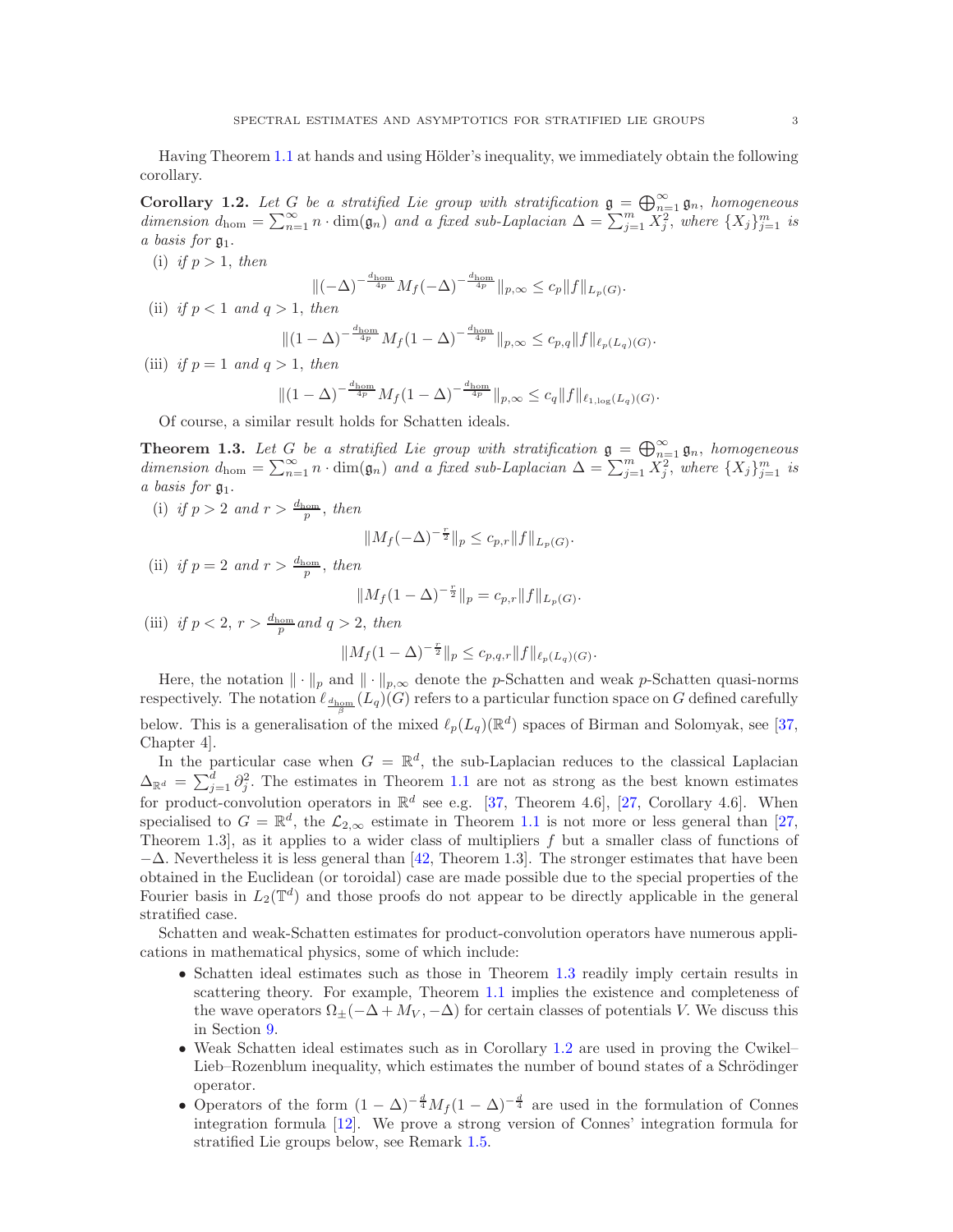• More generally, Schatten and weak-Schatten estimates for product-convolution operators are used to prove semiclassical Weyl laws for Schrödinger operators under minimal smoothness assumptions, see Corollary [1.6](#page-4-0) below.

Related to these estimates we have spectral asymptotics. In the following theorem,  $\mu$  denotes the singular value function. In particular, the sequence  $\{\mu(n,T)\}_{n=0}^{\infty}$  is the sequence of singular values of a compact operator T. We give a precise definition of  $\mu$  in the next section.

<span id="page-3-1"></span>**Theorem 1.4.** Let G be a non-abelian stratified Lie group with stratification  $\mathfrak{g} = \bigoplus_{n=1}^{\infty} \mathfrak{g}_n$ , homogeneous dimension  $d_{\text{hom}} = \sum_{n=1}^{\infty} n \cdot \dim(\mathfrak{g}_n)$  and a fixed sub-Laplacian  $\Delta = \sum_{j=1}^{m} X_j^2$ , where  $\{X_j\}_{j=1}^m$  is a basis for  $\mathfrak{g}_1$ . Let  $k \in \mathbb{N}$  and let  $p = \frac{d_{\text{hom}}}{k}$ . If one of the following conditions holds

- (i)  $p > 1$  and  $0 \leq f \in L_p(G);$
- (ii)  $p < 1$  and  $0 \leq f \in \ell_p(L_q)(G)$  for some  $q > 1$ ;
- (iii)  $p = 1$  and  $0 \le f \in \ell_{1,\log}(L_q)(G)$  for some  $q > 1$ ;

then there exists the limit

$$
\lim_{t \to \infty} t \mu(t, (1 - \Delta)^{-\frac{k}{4}} M_f (1 - \Delta)^{-\frac{k}{4}})^p = c_G \int_G f^p.
$$

Moreover, if  $k < d_{\text{hom}}$ , then we also have the existence of the limit

$$
\lim_{t \to \infty} t\mu(t, (-\Delta)^{-\frac{k}{4}} M_f(-\Delta)^{-\frac{k}{4}})^p = c_G \int_G f^p.
$$

Here, the constant  $c_G > 0$  depends on the stratification and also on the particular choice of the basis in  $\mathfrak{g}_1$ .

<span id="page-3-0"></span>*Remark* 1.5. For  $k = d_{\text{hom}}$ , Theorem [1.4](#page-3-1) implies a form of Connes' Integration Formula [\[12\]](#page-34-2) for stratified Lie groups. For all continuous normalised traces  $\varphi$  on  $\mathcal{L}_{1,\infty}$ , the asymptotic formula given in Theorem [1.4](#page-3-1) yields

$$
\varphi((1-\Delta)^{-\frac{d_{\text{hom}}}{4}}M_f(1-\Delta)^{-\frac{d_{\text{hom}}}{4}}) = c_G \int_G f, \quad f \in \ell_{1,\log}(L_q)(G), \ q > 1.
$$

Theorem [1.4](#page-3-1) is proved under the perhaps unnatural assumption that  $k > 0$  is an integer, we conjecture that this assumption is unnecessary. Similarly, it is reasonable to expect that the result admits nontrivial extension to non-positive  $f$ , or matrix-valued  $f$ .

In the abelian case, that is when  $G = \mathbb{R}^d$  and  $\Delta = \sum_{j=1}^d \partial_j^2$  is the usual Laplace operator, asymptotics of this nature are due to Birman and Solomyak see e.g.  $[5, 6]$  $[5, 6]$ . The connection between Birman–Solomyak's asymptotic formulae and Connes' integration formula was first publicized by Rozenblum [\[35\]](#page-35-5).

The main difference to the elliptic case is that  $d_{\text{hom}}$  is typically larger than the dimension of  $G$ , and so Theorem [1.4](#page-3-1) could be considered a non-Weylian asymptotic formula.

A very closely related theme is the spectral theory of Heisenberg elliptic operators on Heisenberg manfolds, of which the sub-Laplacian of the Heisenberg group  $\mathbb{H}^1$  is a very special case. The theory of pseudodifferential operators adapted to a Heisenberg manifold was originally developed by Beals-Greiner [\[3,](#page-34-5) [2\]](#page-34-6) and Taylor [\[44\]](#page-35-6). Further developments include the "intrinsic" calculus of Ponge [\[31\]](#page-35-7). The advantage of a general pseudodifferential calculus is in its versatility. For example, using an intrinstic Heisenberg calculus Ponge obtained spectral asymptotics for a very broad class of hypoelliptic pseudodifferential operators on Heisenberg manifolds [\[31,](#page-35-7) Chapter 6]. For some more recent work detailing the explicit relation to noncommutative geometry, see [\[21\]](#page-35-8).

The present work is orthogonal to the pseudodifferential calculi of Beals-Greiner and Taylor in the sense we aim for far less generality in terms of operators and manifolds, but the nature of the underlying sub-Riemannian structure is more general. Our contribution is more in line with the spectral theory of differential operators associated to manifolds with a Carnot structure (in the sense of  $[8]$ , or some other sub-Riemannian structure. As early as 1976, Métivier  $[29]$  proved pointwise asymptotics for the spectral function in this setting. Research at this level of generality continues to the present day, for example in the recent work of Colin de Verdière, Hillairet and Trélat  $[10, 11]$  $[10, 11]$ .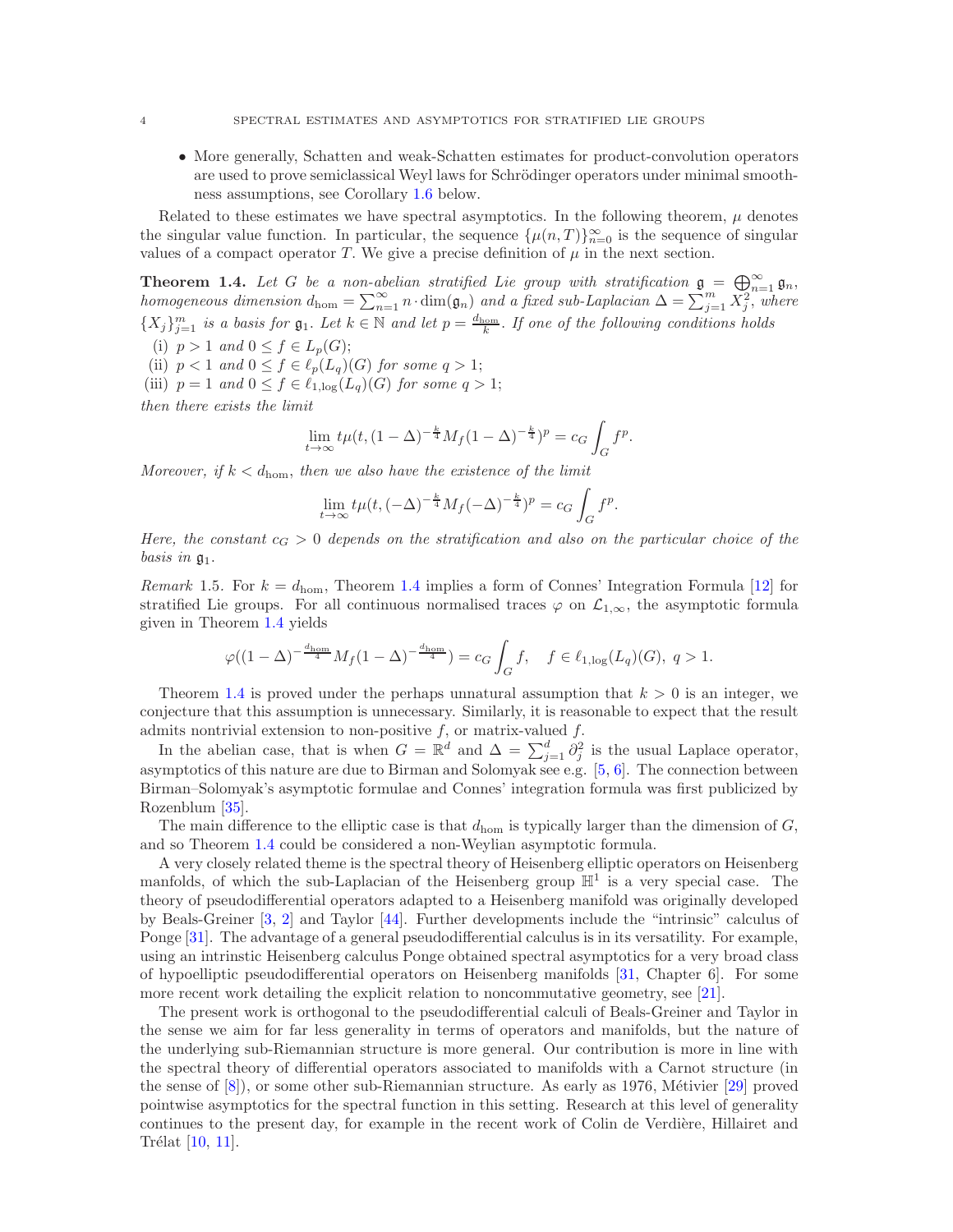The constant  $c_G$  is unspecified in the statement of Theorem [1.4,](#page-3-1) but may be computed in terms of the convolution kernel  $h_t$  of the semigroup  $e^{t\Delta}$  generated by  $\Delta$ . The relation is that

$$
c_G = \frac{1}{\Gamma(\frac{d_{\text{hom}}}{2} + 1)} t^{\frac{d_{\text{hom}}}{2}} h_t(1), \quad t > 0.
$$

Here,  $1 \in G$  denotes the identity element of G. The value of t is arbitrary. For the case where  $G = \mathbb{R}^d$  and  $\Delta$  is the Laplacian, the classical formula  $h_t(1) = (4\pi t)^{-\frac{d}{2}}$  recovers the value

$$
c_{\mathbb{R}^d} = \frac{\text{Vol}(\mathbb{S}^{d-1})}{d(2\pi)^d}.
$$

If  $G = \mathbb{H}^n$  and  $\Delta$  is the standard sub-Laplacian, we instead have

$$
c_{\mathbb{H}^n} = \frac{1}{(n+1)!} (4\pi)^{-n-1} \int_0^\infty \left(\frac{\lambda}{\sinh(\lambda)}\right)^n d\lambda.
$$

This follows from a known explicit form of the heat kernel on  $\mathbb{H}^n$ , [\[20,](#page-35-10) Equation (1.73)]. In general, the heat kernel  $h_t$  can be given in terms of the unitary dual of G, see e.g. [\[1,](#page-34-10) Theorem 26(iii)].

Via an argument using the Birman-Schwinger principle, Theorem [1.4](#page-3-1) implies the following semiclassical Weyl law:

<span id="page-4-0"></span>**Corollary 1.6.** Let  $G \neq \mathbb{H}^1$  be a stratified Lie group with stratification  $\mathfrak{g} = \bigoplus_{n=1}^{\infty} \mathfrak{g}_n$ , homogeneous dimension  $d_{\text{hom}} = \sum_{n=1}^{\infty} n \cdot \dim(\mathfrak{g}_n)$  and a fixed sub-Laplacian  $\Delta = \sum_{j=1}^{m} X_j^2$ , where  $\{X_j\}_{j=1}^m$  is a basis for  $\mathfrak{g}_1$ .

Assume that  $V \in L_{\frac{d_{\text{hom}}}{d(G)}}(G)$  is real-valued. For  $h > 0$ , the operator  $-h^2\Delta + M_V$  can be defined in the sense of quadratic forms. There exists a constant  $c_G > 0$  such that

$$
\lim_{h \to 0} h^{d_{\text{hom}}} \text{Tr}(\chi_{(-\infty,0)}(-h^2 \Delta + M_V)) = c_G \int_G V_{-}^{\frac{d_{\text{hom}}}{2}}.
$$

Here,  $V = \frac{1}{2}(|V| - V)$  is the negative part of V.

The constant  $c_G$  in the above corollary is the same as in Theorem [1.4.](#page-3-1) The assumption that  $V_+ \in L_{\frac{d_{\text{hom}}}{d}}(G)$  is likely to be unnecessarily strong, and is only made here for convenience and to simplify the exposition. Semiclassical Weyl estimates for the classical Laplacian are well-known see e.g. [\[34\]](#page-35-11). As far as the authors are aware, semiclassical asymptotics of these nature for operators such as  $\Delta$  on  $\mathbb{H}^n$ ,  $n > 1$ , are novel.

We wish to extend our gratitude to Professor G. Rozenblum for helpful comments and discussion relating to this paper, and to J. Li and Z. Fan for introducing us to this topic.

# 2. Notations and conventions

A real Lie algebra  $\mathfrak g$  is said to be graded if  $\mathfrak g$  can be decomposed as a direct sum  $\mathfrak g = \bigoplus_{n=1}^\infty \mathfrak g_n$ , where  $[\mathfrak{g}_n, \mathfrak{g}_m] \subset \mathfrak{g}_{n+m}$ , and further is said to be stratified if  $\mathfrak{g}_1$  generates  $\mathfrak{g}$  as a Lie algebra [\[17,](#page-35-12) Section 3.1. The homogeneous dimension  $d_{\text{hom}}$  of a graded Lie algebra is defined to be

$$
d_{\text{hom}} := \sum_{n=1}^{\infty} n \cdot \dim(\mathfrak{g}_n).
$$

We exclusively consider finite dimensional Lie algebras, and hence a graded Lie algebra is nilpotent and the above sum is finite. A connected, simply connected Lie group  $G$  is called stratified if its Lie algebra  $\mathfrak g$  is stratified. A stratified Lie group G is diffeomorphic to  $\mathfrak g$ , via the exponential mapping  $\exp$  [\[19,](#page-35-13) Proposition 1.2], and the Haar measure of G is identical to the pushforward of the Lebesgue measure on  $\mathfrak g$  under exp. We will throughout this paper identify G with  $\mathfrak g$ . The Lie algebra g may also be identified with the set of all vector fields on G commuting with the action of G on itself by right translation.

Let G be a stratified d-dimensional Lie group, with stratification  $\mathfrak{g} = \bigoplus_{n=1}^{\infty} \mathfrak{g}_n$ , and with a particular fixed sub-Laplacian  $\Delta = \sum_{k=1}^{m} X_k^2$  corresponding to a basis  $\{X_1, \ldots, X_m\}$  of  $\mathfrak{g}_1$ . Since the elements  $\{X_1, \ldots, X_m\}$  are represented here as vector fields on G commuting with right translation, it follows that  $\Delta$  commutes with right translations.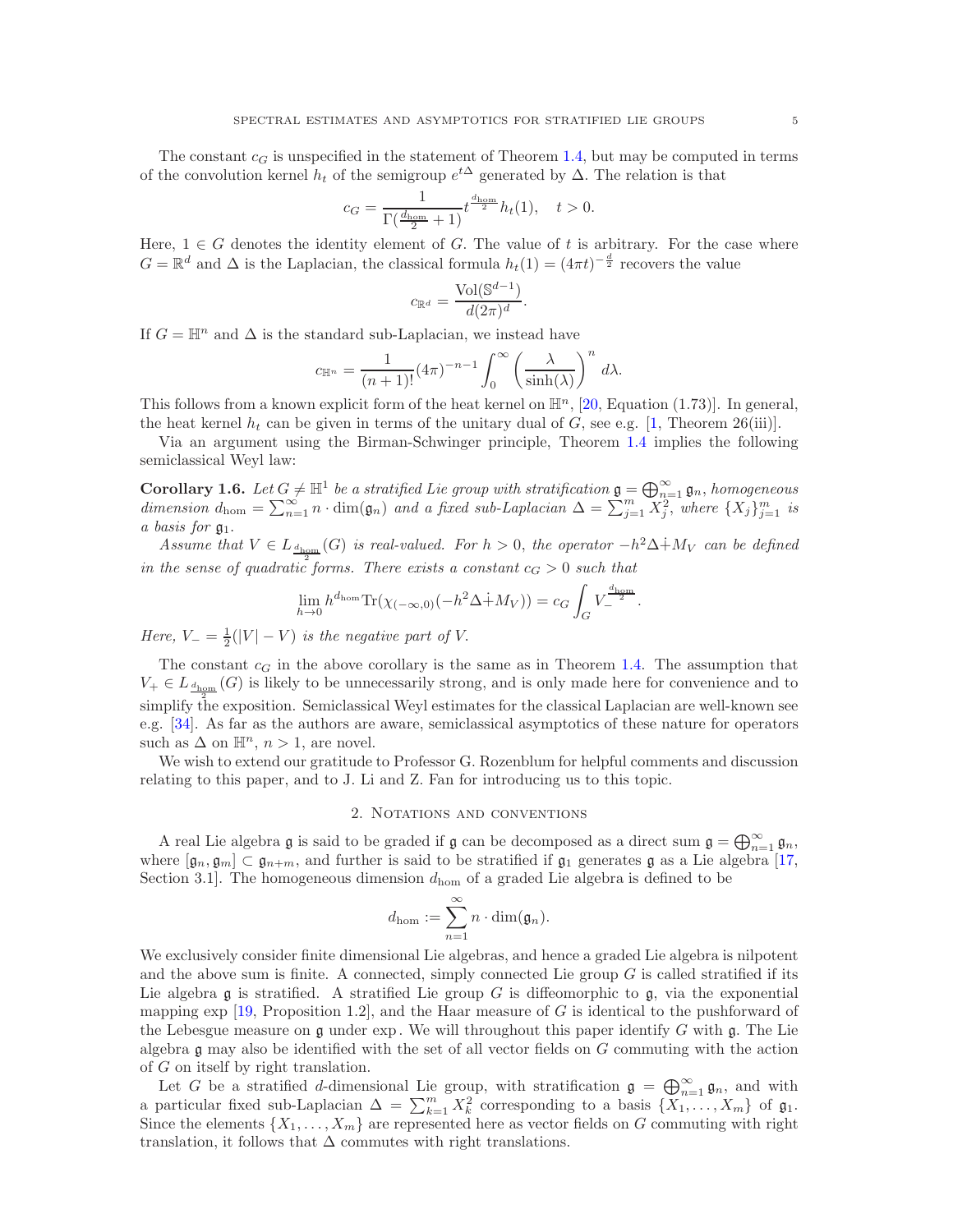As we identify G with  $\mathfrak{g}$ , each  $X_k$  may be considered as a vector field on  $\mathbb{R}^d$ . The nilpotency of G implies that the coefficients of each  $X_k$  are polynomials in the coordinate variables. Similarly,  $\Delta$ is a second order linear differential operator on  $\mathbb{R}^d$  with polynomial coefficients. The Haar measure on G is identical to the Lebesgue measure on g, and when writing  $L_p$ -spaces such as  $L_p(G)$  these are always defined with the Haar measure. We omit the measure when writing integrals of  $f \in L_1(G)$ . That is,

$$
\int_G f := \int_{\mathfrak{g}} f(x) \, dx.
$$

Throughout we will denote constants depending on G by  $c_G$ , or other parameters  $p, q, \ldots$  by  $c_{p,q,G}$ , etc. The value of the constant may change from line to line. Estimates stated as depending on G may also depend on the choice of generating set  $\{X_1, \ldots, X_m\}$ , although in general the same stratified Lie group can have more than one generating set. Throughout this paper,  $G$  is a fixed stratified Lie group with fixed generating set  $\{X_1, \ldots, X_m\}$ .

It follows from the characterisation of Sobolev spaces on stratified Lie groups [\[18,](#page-35-0) Corollary 4.13] that

(2.1) 
$$
(1 - \Delta)^{\frac{\alpha}{2}} X_l (1 - \Delta)^{-\frac{\beta}{2}} \in \mathcal{B}(L_2(G)), \quad \alpha, \beta \in \mathbb{R}, \quad \alpha + 1 \leq \beta.
$$

For a Hilbert space H, denote by  $\mathcal{B}(H)$  the algebra of all bounded linear endomorphisms of H. The ideal of all compact linear maps is denoted  $\mathcal{K}(H)$ . The operator norm on  $\mathcal{B}(H)$  is denoted  $\Vert \cdot \Vert_{\infty}$ . Given  $T \in \mathcal{K}(H)$ , the singular value sequence  $\mu(T) := \{\mu(n,T)\}_{n=0}^{\infty}$  is defined in terms of the singular value function

$$
\mu(t,T) := \inf \{ ||T - R||_{\infty} : \text{ rank}(R) \le t \}, \quad t \ge 0.
$$

Equivalently,  $\mu(n, T)$  is the  $(n + 1)$ -st eigenvalue of  $|T|$ , arranged in decreasing order with multiplicities.

For  $0 < p < \infty$ , the Schatten ideal  $\mathcal{L}_p(H)$  consists of all compact linear operators T such that

$$
||T||_p := \left(\sum_{n=0}^{\infty} \mu(n,T)^p\right)^{\frac{1}{p}} < \infty.
$$

We also make extensive use of the weak Schatten ideals, defined with the weak Schatten (quasi) norms

$$
||T||_{p,\infty} := \sup_{n\geq 0} (n+1)^{\frac{1}{p}} \mu(n,T).
$$

We have the Hölder-type inequalities

$$
||TS||_r \leq ||T||_p ||S||_q
$$
,  $||TS||_{r,\infty} \leq c_{p,q,r} ||T||_{p,\infty} ||S||_{q,\infty}$ ,  $\frac{1}{r} = \frac{1}{p} + \frac{1}{q}$ .

In this paper, the choice of Hilbert space is always clear from context; hence we abbreviate  $\mathcal{L}_p(H)$ as  $\mathcal{L}_p$ , similarly  $\mathcal{L}_{p,\infty}(H)$  as  $\mathcal{L}_{p,\infty}$  and so on.

For  $0 < p < \infty$ , denote by  $(\mathcal{L}_{p,\infty})_0$  the separable part of  $\mathcal{L}_{p,\infty}$ , defined as the closure of the space of finite rank operators on  $\mathcal{L}_{p,\infty}$ , or equivalently the subset of  $T \in \mathcal{L}_{p,\infty}$  such that

$$
\lim_{n \to \infty} (n+1)^{\frac{1}{p}} \mu(n,T) = 0.
$$

An important feature of  $(\mathcal{L}_{p,\infty})_0$  we use repeatedly is the following:

<span id="page-5-0"></span>**Proposition 2.1.** Let  $T_1, T_2 \in \mathcal{L}_{p,\infty}$  be such that  $T_1 - T_2 \in (\mathcal{L}_{p,\infty})_0$ . If there exists the limit

$$
\lim_{t \to \infty} t^{\frac{1}{p}} \mu(t, T_1) = c,
$$

then there exists the limit

$$
\lim_{t \to \infty} t^{\frac{1}{p}} \mu(t, T_2) = c.
$$

This elementary fact is due to K. Fan, see e.g. [\[22,](#page-35-14) Chapter II, Theorem 4.1]. Proposition [2.1](#page-5-0) a special case of stronger asymptotic stability results, see e.g. [\[36,](#page-35-15) Section 11]. In fact, a generalisation of Proposition [2.1](#page-5-0) due to Birman and Solomyak is the following: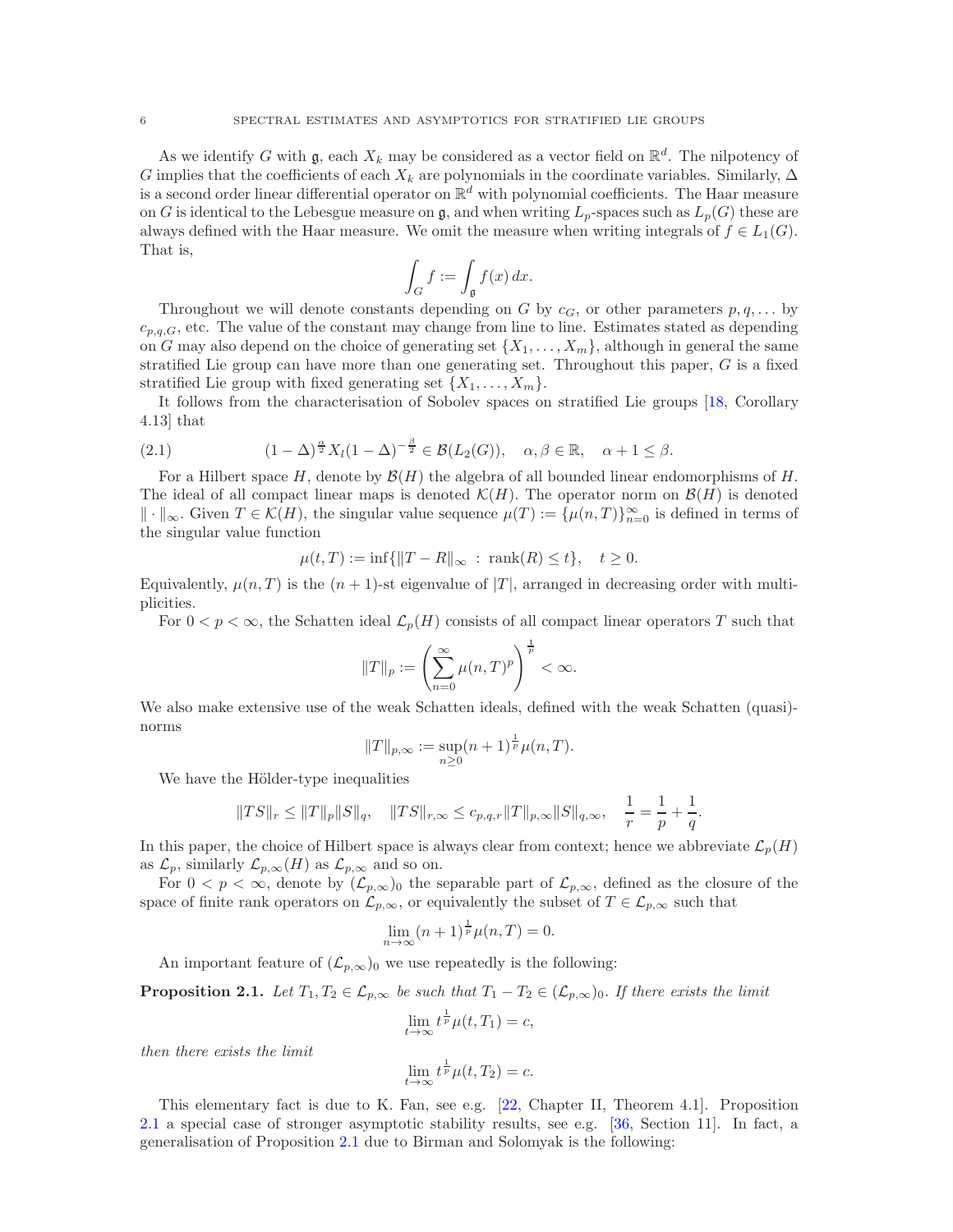<span id="page-6-0"></span>**Proposition 2.2.** [\[36,](#page-35-15) Lemma 11.2] Let  $p > 0$  and let  $\{T_m\}_{m>0} \subset \mathcal{L}_{p,\infty}$  be such that for every  $m \geq 0$  there exists a limit

$$
\lim_{t \to \infty} t^{\frac{1}{p}} \mu(t, T_m) = c_m.
$$

If  $T_m \to T$  in  $\mathcal{L}_{p,\infty}$ , then the following limits exist and are equal

$$
\lim_{t \to \infty} t^{\frac{1}{p}} \mu(t, T) = \lim_{m \to \infty} c_m.
$$

The operator trace on  $\mathcal{B}(H)$  is denoted Tr. Note that

$$
\mu(t,T) = \inf\{s \ge 0 : \text{Tr}(\chi_{(s,\infty)}(|T|)) \le t\}, \quad T \in \mathcal{K}.
$$

From this relation it follows that the asymptotics of  $\mu(t, T)$  as  $t \to \infty$  are equivalent to those of  $\text{Tr}(\chi_{(s,\infty)}(T))$  as  $s \downarrow 0$ . To be precise, we have the following

<span id="page-6-1"></span>**Lemma 2.3.** Let  $p > 0$  and let  $0 \leq A \in \mathcal{L}_{p,\infty}$ . We have

$$
\limsup_{h\downarrow 0} h^p \text{Tr}(\chi_{(h,\infty)}(A)) = \limsup_{h\downarrow 0} h^p \text{Tr}(\chi_{[h,\infty)}(A)) = \limsup_{t\to\infty} t\mu(t,A)^p.
$$

Similarly,

$$
\liminf_{h \downarrow 0} h^p \text{Tr}(\chi_{(h,\infty)}(A)) = \liminf_{h \downarrow 0} h^p \text{Tr}(\chi_{[h,\infty)}(A)) = \liminf_{t \to \infty} t\mu(t,A)^p.
$$

Moreover,

$$
\lim_{h \downarrow 0} h^p \text{Tr}(\chi_{(h,\infty)}(A)) = \lim_{h \downarrow 0} h^p \text{Tr}(\chi_{[h,\infty)}(A)) = \lim_{t \to \infty} t \mu(t,A)^p
$$

if any of the limits exist.

For further details on trace ideals and the singular value function see [\[28,](#page-35-16) [22,](#page-35-14) [37\]](#page-35-2).

The space  $\mathcal{S}(G)$  of Schwartz class functions on G is defined via the identification of G with  $\mathbb{R}^d$ , and  $\mathcal{S}(G)$  is the usual Schwartz space  $\mathcal{S}(\mathbb{R}^d)$  with its canonical Fréchet topology. The space of tempered distributions  $\mathcal{S}'(G)$  is the topological dual of  $\mathcal{S}(G)$ .

For  $n \in \mathbb{N}$  define the Sobolev space  $W_p^n(G)$  as the space of tempered distributions f on G such that

$$
||f||_{W_p^n} := ||f||_{L_p(G)} + \sum_{k=1}^n \sum_{1 \leq j_1, \dots, j_k \leq m} ||X_{j_1} X_{j_2} \cdots X_{j_k} f||_{L_p(G)}.
$$

For  $s \in \mathbb{R}$ , define Bessel-potential Sobolev space  $H^s(G)$  as the space of tempered distributions  $f$  on  $G$  such that

$$
||f||_{H^s} = ||(1 - \Delta)^{\frac{s}{2}} f||_{L_2(G)} < \infty.
$$

By Corollary 4.13 in [\[18\]](#page-35-0), we have  $W_2^n = H^n$  with equivalent norms for every  $n \in \mathbb{N}$ .

# 3. Singular value estimates for product-convolution operators in Group von Neumann algebras

In this section we discuss Cwikel type estimates for  $\mathcal{L}_p$ ,  $2 \leq p < \infty$  and  $\mathcal{L}_{p,\infty}$ ,  $2 < p < \infty$ . These are the simplest cases that are well-covered by the abstract theory developed in [\[27\]](#page-35-3).

To take the most advantage of that theory, for this section and only this section we will work in a much more general context than the rest of the paper. Here, G denotes an arbitrary unimodular locally compact group. Recall that a locally compact group is said to be unimodular if its leftinvariant Haar measure coincides with its right-invariant Haar measure, or equivalently if its left-invariant Haar measure  $\nu$  satisfies

$$
\nu(X) = \nu(X^{-1})
$$

for all measurable subsets  $X$  of  $G$ . All nilpotent Lie groups are unimodular, as the Lebesgue measure is bivariant [\[19,](#page-35-13) Proposition  $1.2(c)$ ], and so the results of this section apply to the stratified Lie groups considered in the remainder of the paper.

We write  $L_2(G)$  for  $L_2(G, \nu)$ , and  $L_{\infty}(G)$  for  $L_{\infty}(G, \nu)$  and so forth. Given  $f \in C_c(G)$ , write  $\lambda(f)$  for the operator on  $L_2(G)$  given by

$$
(\lambda(f)u)(\gamma) = \int_G f(\gamma \eta^{-1})u(\eta) d\nu(\eta), \quad u \in L_2(G), \ \gamma \in G.
$$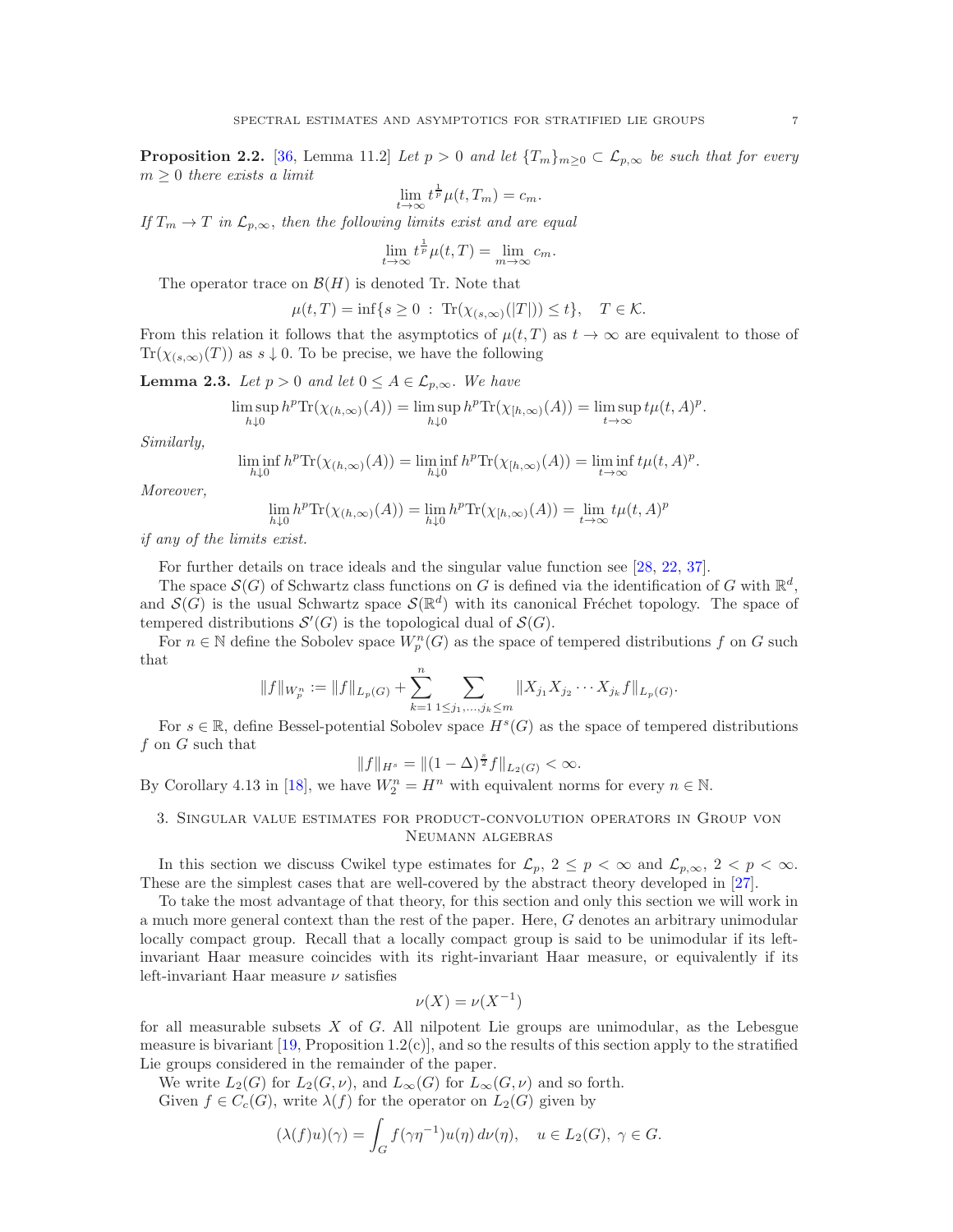Observe that  $\lambda(f)\lambda(g) = \lambda(f * g)$ , where  $f * g \in C_c(G)$  is the convolution

$$
(f*g)(\gamma):=\int_G f(\gamma\eta^{-1})g(\eta)\,d\nu(\eta),\quad f,g\in C_c(G),\ \gamma\in G.
$$

With this notation,  $\lambda(f)u := f * u$  for  $u \in L_2(G)$ .

On the algebra  $\lambda(C_c(G))$ , the Plancherel weight  $\tau$  is the functional

$$
\tau(\lambda(f)) := f(1), \quad f \in C_c(G).
$$

where 1 is the identity element of G. It is not obvious that  $\lambda$  is injective or that  $\tau$  is well-defined. The fact that  $\lambda$  is injective follows from [\[43,](#page-35-17) Chapter VII, Theorem 3.4], and hence  $\tau$  is well-defined on the algebra  $\lambda(C_c(G))$ . See also [\[40\]](#page-35-18).

The unimodularity of G implies that  $\tau$  is a trace, i.e. that

<span id="page-7-0"></span>
$$
\tau(\lambda(f)\lambda(g)) = \tau(\lambda(g)\lambda(f)), \quad f, g \in C_c(G).
$$

Note also that

(3.1) 
$$
\tau(\lambda(f)^*\lambda(g)) = \int_G \overline{f(\gamma)}g(\gamma) d\nu(\gamma), \quad f, g \in C_c(G).
$$

The group von Neumann algebra  $VN(G)$  is defined to be closure of  $\lambda(C_c(G))$  in the weak operator topology of  $\mathcal{B}(L_2(G))$ . Equivalently, VN(G) is the weak operator topology closure of the linear span of the family  $\{\lambda(\gamma)\}_{\gamma \in G}$  where

$$
(\lambda(\gamma)u)(\eta) := u(\gamma^{-1}\eta), \quad u \in L_2(G), \ \gamma, \eta \in G.
$$

That is,

$$
VN(G) = \lambda(G)'' \subseteq \mathcal{B}(L_2(G))
$$

where  $''$  denotes the double commutant [\[30,](#page-35-19) Section 7.2.1]. The commutant of VN(G) in  $\mathcal{B}(L_2(G))$ is the closure of the right regular representation of G, and it follows that a linear operator  $T \in$  $\mathcal{B}(L_2(G))$  belongs to  $VN(G)$  if and only if T commutes with the action of G on  $L_2(G)$  by right multiplication. For further details see e.g. [\[30,](#page-35-19) Section 7.2.1], [\[43,](#page-35-17) Chapter VII, Section 3], [\[15,](#page-35-20) Section 18.8.1].

**Theorem 3.1.** [\[30,](#page-35-19) Theorem 7.2.7 & Proposition 7.2.8] The functional  $\tau$  uniquely extends to a semifinite faithful normal trace on  $VN(G)$ .

By [\(3.1\)](#page-7-0), the mapping  $f \mapsto \lambda(f)$  extends to an isometry

$$
\lambda: L_2(G) \to L_2(VN(G), \tau).
$$

This isometry is surjective [\[30,](#page-35-19) Corollary 9.3]. If G is abelian, then  $VN(G)$  is isomorphic to the algebra of  $L_{\infty}$ -functions on the dual group  $\widehat{G}$  and  $\tau$  is integration with respect to the Haar measure on G. In the abelian case, the isometric isomorphism  $L_2(G) \cong L_2(VN(G), \tau)$  is the Plancherel theorem.

The simplest estimate for product-convolution operators in this setting is the following:

<span id="page-7-1"></span>**Lemma 3.2.** For all  $f \in L_2(G)$  and  $T \in L_2(VN(G), \tau)$ , the composition  $M_f T$  is meaningful in the sense that T maps  $L_2(G)$  into the domain of  $M_f$ , and belongs to the Hilbert-Schmidt class  $\mathcal{L}_2(L_2(G))$ . We have the norm identity

$$
||M_f T||_{\mathcal{L}_2(L_2(G))} = ||f||_{L_2(G)} ||T||_{L_2(VN(G),\tau)}.
$$

*Proof.* Note that if  $T \in L_2(VN(G), \tau)$ , then  $T = \lambda(g)$ , where  $g \in L_2(G)$ . By Young's convolution inequality [\[23,](#page-35-21) Theorem 1.2.12], we have

$$
\lambda(g): L_2(G) \to L_\infty(G)
$$

and therefore  $M_f\lambda(g)$  makes sense as a bounded operator

$$
M_f \lambda(g) : L_2(G) \to L_2(G).
$$

Given that the Hilbert-Schmidt norm of  $M_f \lambda(g)$  is the  $L_2(G \times G)$  norm of its kernel, we have

$$
||M_f \lambda(g)||^2_{\mathcal{L}_2(L_2(G))} = \int_{G \times G} |f(\gamma)g(\gamma \eta^{-1})|^2 d\nu(\gamma) d\nu(\eta) = \int_G |f(\gamma)|^2 d\nu(\gamma) \int_G |g(\gamma)|^2 d\nu(\gamma).
$$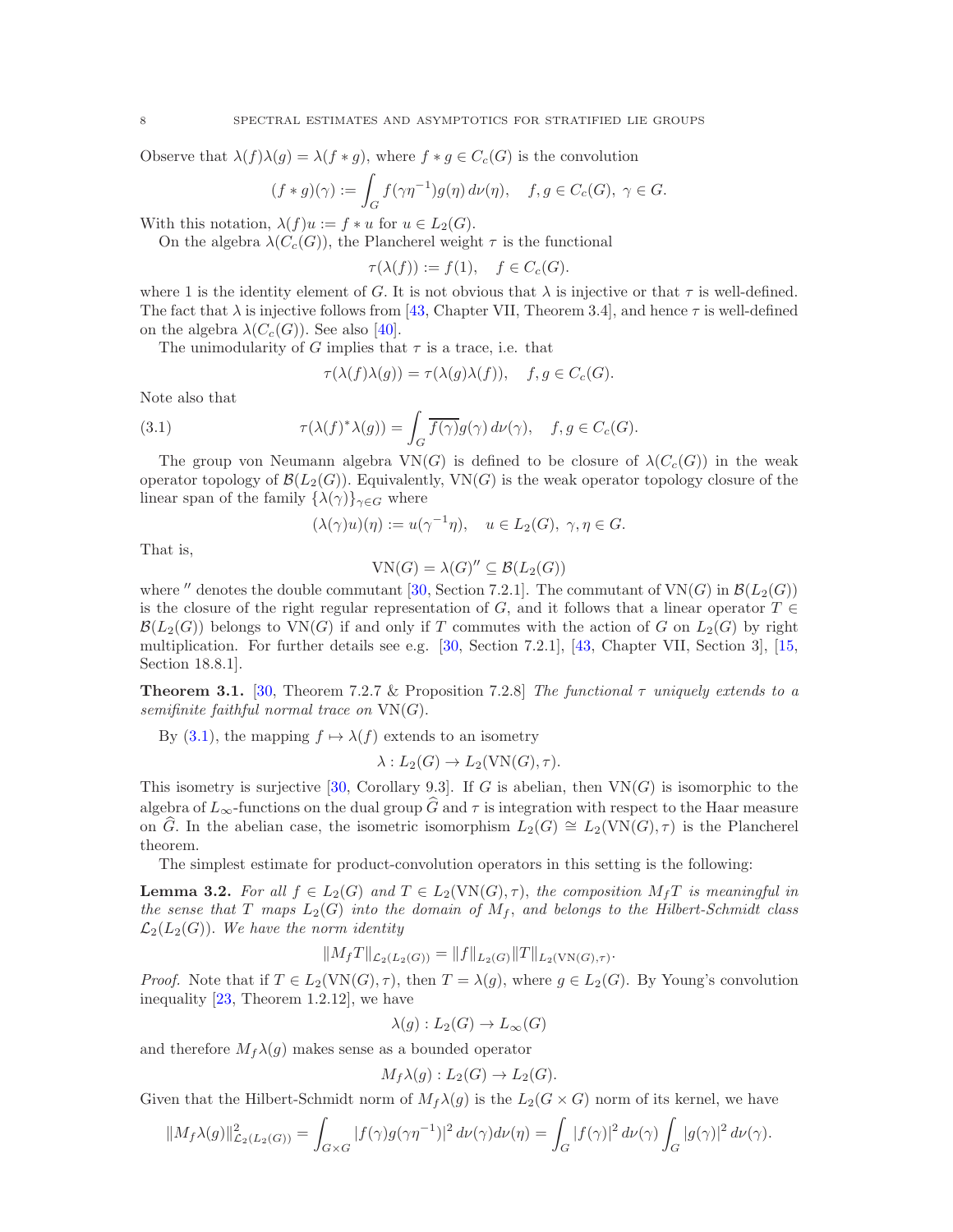Thus, for all  $f, g \in L_2(G)$ .

$$
||M_f \lambda(g)||_{\mathcal{L}_2(L_2(G))} = ||f||_{L_2(G)} ||g||_{L_2(G)} = ||f||_{L_2(G)} ||\lambda(g)||_{L_2(VN(G),\tau)}.
$$

Lemma [3.2](#page-7-1) can be combined with the obvious estimate

$$
||M_f T||_{\infty} \leq ||f||_{L_{\infty}(G)} ||T||_{\text{VN}(G)}
$$

to obtain Cwikel-type estimates for interpolation spaces between  $\mathcal{L}_2(L_2(G))$  and  $\mathcal{B}(L_2(G))$ . As already noted above in the proof of Lemma [3.2,](#page-7-1) if  $\xi \in L_2(G)$  we have

 $||T\xi||_{L_{\infty}(G)} \leq ||T||_{L_2(VN(G))}||\xi||_{L_2(G)}.$ 

and we have by definition,

$$
||T\xi||_{L_2(G)} \leq ||T||_{\infty} ||\xi||_{L_2(G)}.
$$

By complex interpolation of noncommutative  $L_p$  spaces, it follows that for all  $p > 2$  we have

$$
||T\xi||_{L_q(G)} \leq ||T||_{L_p(\text{VN}(G))} ||\xi||_{L_2(G)}
$$

where  $q > 2$  and

$$
\frac{1}{2} = \frac{1}{q} + \frac{1}{p}.
$$

By the Hölder inequality, if  $f \in L_p(G)$ , we have

$$
M_f \in \mathcal{B}(L_q(G), L_2(G))
$$

and therefore

$$
M_f T \in \mathcal{B}(L_2(G), L_2(G)).
$$

Similarly, if  $T \in L_{p,\infty}(\text{VN}(G))$ , then

$$
||T\xi||_{L_{q,\infty}(G)} \leq ||T||_{L_{p,\infty}(VN(G))} ||\xi||_{L_2(G)}
$$

and therefore for  $f \in L_p(G)$ ,

$$
M_f T \in \mathcal{B}(L_2(G), L_{2,\infty}(G)).
$$

The interpolation argument was carried out in an abstract setting in [\[27\]](#page-35-3). The result is best stated in terms of the Calkin correspondence, which associates to a given rearrangement-invariant function space  $E(0,\infty)$  on the semiaxis  $(0,\infty)$  a unitarily invariant ideal  $E(\mathcal{M},\tau)$ , where  $(\mathcal{M},\tau)$ is a semifinite von Neumann algebra. For further details on the Calkin correspondence in the semifinite setting, we direct the reader to [\[28\]](#page-35-16).

<span id="page-8-0"></span>**Theorem 3.3.** Let  $E(0,\infty)$  be a rearrangement invariant function space on  $(0,\infty)$  which is an interpolation space for the couple  $(L_2(0,\infty), L_\infty(0,\infty))$ . If  $f \otimes T \in E(L_\infty(G) \bar{\otimes} \text{VN}(G))$  then  $M_f T \in$  $E(\mathcal{B}(L_2(G)))$  and there exists a constant  $C_E > 0$  such that

$$
||M_fT||_{E(\mathcal{B}(L_2(G)))} \leq C_E ||f \otimes T||_{E(L_\infty(G)\bar{\otimes} \text{VN}(G))}.
$$

In particular, let  $2 < p < \infty$ , and let  $f \in L_p(G)$ . If  $T \in L_p(VN(G), \tau)$ , then  $M_f T \in \mathcal{L}_p(L_2(G))$ and there is a constant C such that

$$
||M_f T||_{\mathcal{L}_p(L_2(G))} \leq C||f||_{L_p(G)} ||T||_{L_p(\text{VN}(G),\tau)}.
$$

If instead  $T \in L_{p,\infty}(\text{VN}(G),\tau)$ , then  $M_fT \in \mathcal{L}_{p,\infty}(L_2(G))$  and there is a constant  $C_p > 0$  potentially depending on p such that

$$
||M_f T||_{\mathcal{L}_{p,\infty}(L_2(G))} \le C_p ||f||_{L_p(G)} ||T||_{L_{p,\infty}(VN(G),\tau)}.
$$

 $\Box$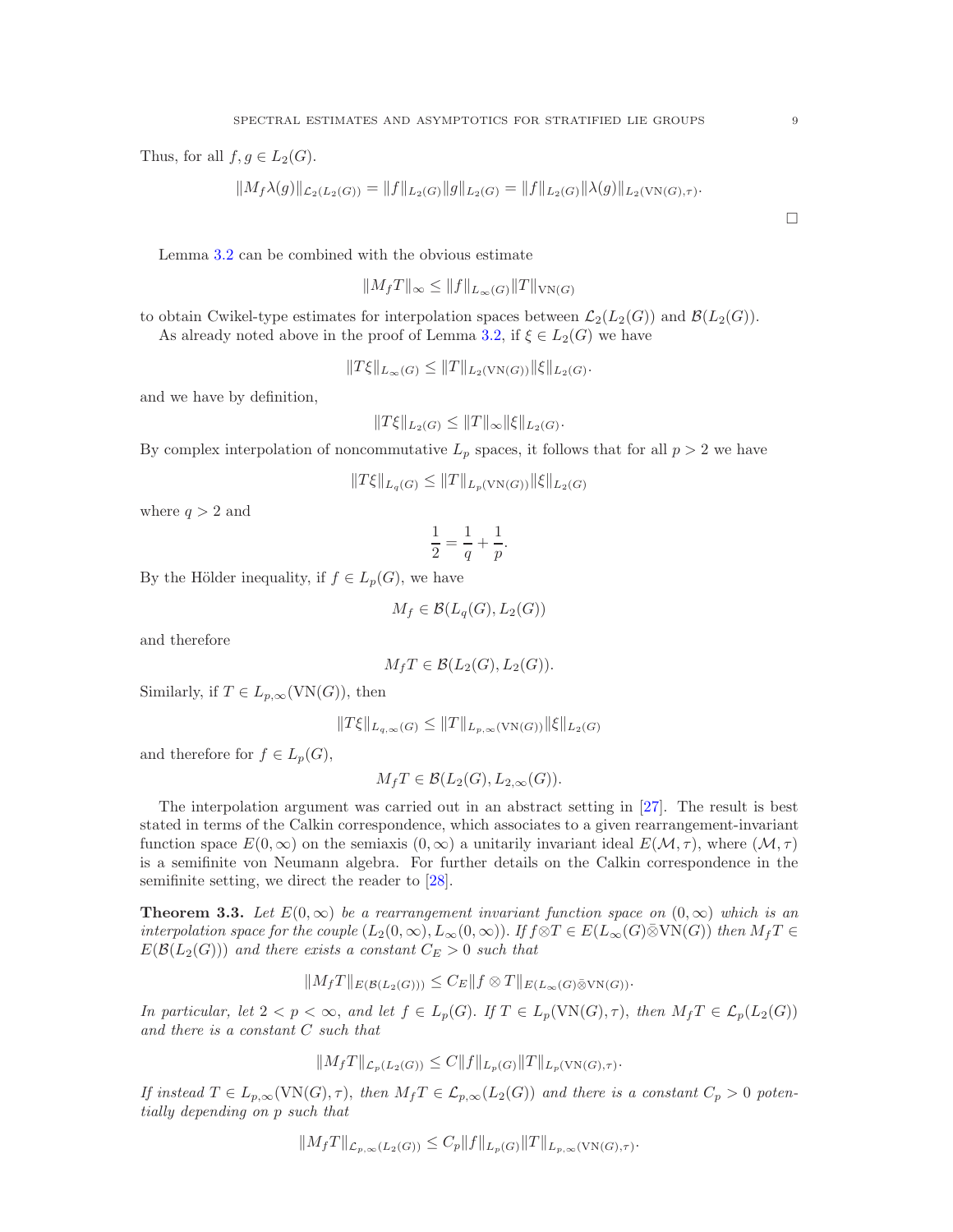## 4. Functional calculus and specific Cwikel estimates

In this section, we return to the setting of stratified Lie group with a fixed generating set  $\{X_1, \ldots, X_m\}$  and sub-Laplacian  $\Delta = \sum_{j=1}^m X_j^2$ .

The operator  $T$  in Theorem [3.3](#page-8-0) is very general, and our primary interest is in operators of the form

$$
M_f g(-\Delta)
$$

where  $g$  is some bounded function on the positive semiaxis.

**Lemma 4.1.** If  $g \in L_{\infty}(\mathbb{R})$ , then  $g(-\Delta) \in \text{VN}(G)$ .

*Proof.* The statement of the lemma is that  $-\Delta$  is affiliated with the von Neumann algebra VN(G). Since the commutant of  $VN(G)$  is generated by the right regular representation of G on  $L_2(G)$ , it suffices that  $g(-\Delta)$  commutes with all right translations. Since  $-\Delta$  commutes with all right translations, this completes the proof.

The fundamental fact about  $g(-\Delta)$  we apply is a theorem of M. Christ [\[9,](#page-34-11) Proposition 3], which asserts that if  $\check{g}$  is the convolution kernel of  $g(-\Delta)$ , then  $\check{g} \in L_2(G)$  if and only if  $g \in$  $L_2(\mathbb{R}_+, t^{\frac{d_{\text{hom}}-2}{2}})$ , and there exists a constant  $c_G > 0$  such that

$$
\|\check{g}\|_{L_2(G)} = c_G \|g\|_{L_2(\mathbb{R}_+, t^{\frac{d_{\text{hom}}-2}{2})}}.
$$

We place this into the context of noncommutative integration theory in the next lemma.

<span id="page-9-0"></span>**Lemma 4.2.** If g is a Borel function on the semiaxis  $\mathbb{R}_+$ , the operator  $g(-\Delta)$  belongs to the noncommutative  $L_2$  space  $L_2(VN(G), \tau)$  if and only if  $g \in L_2(\mathbb{R}_+, t^{\frac{d_{\text{hom}}-2}{2}} dt)$ . Moreover, there exists a constant  $c_G > 0$  such that

$$
\|g(-\Delta)\|_{L_2(\mathrm{VN}(G),\tau)}=c_G\|g\|_{L_2(\mathbb{R}_+,t^{\frac{d_{\mathrm{hom}}-2}{2}}\,dt)}.
$$

Proof. This is simply a restatement of Christ's theorem recalled above. Indeed, according to [\[30,](#page-35-19) Theorem 7.2.7, an element  $x \in VN(G)$  satisfies  $\tau(|x|^2) < \infty$  if and only if there exists  $f \in L_2(G)$ such that  $x = \lambda(f)$ , and

$$
\tau(|x|^2) = ||f||_2^2.
$$

Taking  $x = g(-\Delta)$ , where  $g \in L_\infty(\mathbb{R}_+)$ , this result shows that  $g(-\Delta) \in L_2(VN(G), \tau)$  if and only if there exists  $\check{g} \in L_2(G)$  such that  $g(-\Delta) = \lambda(\check{g})$ , and in that case we have

$$
\tau(|g(-\Delta)|^2) = \|\check{g}\|_2^2.
$$

Christ's result [\[9,](#page-34-11) Proposition 3] asserts that  $g(-\Delta)$  has square integrable convolution kernel (i.e.,  $g(-\Delta) = \lambda(\check{g})$  for some  $\check{g} \in L_2(G)$  if and only if

$$
\|\check{g}\|_{L_2(G)}=c_G\|g\|_{L_2(\mathbb{R}_+,t^{\frac{d_{\mathrm{hom}}-2}{2}}\,dt)}<\infty.
$$

Combining these results, it follows that for all  $g \in L_{\infty}(\mathbb{R}_+),$  we have  $g(-\Delta) \in L_2(VN(G), \tau)$  if and only if  $g \in L_2(\mathbb{R}_+, t^{\frac{d_{\text{hom}}-2}{2}} dt)$  and

$$
||g(-\Delta)||_{L_2(VN(G),\tau)} = c_G ||g||_{L_2(\mathbb{R}_+,t^{\frac{d_{\text{hom}}-2}{2}} dt)}.
$$

Hence, the linear map  $g \mapsto g(-\Delta)$  from  $(L_2 \cap L_{\infty})(\mathbb{R}_+, t^{\frac{d_{\text{hom}}-2}{2}} dt)$  into  $L_2(VN(G), \tau)$  uniquely extends to an isometry from  $L_2(\mathbb{R}_+, t^{\frac{d_{\text{hom}}-2}{2}} dt)$ , and this completes the proof.

<span id="page-9-1"></span>**Corollary 4.3.** For all  $g \in L_1(\mathbb{R}_+, t^{\frac{d_{\text{hom}}}{2}-1} dt)$ , we have  $g(-\Delta) \in L_1(VN(G), \tau)$  and there exists a constant  $c_G > 0$  such that

$$
\tau(g(-\Delta)) = c_G \int_0^\infty g(t) t^{\frac{d_{\text{hom}}}{2} - 1} dt.
$$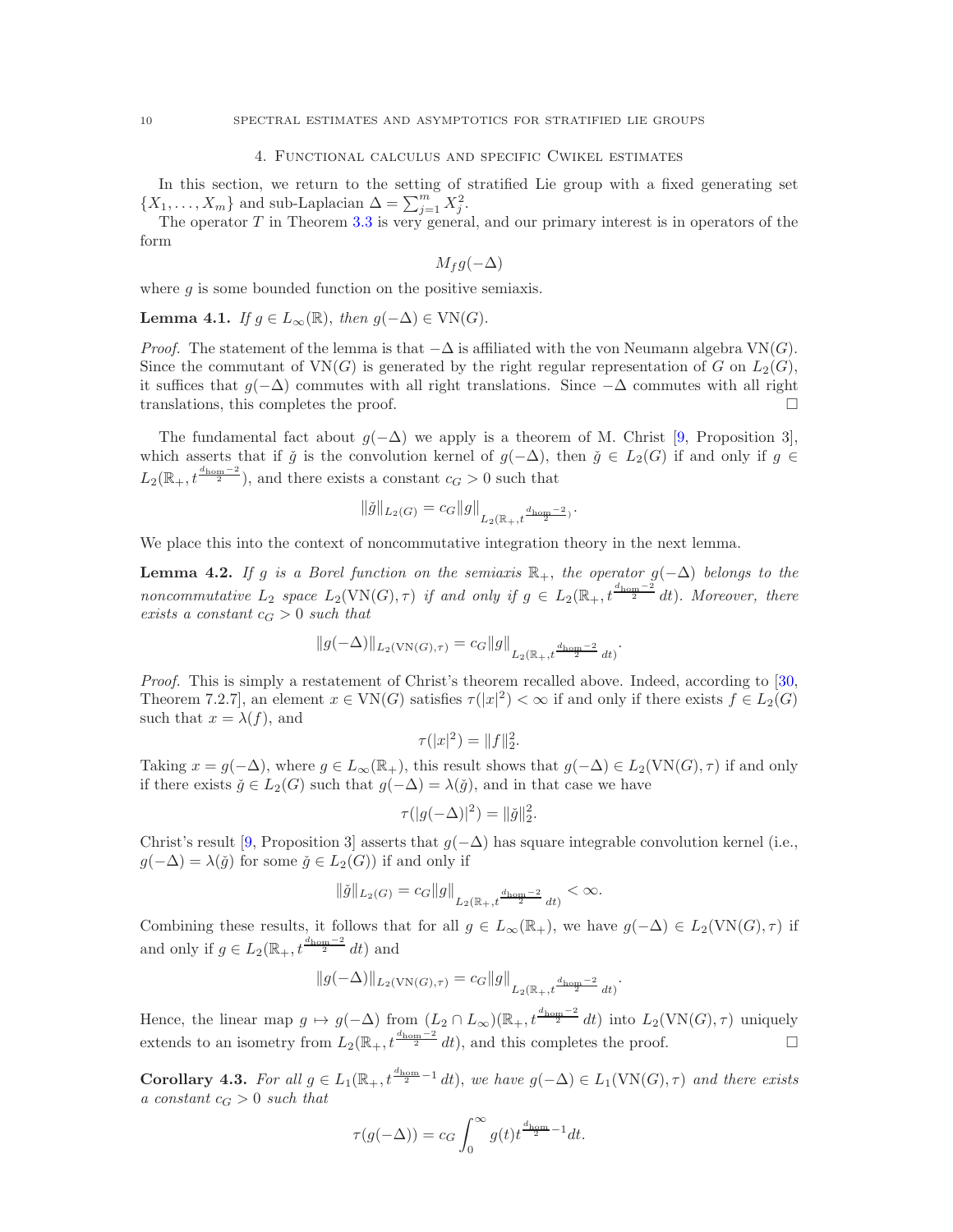Proof. Note that we have already proved in Lemma [4.2](#page-9-0) that

$$
\tau(|h(-\Delta)|^2) = \int_0^\infty |h(t)|^2 t^{\frac{d_{\text{hom}}}{2} - 1} dt, \quad h \in L_2(\mathbb{R}_+, t^{\frac{d_{\text{hom}}}{2} - 1} dt).
$$

Replacing the function  $|h|^2$  with g, we conclude that for all  $0 \leq g \in L_1(\mathbb{R}_+, t^{\frac{d_{\text{hom}}}{2}-1} dt)$  we have  $g(-\Delta) \in L_1(VN(G), \tau)$  and

$$
\tau(g(-\Delta)) = \int_0^\infty g(t)t^{\frac{d_{\text{hom}}}{2}-1}dt.
$$

Both sides of the above identity are linear functionals in g. Given that every  $g \in L_1(\mathbb{R}_+, t^{\frac{d_{\text{hom}}}{2}-1} dt)$ is a linear combination of at most four positive functions, the result follows by linearity.  $\Box$ 

The next lemma shows that when g has suitable integrability properties,  $g(-\Delta)$  belongs to the noncommutative  $L_p$ -space  $L_p(VN(G), \tau)$ .

<span id="page-10-1"></span>**Lemma 4.4.** Let  $0 < p \le \infty$ . If  $g \in L_p(\mathbb{R}_+, t^{\frac{d_{\text{hom}}-2}{2}} dt)$  then  $g(-\Delta) \in L_p(\text{VN}(G), \tau)$  and there is a constant c (implicitly depending on  $\Delta$ ) such that

$$
||g(-\Delta)||_{L_p(\text{VN}(G),\tau)} = c_G^{\frac{2}{p}} ||g||_{L_p(\mathbb{R}_+,t^{\frac{d_{\text{hom}}-2}{2}} dt)}.
$$

Similarly, if  $g \in L_{p,\infty}(\mathbb{R}_+, t^{\frac{d_{\text{hom}}-2}{2}} dt)$ , then  $g(-\Delta) \in L_{p,\infty}(\text{VN}(G), \tau)$  and

$$
||g(-\Delta)||_{L_{p,\infty}(\text{VN}(G),\tau)} = c_G^{\frac{2}{p}} ||g||_{L_{p,\infty}(\mathbb{R}_+,t^{\frac{d_{\text{hom}}-2}{2}} dt)}.
$$

*Proof.* Consider the linear mapping  $g \mapsto g(-\Delta)$  from  $(L_\infty(0,\infty), c_G^2 t^{\frac{d_{\text{hom}}}{2}-1} dt)$  to  $(\text{VN}(G), \tau)$ . Clearly, this mapping is a ∗-homomorphism. By Corollary [4.3,](#page-9-1) this ∗-isomorphism preserves the trace, in particular it is injective. Since the mapping preserves the trace, it induces an isometry on all  $L_p$  spaces and weak  $L_p$  spaces.

The preceding lemma combines with Lemma [3.2](#page-7-1) and Theorem [3.3](#page-8-0) (with  $T = g(-\Delta)$ ) to give the following special case.

<span id="page-10-0"></span>**Corollary 4.5.** Let  $p \geq 2$  and  $f \in L_p(G)$ . If  $g \in L_p(\mathbb{R}_+, t^{\frac{d_{\text{hom}}-2}{2}} dt)$  then we have  $||M_f g(-\Delta)||_{\mathcal{L}_p(L_2(G))} \leq c_{p,G} ||f||_{L_p(G)} ||g||_{L_p(\mathbb{R}_+, t^{\frac{d_{\text{hom}}-2}{2}} dt)}.$ 

For the  $p = 2$  case, we have

$$
||M_f g(-\Delta)||_{\mathcal{L}_2(L_2(G))} = c_G ||f||_{L_2(G)} ||g||_{L_2(\mathbb{R}_+, t^{\frac{d_{\text{hom}}-2}{2}} dt)}.
$$

If  $p > 2$  and  $g \in L_{p,\infty}(\mathbb{R}_+, t^{\frac{d_{\text{hom}}-2}{2}} dt)$ , then  $||M_f g(-\Delta)||_{\mathcal{L}_{p,\infty}(L_2(G))} \leq c_{p,G} ||f||_{L_p(G)} ||g||_{L_{p,\infty}(\mathbb{R}_+,t^{\frac{d_{\text{hom}}-2}{2}} dt)}.$ 

Of particular interest will be the cases where  $g(-\Delta)$  is a "Riesz potential"  $(-\Delta)^{-\frac{\beta}{2}}$  or a "Bessel potential"  $(1 - \Delta)^{-\frac{\beta}{2}}$ .

*Proof of Theorem [1.1.](#page-1-0)*[\(i\)](#page-1-1). Let  $p > 2$  and set  $g(t) = t^{-\frac{d_{\text{hom}}}{2p}}$ . We claim that the function g belongs to the space  $L_{p,\infty}(\mathbb{R}_+, t^{\frac{d_{\text{hom}}}{2}-1}dt)$ . Indeed, we have

$$
\{s>0: g(s) > u\} = \{s>0: s^{-\frac{d_{\text{hom}}}{2p}} > u\} = (0, u^{-\frac{2p}{d_{\text{hom}}}}).
$$

Therefore, for all  $u > 0$  we have

$$
\int_0^\infty \chi_{\{s>0\ : \ g(s)>u\}} s^{\frac{d_{\text{hom}}}{2}-1} ds = \int_0^{u^{-\frac{2p}{d_{\text{hom}}}}}\frac{s^{\frac{d_{\text{hom}}}{2}-1}}{s^{\frac{d_{\text{hom}}}{2}-1}} ds = \frac{2}{d_{\text{hom}}}u^{-p}
$$

.

Therefore

$$
||g||_{L_{p,\infty}(\mathbb{R}_+,t^{\frac{d_{\text{hom}}}{2}-1}dt)}^p = \sup_{u>0} u^p \int_0^\infty \chi_{\{s>0\;:\;g(s)>u\}} s^{\frac{d_{\text{hom}}}{2}-1} ds = \frac{2}{d_{\text{hom}}}.
$$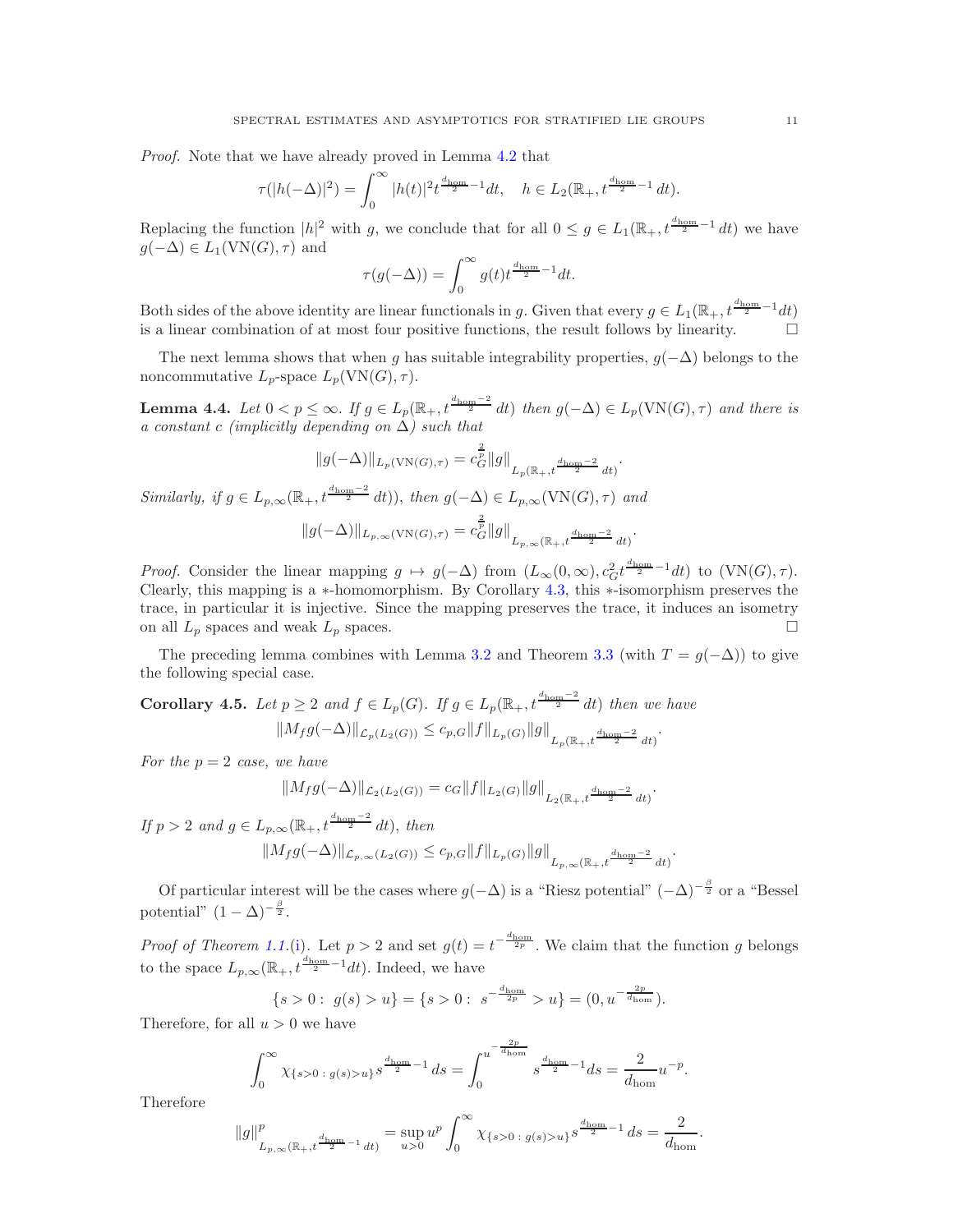That is,  $g \in L_{p,\infty}(\mathbb{R}_+, t^{\frac{d_{\text{hom}}}{2}-1} dt)$  and thus Corollary [4.5](#page-10-0) implies the result.

5. SPECIFIC CWIKEL-TYPE THEOREMS FOR  $f \in C_c^{\infty}(G)$ 

Theorem [1.1.](#page-1-0)[\(i\)](#page-1-1) with  $\beta := \frac{d_{\text{hom}}}{p}$  yields

$$
f \in L_{\frac{d_{\text{hom}}}{\beta}}(G) \Longrightarrow M_f (1 - \Delta)^{-\frac{\beta}{2}} \in \mathcal{L}_{\frac{d_{\text{hom}}}{\beta}, \infty}(L_2(G))
$$

provided that  $\beta < \frac{d_{\text{hom}}}{2}$  (i.e.,  $p > 2$ ). In general this implication is false when  $\beta \ge \frac{d_{\text{hom}}}{2}$ . Even in the case where  $G = \overline{\mathbb{R}}$ , there are known counterexamples [\[27,](#page-35-3) Theorem 5.1].

Nevertheless it is possible to achieve results for  $\beta \geq \frac{d_{\text{hom}}}{2}$  by placing further restrictions on f. We will begin with highly restrictive assumptions on  $f$ , which will be weakened in the next section.

For brevity, denote by  $J$  the operator

$$
J = (1 - \Delta)^{\frac{1}{2}}.
$$

In this section we prove the following assertion:

<span id="page-11-2"></span><span id="page-11-0"></span>**Theorem 5.1.** Let  $\alpha, \beta, \gamma \in \mathbb{R}$  and let  $f \in C_c^{\infty}(G)$ .

(i) if  $\alpha + \gamma = 0$ , then

 $J^{-\alpha} M_f J^{-\gamma} \in \mathcal{B}(L_2(G)).$ 

<span id="page-11-4"></span>(ii) if  $\alpha + \gamma + 1 = \beta$ , then

$$
J^{-\alpha}[J^{\beta}, M_f]J^{-\gamma} \in \mathcal{B}(L_2(G)).
$$

<span id="page-11-1"></span>(iii) if  $\alpha + \gamma > 0$ , then

$$
J^{-\alpha}M_fJ^{-\gamma}\in\mathcal{L}_{\frac{d_{\mathrm{hom}}}{\alpha+\gamma},\infty}.
$$

<span id="page-11-5"></span>(iv) if  $\alpha + \gamma + 1 > \beta$ , then

$$
J^{-\alpha}[J^\beta,M_f]J^{-\gamma}\in\mathcal{L}_{\frac{d_{\text{hom}}}{\alpha+\gamma+1-\beta},\infty}(L_2(G)).
$$

Theorem [5.1](#page-11-0) is proved in several steps. We begin with the following Lemma, which can be viewed as a quantitative form of a special case of part [\(iii\)](#page-11-1) of the Theorem. We will state the result in terms of Sobolev spaces. Following the definition in [\[18\]](#page-35-0), for  $s \in \mathbb{R}$  and  $1 \leq p \leq \infty$  we define

$$
||f||_{W_p^s(G)} := ||(1-\Delta)^{\frac{s}{2}}f||_{L_p(G)}.
$$

It was proved by Folland in [\[18,](#page-35-0) Corollary 4.13] that for  $s \in \mathbb{N}$  and  $1 < p < \infty$  this norm is equivalent to

$$
||f||_{L_p(G)} + \sum_{k=1}^s \sum_{1 \leq j_1, \dots, j_k \leq m} ||X_{j_1} X_{j_2} \cdots X_{j_k} f||_{L_p(G)}.
$$

<span id="page-11-3"></span>**Lemma 5.2.** Let  $n \in \mathbb{Z}_+$ ,  $\alpha \in [0, \frac{d_{\text{hom}}}{2})$  and let  $f \in C_c^{\infty}(G)$ . We have

$$
\|J^{2n}M_fJ^{-2n-\alpha}\|_{\frac{d_{\mathrm{hom}}}{\alpha},\infty}\leq c_{n,d_{\mathrm{hom}},\alpha}\|f\|_{W^{2n}_{\frac{d_{\mathrm{hom}}}{\alpha}}(G)}.
$$

*Proof.* We prove the assertion by induction on n. The base of induction (i.e.  $n = 0$ ) follows directly from Theorem [1.1.](#page-1-0)[\(i\)](#page-1-1). We concentrate on the step of induction. Denote for brevity

$$
|||f|||_{(n,\alpha)} = ||J^{2n} M_f J^{-2n-\alpha}||_{\frac{d_{\text{hom}}}{\alpha},\infty}.
$$

We write

$$
J^{2n+2}M_f J^{-2n-2-\alpha} = J^{2n}M_f J^{-2n-\alpha} + J^{2n} [J^2, M_f] J^{-2n-2-\alpha}.
$$

Clearly,

$$
[J^2, M_f] = -\sum_{l=1}^m [X_l^2, M_f] = -\sum_{l=1}^m (X_l M_{X_l f} + M_{X_l f} X_l) = -2\sum_{l=1}^m M_{X_l f} X_l - M_{\Delta f}.
$$

 $\Box$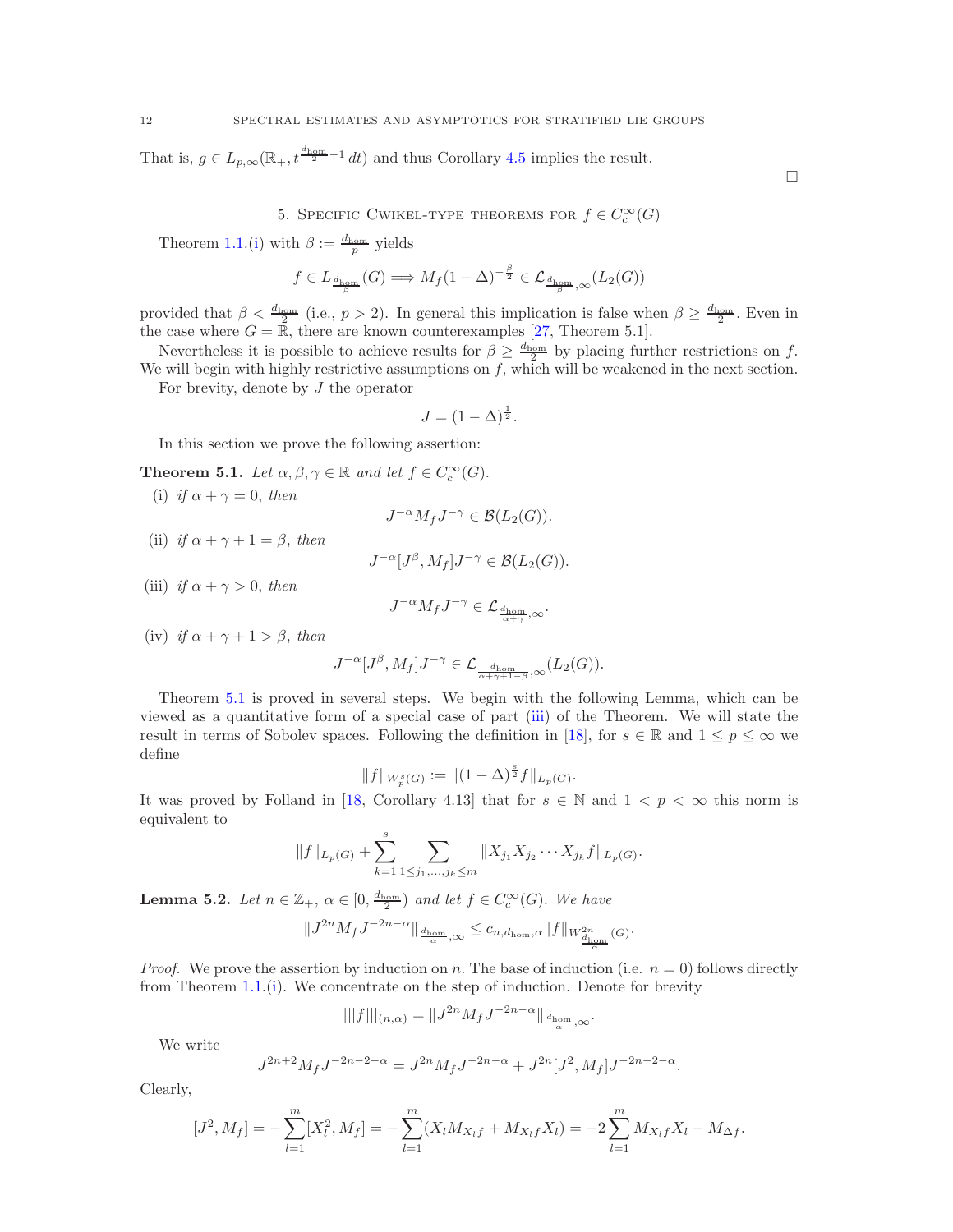Thus,

$$
J^{2n+2}M_fJ^{-2n-2} = J^{2n}M_fJ^{-2n-\alpha} - 2\sum_{l=1}^m J^{2n}M_{X_lf}J^{-2n-\alpha} \cdot J^{2n+\alpha}X_lJ^{-2n-2-\alpha}
$$

$$
-J^{2n}M_{\Delta f}J^{-2n-\alpha} \cdot J^{-2}.
$$

By quasi-triangle inequality and Hölder inequality, we have

$$
\begin{split} \Vert J^{2n+2}M_{f}J^{-2n-2}\Vert_{\frac{d_{\mathrm{hom}}}{\alpha},\infty} &\leq c'_{n,d_{\mathrm{hom}},\alpha}\cdot\bigg(\Vert J^{2n}M_{f}J^{-2n-\alpha}\Vert_{\frac{d_{\mathrm{hom}}}{\alpha},\infty}\\ &+2\sum_{l=1}^{m}\Vert J^{2n}M_{X_{l}f}J^{-2n-\alpha}\Vert_{\frac{d_{\mathrm{hom}}}{\alpha},\infty}\cdot\Vert J^{2n+\alpha}X_{l}J^{-2n-2-\alpha}\Vert_{\infty}\\ &+\Vert J^{2n}M_{\Delta f}J^{-2n-\alpha}\Vert_{\frac{d_{\mathrm{hom}}}{\alpha},\infty}\bigg). \end{split}
$$

Equivalently,

$$
||f||_{(n+1,\alpha)} \leq c''_{n,d_{\text{hom}},\alpha} \cdot (||f||_{(n,\alpha)} + \sum_{l=1}^{m} ||X_l f||_{(n,\alpha)} + ||\Delta f||_{(n,\alpha)}).
$$

By inductive assumption, we have

$$
||f||_{(n,\alpha)} \leq c_{n,d_{\text{hom}},\alpha} ||f||_{W_{d_{\text{hom}}^n}^2},
$$
  

$$
||X_l f||_{(n,\alpha)} \leq c_{n,d_{\text{hom}},\alpha} ||X_l f||_{W_{d_{\text{hom}}^n}^2}, \quad 1 \leq l \leq m,
$$
  

$$
||\Delta f||_{(n,\alpha)} \leq c_{n,d_{\text{hom}},\alpha} ||f||_{W_{d_{\text{hom}}^n}^2}.
$$

Thus,

$$
\|f\|_{(n+1,\alpha)}\leq c_{n,d_{\text{hom}},\alpha}''c_{n,d_{\text{hom}},\alpha}\cdot\Big(\|f\|_{W^{2n}_{\frac{d_{\text{hom}}}{\alpha}}}+\sum_{l=1}^{m}\|X_lf\|_{W^{2n}_{\frac{d_{\text{hom}}}{\alpha}}}+\|\Delta f\|_{W^{2n}_{\frac{d_{\text{hom}}}{\alpha}}}\Big).
$$

This establishes the step of induction and, hence, the assertion.  $\Box$ 

*Proof of Theorem 5.1.*(i). Without loss of generality, 
$$
\alpha > 0
$$
. Fix  $n \in \mathbb{Z}_+$  such that  $\alpha \in [2n, 2n+2]$ .  
Define an analytic operator-valued function F on the strip  $\{2n \leq \Re(z) \leq 2n+2\}$  by setting

$$
F(z) = J^z M_f J^{-z}, \quad \Re(z) \in [2n, 2n+2].
$$

By Lemma [5.2,](#page-11-3) we have

$$
\sup_{\Re(z)=2n} ||F(z)||_{\infty} = ||F(2n)||_{\infty} \le c_{n,d_{\text{hom}}} ||f||_{W_{\infty}^{2n}} \le c_{n,d_{\text{hom}}} ||f||_{W_{\infty}^{2n+2}}
$$

and

$$
\sup_{\Re(z)=2n+2} ||F(z)||_{\infty} = ||F(2n+2)||_{\infty} \le c_{n+1,d_{\text{hom}}} ||f||_{W_{\infty}^{2n+2}}
$$

Observe also that the function  $||F(z)||_{\infty}$  is trivially uniformly bounded for  $\Re(z) \in [2n, 2n + 2]$ . This permits the application of the Phragmèn-Lindelöf maximum modulus principle, which gives the upper bound

$$
||F(\alpha)||_{\infty} \leq \max\{c_{n,d_{\text{hom}}}, c_{n+1,d_{\text{hom}}}\}||f||_{W_{\infty}^{2n+2}}.
$$

.

*Proof of Theorem 5.1* [\(iii\)](#page-11-1). Suppose first that  $\alpha + \gamma < \frac{d_{\text{hom}}}{2}$ . Without loss of generality,  $\alpha > 0$ . Fix  $n \in \mathbb{Z}_+$  such that  $\alpha \in [2n, 2n+2]$ . Set  $\theta = \alpha + \gamma$ . Define analytic operator-valued function F on the strip  $\{2n \leq \Re(z) \leq 2n+2\}$  by setting

$$
F(z) = J^z M_f J^{-z-\theta}, \quad z \in [2n, 2n+2].
$$

By Lemma [5.2,](#page-11-3) we have

$$
\sup_{\Re(z)=2n} \|F(z)\|_{\frac{d_{\text{hom}}}{\theta},\infty} = \|F(2n)\|_{\frac{d_{\text{hom}}}{\theta},\infty} \leq c_{n,d_{\text{hom}},\theta} \|f\|_{W_{\frac{d_{\text{hom}}}{\theta}}^{2n}} \leq c_{n,d_{\text{hom}},\theta} \|f\|_{W_{\frac{d_{\text{hom}}}{\theta}}^{2n+2}}
$$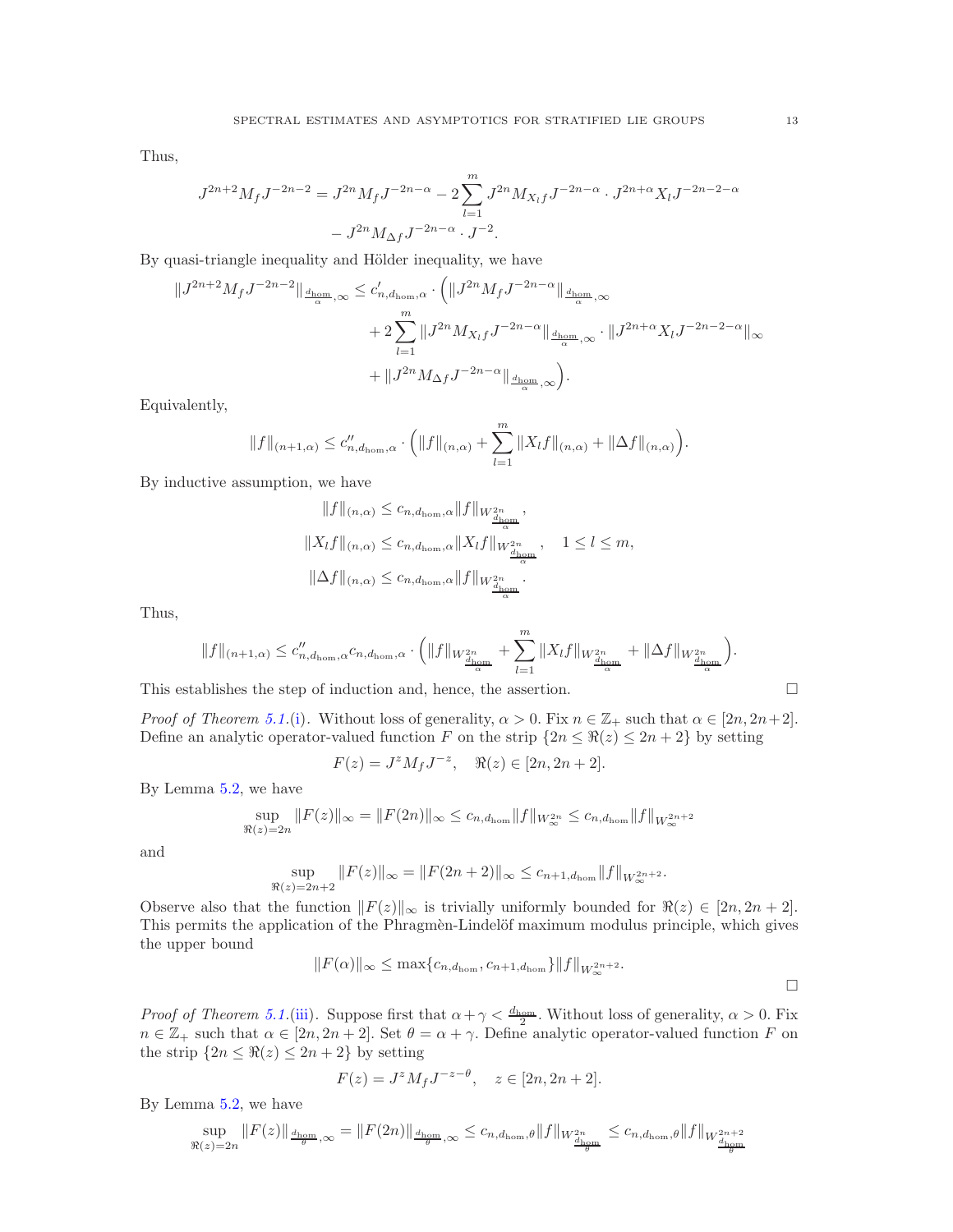and

$$
\sup_{\Re(z)=2n+2} \|F(z)\|_{\frac{d_{\mathrm{hom}}}{\theta},\infty} = \|F(2n+2)\|_{\frac{d_{\mathrm{hom}}}{\theta},\infty} \leq c_{n+1,d_{\mathrm{hom}},\theta} \|f\|_{W^{2n+2}_{\frac{d_{\mathrm{hom}}}{\theta}}}.
$$

As in the proof of Theorem [5.1.](#page-11-0)[\(i\)](#page-11-2), is is trivial that  $||F(z)||_{\frac{d_{\text{hom}}}{\theta},\infty}$  is uniformly bounded for  $\Re(z) \in [2n, 2n+2]$ . This again pemits the application of the Phragmèn-Lindelöf maximum modulus principle, which yields

$$
||F(\alpha)||_{\infty} \leq \max\{c_{n,d_{\text{hom}},\theta},c_{n+1,d_{\text{hom}},\theta}\}||f||_{W^{\frac{2n+2}{d_{\text{hom}}}}_{\frac{d_{\text{hom}}}{d_{\text{hom}}}}.
$$

This proves the assertion when  $0 < \alpha + \gamma < \frac{d_{\text{hom}}}{2}$ . We now remove the upper bound on  $\alpha + \gamma$ . Now define a sequence  $\{\theta_k\}_{k=1}^r$  as follows. Take

$$
\theta_k = \frac{k d_{\text{hom}}}{4} - \alpha, \quad 1 \le k \le r
$$

where r is chosen as the least integer such that that  $0 < \gamma + \alpha - \frac{r_{\text{dom}}}{4} < \frac{d_{\text{hom}}}{2}$ . By construction,

$$
0 < \alpha + \theta_1 < \frac{d_{\text{hom}}}{2}, \quad 0 < \gamma - \theta_r < \frac{d_{\text{hom}}}{2}
$$

and

$$
0 < -\theta_k + \theta_{k+1} < \frac{d_{\text{hom}}}{2}, \quad 1 \le k < r.
$$

Write  $f = \prod_{k=1}^r f_k$ , where  $f_k \in C_c^{\infty}(G)$ . We factorise  $J^{-\alpha} M_f J^{-\gamma}$  as follows:

$$
J^{-\alpha} M_f J^{-\gamma} = J^{-\alpha} M_{f_1} J^{-\theta_1} \cdot J^{\theta_1} M_{f_2} J^{-\theta_2} \cdot J^{\theta_2} M_{f_2} J^{-\theta_3} \cdots J^{\theta_r} M_{f_r} J^{-\gamma}.
$$

We have

$$
J^{-\alpha}M_{f_1}J^{-\theta_1}\in\mathcal{L}_{\frac{d_{\mathrm{hom}}}{\theta_1+\alpha},\infty},\quad J^{\theta_r}M_{f_r}J^{-\gamma}\in\mathcal{L}_{\frac{d_{\mathrm{hom}}}{\gamma-\theta_r},\infty}.
$$

and for all  $1 \leq k \leq r-1$  we have

$$
J^{\theta_k}M_{f_k}J^{-\theta_{k+1}}\in\mathcal{L}_{\frac{d_{\mathrm{hom}}}{\theta_{k+1}-\theta_k},\infty}.
$$

By Hölder's inequality, we get

$$
J^{-\alpha} M_f J^{-\gamma} \in \mathcal{L}_{\frac{d_{\text{hom}}}{\alpha + \theta_1}, \infty} \cdot \mathcal{L}_{\frac{d_{\text{hom}}}{\theta_2 - \theta_1}, \infty} \cdots \mathcal{L}_{\frac{d_{\text{hom}}}{\gamma - \theta_r}, \infty} \subseteq \mathcal{L}_{\frac{d_{\text{hom}}}{\alpha + \gamma}, \infty}.
$$

In the next lemma, we use the notion of double operator integrals as specifically used in [\[16\]](#page-35-22) and [\[24\]](#page-35-23). For extra details concerning double operator integration theory, see [\[32,](#page-35-24) [39\]](#page-35-25). In the following lemmas,  $H$  is an arbitrary separable Hilbert space.

<span id="page-13-0"></span>**Lemma 5.3.** Let  $0 < \beta < 2$  and let

$$
\phi_{\beta}(\lambda,\mu) = \frac{\lambda^{\beta} - \mu^{\beta}}{\lambda^2 - \mu^2} \lambda^{1 - \frac{\beta}{2}} \mu^{1 - \frac{\beta}{2}}, \quad \lambda, \mu > 0.
$$

Let B be a potentially unbounded positive self-adjoint operator on H with trivial kernel. We have

$$
||T_{\phi_{\beta}}^{B,B}||_{\mathcal{B}(H)\to\mathcal{B}(H)}\leq c_{\beta}.
$$

Proof. By assumption,

$$
\phi_{\beta}(\lambda,\mu) = f(\frac{\lambda}{\mu}), \quad \lambda, \mu > 0,
$$

where

$$
f(e^t) = \frac{e^{\beta t} - 1}{e^{2t} - 1} e^{(1 - \frac{\beta}{2})t} = \frac{\sinh(\frac{\beta}{2}t)}{\sinh(t)}, \quad t \in \mathbb{R}.
$$

Thus,  $f \circ \exp$  is a Schwartz class function on R, and hence has integrable Fourier transform. The boundedness on  $\mathcal{B}(H)$  of double operator integrals with symbol  $f(\frac{\lambda}{\mu})$  where f has integrable Fourier transform is proved in e.g. [\[32,](#page-35-24) Lemma 9].

 $\Box$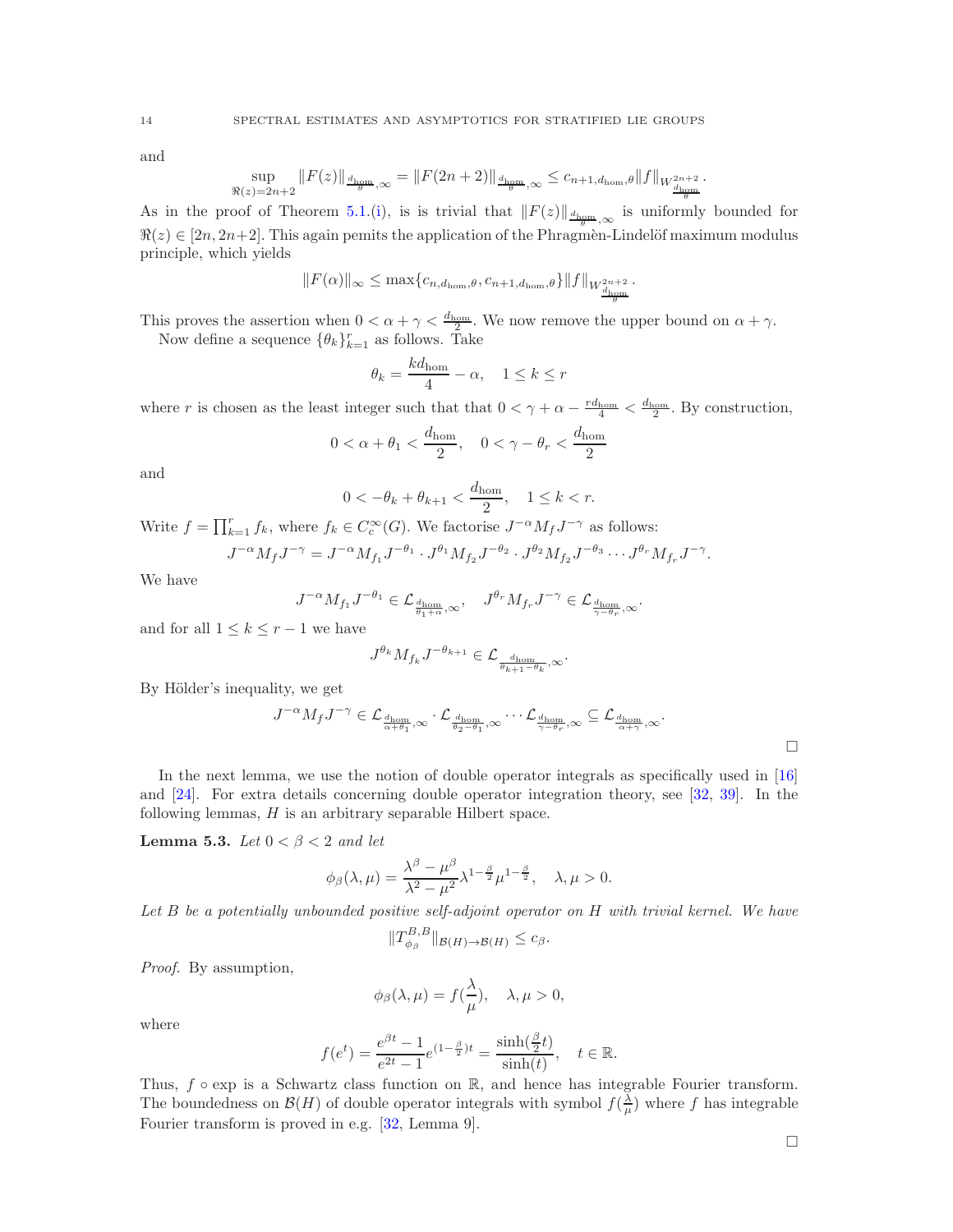The proof of the next lemma uses some of the functional calculus properties of the double operator integral transformer  $T^{B,B}_{\phi_\beta}$ , for this we refer to [\[16\]](#page-35-22).

<span id="page-14-0"></span>**Lemma 5.4.** Let  $A, B \in \mathcal{B}(H)$  and let there exists a constant  $c > 0$  such that  $c \leq B \leq c^{-1}$ . We have

$$
B^{-\alpha}[B^{\beta},A]B^{-\gamma} = T_{\phi_{\beta}}^{B,B}\left(B^{\frac{\beta}{2}-\alpha-1}[B^2,A]B^{\frac{\beta}{2}-\gamma-1}\right), \quad 0 < \beta < 2.
$$

Proof. Note that

$$
B^{-\alpha}[B^{\beta},A]B^{-\gamma} = T^{B,B}_{\frac{\lambda^{\beta}-\mu^{\beta}}{\lambda^{\alpha}\mu^{\gamma}}}(A), \quad B^{\frac{\beta}{2}-\alpha-1}[B^{2},A]B^{\frac{\beta}{2}-\gamma-1} = T^{B,B}_{\frac{\beta}{\lambda^{\frac{\beta}{2}-\alpha-1}}(\lambda^{2}-\mu^{2})\mu^{\frac{\gamma}{2}-\alpha-1}}(A).
$$

Clearly,

$$
\frac{\lambda^{\beta} - \mu^{\beta}}{\lambda^{\alpha} \mu^{\gamma}} = \phi_{\beta}(\lambda, \mu) \cdot \lambda^{\frac{\beta}{2} - \alpha - 1} (\lambda^2 - \mu^2) \mu^{\frac{\gamma}{2} - \alpha - 1}
$$

.

.

By Lemma [5.3,](#page-13-0) the double operator integral with symbol  $\phi_\beta$  is bounded on  $\mathcal{B}(H)$ . Thus,

$$
B^{-\alpha}[B^{\beta}, A]B^{-\gamma} = T^{B, B}_{\substack{\lambda^{\beta} - \mu^{\beta} \\ \lambda^{\alpha} + \lambda^{\beta} \\ \phi_{\beta}(\lambda, \mu) \cdot \lambda^{\frac{\beta}{2} - \alpha - 1}(\lambda^2 - \mu^2)\mu^{\frac{\gamma}{2} - \alpha - 1}}(A)
$$
  
=  $T^{B, B}_{\phi_{\beta}(\lambda, \mu)} \left( T^{B, B}_{\lambda^{\frac{\beta}{2} - \alpha - 1}(\lambda^2 - \mu^2)\mu^{\frac{\gamma}{2} - \alpha - 1}}(A) \right) = T^{B, B}_{\phi_{\beta}(\lambda, \mu)} \left( B^{\frac{\beta}{2} - \alpha - 1}[B^2, A]B^{\frac{\beta}{2} - \gamma - 1} \right).$ 

<span id="page-14-1"></span>**Lemma 5.5.** Let  $B \geq 0$  be a (potentially unbounded) self-adjoint linear operator on a Hilbert space H with ker(B) = 0, and let A be a bounded operator on H. Let  $\beta \in (0,2)$  and let  $\alpha, \gamma \in \mathbb{R}$ . Assume that  $A(\text{dom}(B^2)) \subset \text{dom}(B^2)$ , and that

$$
B^{\frac{\beta}{2}-\alpha-1}[B^2,A]B^{\frac{\beta}{2}-\gamma-1}\in \mathcal{B}(H),
$$

then

$$
B^{-\alpha}[B^{\beta},A]B^{-\gamma}\in\mathcal{B}(H)
$$

and

$$
\left\| B^{-\alpha}[B^{\beta},A]B^{-\gamma}\right\|_{\infty}\leq c_{\beta}\left\| B^{\frac{\beta}{2}-\alpha-1}[B^2,A]B^{\frac{\beta}{2}-\gamma-1}\right\|_{\infty}
$$

*Proof.* Let  $p_n = \chi_{(\frac{1}{n},n)}(B)$ . Consider Hilbert space  $p_n(H)$  and the operators  $A_n = p_n A p_n$  and  $B_n = Bp_n$  on  $p_n(H)$ . Clearly,  $\frac{1}{n} \leq B_n \leq n$  on  $p_n(H)$ . Note that

$$
p_n \cdot B^{-\alpha} [B^{\beta}, A] B^{-\gamma} \cdot p_n = B_n^{-\alpha} [B_n^{\beta}, A_n] B_n^{-\gamma},
$$
  

$$
p_n \cdot B^{\frac{\beta}{2} - \alpha - 1} [B^2, A] B^{\frac{\beta}{2} - \gamma - 1} \cdot p_n = B_n^{\frac{\beta}{2} - \alpha - 1} [B_n^2, A_n] B_n^{\frac{\beta}{2} - \gamma - 1}.
$$

By Lemma [5.4,](#page-14-0) we have

$$
B_n^{-\alpha}[B_n^{\beta}, A_n]B_n^{-\gamma} = T_{\phi_{\beta}}^{B_n, B_n} \left( B_n^{\frac{\beta}{2}-\alpha-1}[B_n^2, A_n]B_n^{\frac{\beta}{2}-\gamma-1} \right).
$$

Thus,

$$
p_n \cdot B^{-\alpha}[B^{\beta}, A]B^{-\gamma} \cdot p_n = T_{\phi_{\beta}}^{B_n, B_n} \Big( p_n \cdot B^{\frac{\beta}{2} - \alpha - 1}[B^2, A]B^{\frac{\beta}{2} - \gamma - 1} \cdot p_n \Big).
$$

By Lemma [5.3,](#page-13-0) we have

$$
\left\| p_n \cdot B^{-\alpha}[B^{\beta}, A] B^{-\gamma} \cdot p_n \right\|_{\infty} \le c_{\beta} \left\| p_n \cdot B^{\frac{\beta}{2} - \alpha - 1}[B^2, A] B^{\frac{\beta}{2} - \gamma - 1} \cdot p_n \right\|_{\infty}.
$$

Hence,

$$
\left\| p_n \cdot B^{-\alpha} [B^{\beta}, A] B^{-\gamma} \cdot p_n \right\|_{\infty} \le c_{\beta} \left\| B^{\frac{\beta}{2} - \alpha - 1} [B^2, A] B^{\frac{\beta}{2} - \gamma - 1} \right\|_{\infty}.
$$

Passing  $n \to \infty$ , we complete the proof.

<span id="page-14-2"></span>**Lemma 5.6.** Theorem [5.1.](#page-11-0)[\(ii\)](#page-11-4) holds for  $\beta = 2$ . That is, for all  $\alpha, \gamma \in \mathbb{R}$  such that  $\alpha + \gamma = 1$  and  $f \in C_c^{\infty}(G)$  we have

$$
J^{-\alpha}[J^2, M_f]J^{-\gamma} \in \mathcal{B}(L_2(G)).
$$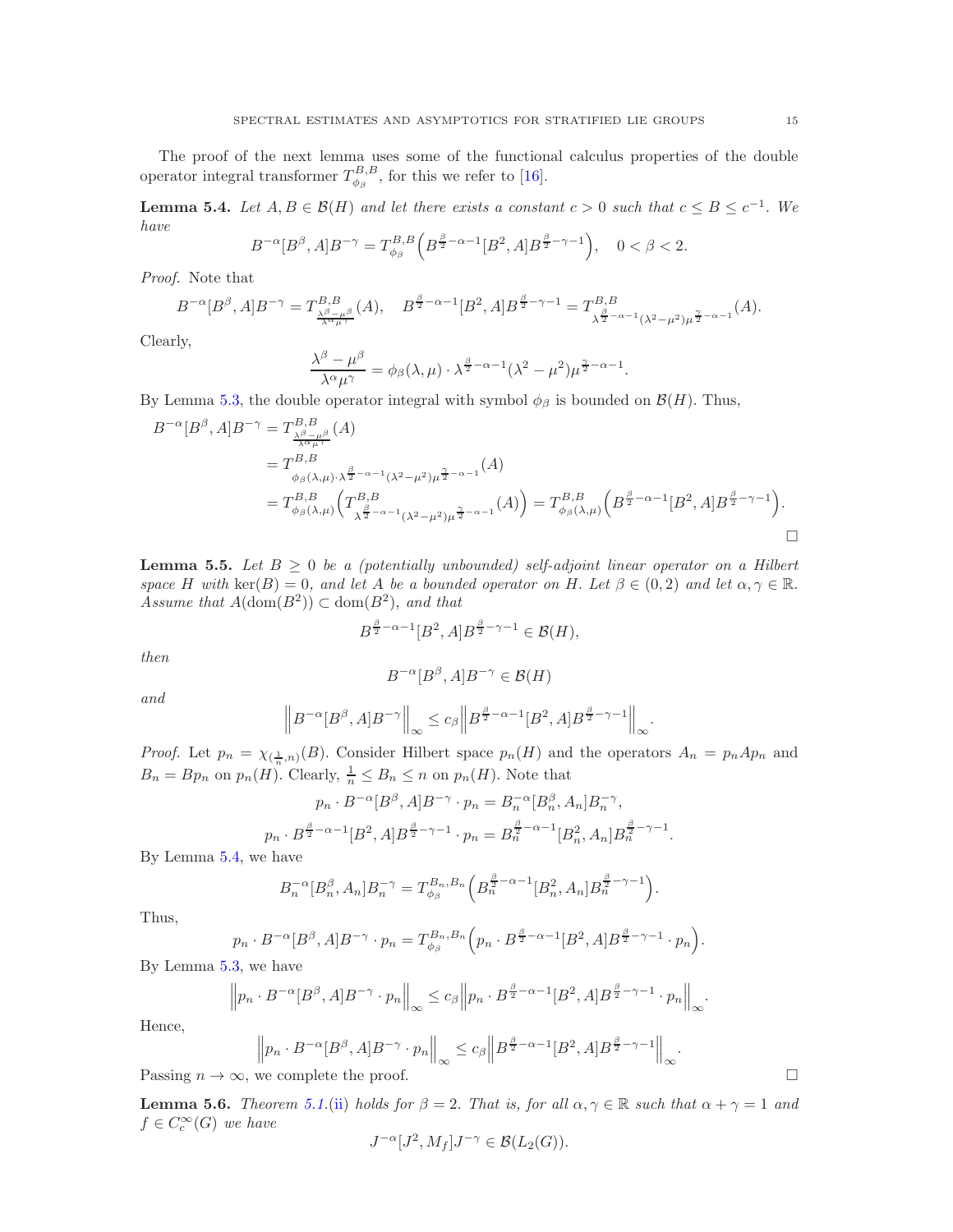*Proof.* First, observe that by the Leibniz rule, the multiplier  $M_f$  maps dom $(J^2) = H^2(G)$  into itself and the commutator  $[J^2, M_f]$  is meaningful on dom $(J^2)$ .

Indeed,

$$
[J^2, M_f] = 2 \sum_{l=1}^{m} X_l M_{X_l f} + M_{\Delta f}.
$$

Taking into account that  $\alpha + \gamma = 1$ , we infer that

$$
J^{-\alpha}[J^2, M_f]J^{-\gamma} = 2\sum_{l=1}^m J^{-\alpha}X_lJ^{\alpha-1} \cdot J^{\gamma}M_{X_lf}J^{-\gamma} + J^{\gamma-1}M_{\Delta f}J^{-\gamma}.
$$

By the triangle and Hölder inequalities, we have

$$
\left\|J^{-\alpha}[J^2, M_f]J^{-\gamma}\right\|_{\infty} \leq 2\sum_{l=1}^m \left\|J^{-\alpha}X_lJ^{\alpha-1}\|_{\infty}\|J^{\gamma}M_{X_lf}J^{-\gamma}\|_{\infty}+\|J^{\gamma}M_{\Delta f}J^{-\gamma}\|_{\infty}.
$$

The assertion follows now from Theorem [5.1.](#page-11-0)[\(i\)](#page-11-2).  $\square$ 

*Proof of Theorem [5.1.](#page-11-0)*[\(ii\)](#page-11-4). Suppose  $0 < \beta < 2$ . By Lemma [5.5,](#page-14-1) we have

(5.1) 
$$
\left\|J^{-\alpha}[J^{\beta}, M_f]J^{-\gamma}\right\|_{\infty} \leq c_{\beta}\left\|J^{\frac{\beta}{2}-\alpha-1}[J^2, M_f]J^{\frac{\beta}{2}-\gamma-1}\right\|_{\infty}.
$$

Clearly,

<span id="page-15-0"></span>
$$
(\alpha + 1 - \frac{\beta}{2}) + (\gamma + 1 - \frac{\beta}{2}) = \alpha + \gamma - \beta + 2 = 2 - 1.
$$

Hence, Lemma [5.6](#page-14-2) with the parameter  $\alpha$  set as  $\alpha + 1 - \frac{\beta}{2}$  and  $\beta$  set as  $\gamma + 1 - \frac{\beta}{2}$  yields

$$
J^{\frac{\beta}{2}-\alpha-1}[J^2,M_f]J^{\frac{\beta}{2}-\gamma-1}\in \mathcal B(L_2(G)).
$$

Thus [\(5.1\)](#page-15-0) implies that  $J^{-\alpha} [J^{\beta}, M_f] J^{-\gamma} \in \mathcal{B}(L_2(G))$  and this completes the proof in the case  $0 < \beta < 2$ .

Suppose now  $\beta > 0$ . Choose  $n \in \mathbb{N}$  such that  $\beta < n$ . By Leibniz rule, we write

$$
[J^{\beta}, M_f] = \sum_{k=0}^{n-1} J^{\frac{\beta k}{n}} [J^{\frac{\beta}{n}}, M_f] J^{\frac{\beta(n-1-k)}{n}}
$$

and

$$
J^{-\alpha}[J^{\beta}, M_f]J^{-\gamma} = \sum_{k=0}^{n-1} J^{\frac{\beta k}{n}-\alpha}[J^{\frac{\beta}{n}}, M_f]J^{\frac{\beta(n-1-k)}{n}-\gamma}.
$$

Clearly,

$$
(\alpha - \frac{\beta k}{n}) + (\gamma - \frac{\beta(n-1-k)}{n}) = \alpha + \gamma - \frac{\beta(n-1)}{n} = \frac{\beta}{n} - 1.
$$

By construction of n, we have  $0 < \frac{\beta}{n} < 1$ , and hence for every  $0 \le k \le n - 1$  the case just proved implies that

$$
J^{\frac{\beta k}{n}-\alpha}[J^{\frac{\beta}{n}},M_f]J^{\frac{\beta(n-1-k)}{n}-\gamma}\in \mathcal B(L_2(G)).
$$

This concludes the argument for  $\beta > 0$ .

Suppose now  $\beta$  < 0. We have

$$
J^{-\alpha}[J^{\beta}, M_f]J^{-\gamma} = -J^{\beta-\alpha}[J^{-\beta}, M_f]J^{\beta-\gamma}.
$$

Clearly,

$$
(\alpha - \beta) + (\gamma - \beta) = \alpha + \gamma - 2\beta = -\beta - 1.
$$

This reduces the assertion to the  $\beta > 0$  case. This concludes the argument for  $\beta < 0$ .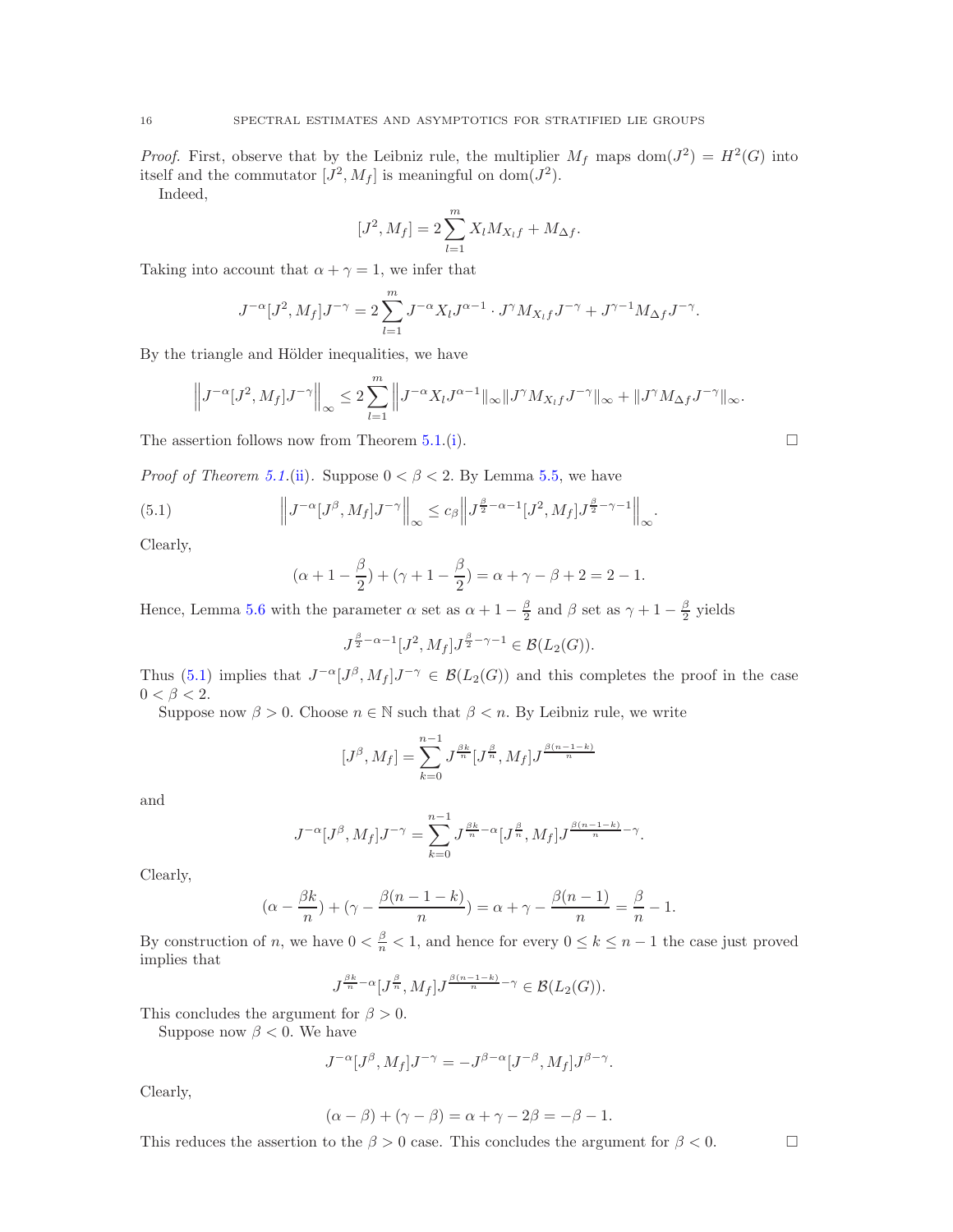*Proof of Theorem [5.1.](#page-11-0)[\(iv\)](#page-11-5)*. We write

$$
J^{-\alpha}[J^{\beta}, M_f]J^{-\gamma} = J^{\beta-\alpha}M_fJ^{-\gamma} - J^{-\alpha}M_fJ^{\beta-\gamma}.
$$

Next, let  $\psi \in C_c^{\infty}(G)$  be such that  $f = f\psi$ . We have

$$
J^{\beta-\alpha}M_fJ^{-\gamma} - M_{\psi} \cdot J^{\beta-\alpha}M_fJ^{-\gamma} = [J^{\beta-\alpha}, M_{\psi}]J^{\alpha-\beta+1} \cdot J^{\beta-\alpha-1}M_fJ^{-\gamma},
$$
  

$$
J^{-\alpha}M_fJ^{\beta-\gamma} - M_{\psi} \cdot J^{-\alpha}M_fJ^{\beta-\gamma} = [J^{-\alpha}, M_{\psi}]J^{\alpha+1} \cdot J^{-\alpha-1}M_fJ^{\beta-\gamma}.
$$

The first factors on the right-hand-side are bounded by Theorem [5.1.](#page-11-0)[\(ii\)](#page-11-4). The second factors belong to  $\mathcal{L}_{\frac{d_{\text{hom}}}{\alpha + \gamma - \beta + 1}, \infty}$  by Theorem [5.1.](#page-11-0)[\(iii\)](#page-11-1). Therefore,

$$
J^{-\alpha}[J^{\beta},M_f]J^{-\gamma}-M_{\psi}\cdot J^{-\alpha}[J^{\beta},M_f]J^{-\gamma}\in\mathcal{L}_{\frac{d_{\text{hom}}}{\alpha+\gamma-\beta+1},\infty}.
$$

Now, set  $\theta = \alpha + \gamma + 1 - \beta$  and  $\alpha' = \alpha - \theta$ . We write

$$
M_{\psi} \cdot J^{-\alpha} [J^{\beta}, M_f] J^{-\gamma} = M_{\psi} J^{-\theta} \cdot J^{-\alpha'} [J^{\beta}, M_f] J^{-\gamma}.
$$

The first factor on the right-hand-side belongs to  $\mathcal{L}_{\frac{d_{\text{hom}}}{\theta},\infty}$  by Theorem [5.1.](#page-11-0)[\(iii\)](#page-11-1). The second factor is bounded by Theorem [5.1.](#page-11-0)[\(ii\)](#page-11-4). The assertion follows now from Hölder inequality.  $\Box$ 

### 6. Specific Cwikel-type estimates

A consequence of Theorem [5.1.](#page-11-0)[\(iii\)](#page-11-1) is that for all  $p > 0$  and  $f \in C_c^{\infty}(G)$ , we have

$$
M_f(1-\Delta)^{-\frac{d_{\text{hom}}}{2p}} \in \mathcal{L}_{p,\infty}.
$$

When  $p > 2$ , this assertion can be made quantitative thanks to Corollary [4.5,](#page-10-0) which supplies the estimate

$$
||M_f(1-\Delta)^{-\frac{d_{\text{hom}}}{2p}}||_{p,\infty} \leq c_{p,G}||f||_{L_p(G)}.
$$

We seek similar quantitative results for  $p \leq 2$ . Our first result in this direction assumes that f is compactly supported.

<span id="page-16-0"></span>**Lemma 6.1.** Let  $p \le 2$ ,  $q > 2$  and  $\frac{1}{p} = \frac{1}{q} + \frac{1}{r}$ . If  $f \in L_q(G)$  and f is supported in some compact subset K of G, then  $M_f(1-\Delta)^{-\frac{d_{\text{hom}}}{2p}} \in \mathcal{L}_{p,\infty}$  and

$$
||M_f(1-\Delta)^{-\frac{d_{\text{hom}}}{2p}}||_{p,\infty} \leq C_{K,p,q}||f||_{L_q(G)}.
$$

*Proof.* Let  $\psi \in C_c^{\infty}(G)$  be equal to 1 on K, so that  $M_f = M_f M_{\psi}$ . We now write

$$
M_f (1 - \Delta)^{-\frac{d_{\text{hom}}}{2p}} = M_f (1 - \Delta)^{-\frac{d_{\text{hom}}}{2q}} \cdot (1 - \Delta)^{\frac{d_{\text{hom}}}{2q}} M_{\psi} (1 - \Delta)^{-\frac{d_{\text{hom}}}{2p}}.
$$

Theorem [5.1.](#page-11-0)[\(iii\)](#page-11-1) asserts that

$$
(1-\Delta)^{\frac{d_{\mathrm{hom}}}{2q}} M_{\psi} (1-\Delta)^{-\frac{d_{\mathrm{hom}}}{2p}} \in \mathcal{L}_{r,\infty}.
$$

Theorem [1.1.](#page-1-0)[\(i\)](#page-1-1) and the assumption  $q > 2$  yield

$$
||M_f(1-\Delta)^{-\frac{d_{\text{hom}}}{2q}}||_{q,\infty} \leq C_{G,q}||f||_q.
$$

The desired result follows from from Hölder's inequality and the preceding assertions.  $\Box$ 

The classical estimate on  $\mathbb{R}^d$ , for  $d \geq 1$  corresponding to Lemma [6.1](#page-16-0) is due to Birman and Solomyak, which implies that if  $p < 2$  and f is supported in a compact K subset of  $\mathbb{R}^d$ , then

$$
||M_f(1-\Delta)^{-\frac{d}{2p}}||_{p,\infty} \leq C_{K,p}||f||_{L_2(K)}.
$$

See [\[27,](#page-35-3) Lemma 4.2]. Here,  $\Delta$  is the usual Laplace operator on  $\mathbb{R}^d$ . Lemma [6.1](#page-16-0) is weaker than this in the sense that we take  $f \in L_q(K)$  for some  $q > 2$  rather than simply  $f \in L_2(K)$ .

The next step we take in weakening the assumptions on  $f$  is to remove the requirement that  $f$ be compactly supported. This is best understood in comparison to the classical case. Classically, one proves that if f is supported in the d-cube  $[0,1]^d$  then

$$
||M_f(1-\Delta)^{-\frac{d}{2p}}||_{p,\infty} \leq C_p ||f||_{L_2([0,1]^d)}.
$$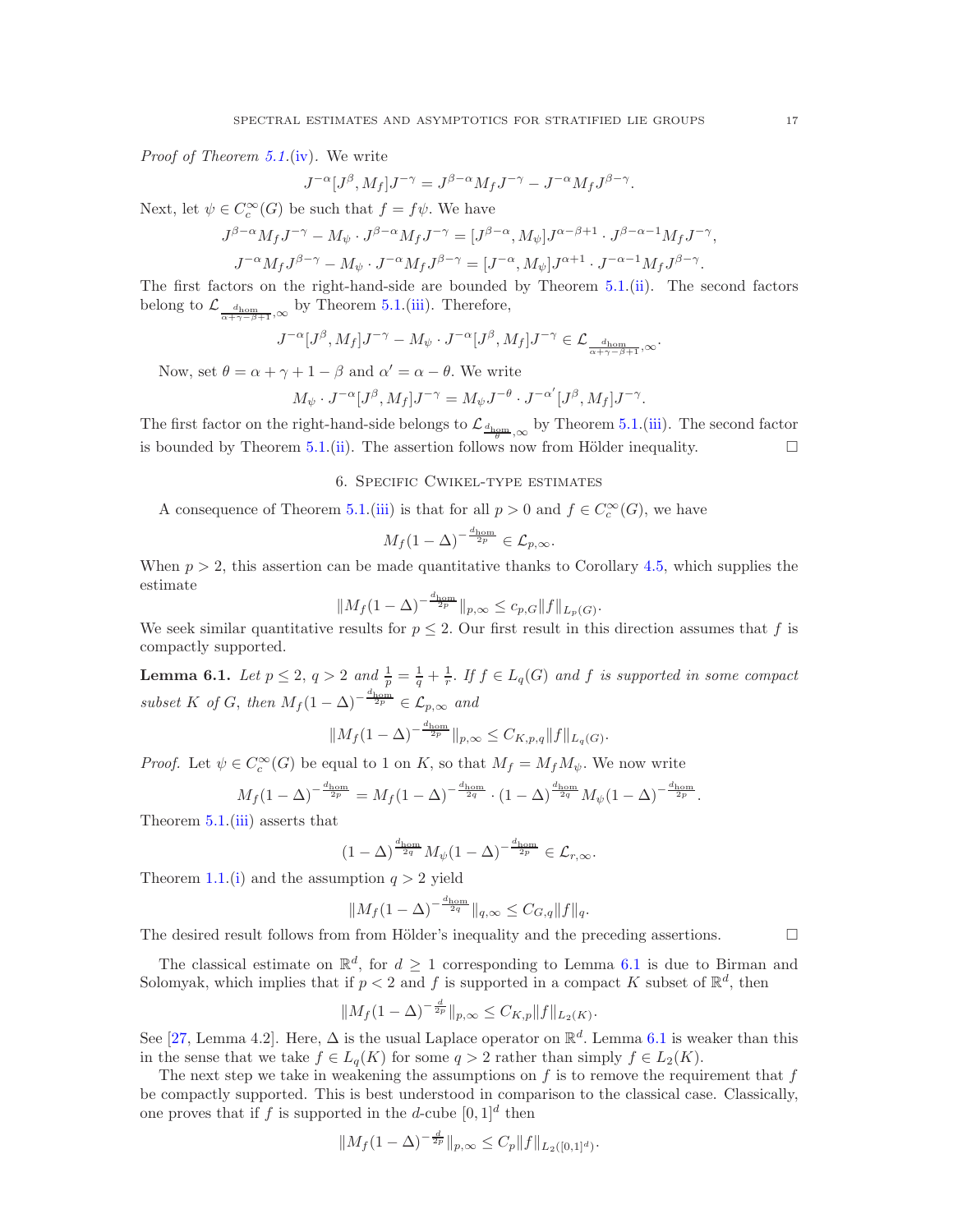Since the Laplace operator  $\Delta$  is translation invariant, if f is supported in the set  $x + [0,1]^d$  for some  $x \in \mathbb{R}^d$  we have

$$
||M_f(1-\Delta)^{-\frac{d}{2p}}||_{p,\infty} \leq C_p ||f||_{L_2(x+[0,1]^d)}.
$$

When  $p < 2$ , it was originally proved by Birman and Solomyak that

$$
||M_f(1-\Delta)^{-\frac{d}{2p}}||_{p,\infty} \leq C_p \left(\sum_{n\in\mathbb{Z}^d} ||f||_{L_2(n+[0,1]^d)}^p\right)^{\frac{1}{p}} =: C_{\beta} ||f||_{\ell_p(L_2)(\mathbb{R}^d)}.
$$

See [\[27\]](#page-35-3) and references therein. We wish to obtain a similar estimate in the setting of stratified Lie groups. The main obstacle is to find an analogy for the decomposition

$$
\mathbb{R}^d = \bigcup_{n \in \mathbb{Z}^d} n + [0, 1)^d.
$$

A direct analogy would be to select a countable subgroup  $\Gamma$  of G such that the quotient space  $G/\Gamma$  is compact, and consider the decomposition

$$
G=\bigcup_{\gamma\in\Gamma}\gamma F
$$

where F is a fundamental domain for Γ. However, this is not always possible. In fact a simply connected nilpotent Lie group G admits a discrete subgroup  $\Gamma$  such that  $G/\Gamma$  is compact if and only if g admits a basis for which the structure constants are rational numbers [\[33,](#page-35-26) Theorem 2.12].

Instead, we seek a compact subset K of G and a countable subset  $\Gamma$  such that

$$
G=\bigcup_{\gamma\in\Gamma}\gamma K
$$

and such that the sets  $\{\gamma K\}_{\gamma \in \Gamma}$  do not overlap too much. Note that in this decomposition,  $\Gamma$  is not necessarily a subgroup. To this end we use a new decomposition which we call a *covering of* bounded multiplicity, defined in Lemma [6.2](#page-18-0) below.

6.1. Coverings of bounded multiplicity. In the following lemmas we use a translation-invariant quasi-metric on G, which may be described as follows. For  $g \in G$ , we have  $g = \sum_{k=1}^{n} p_k(g)$ , where  $p_k(g)$  is the component of g in  $\mathfrak{g}_k$ , and n is the number of steps in the stratification of g. Denote

$$
\rho(g) := \max_{1 \le k \le n} \| p_k(g) \|_{\infty}^{\frac{1}{k}}.
$$

Here,  $\|\cdot\|_{\infty}$  refers to the norm as a linear operator on g. Note that  $\rho(g) = \rho(g^{-1})$  (because  $g^{-1} = -g$ ). Set

$$
dist(g_1, g_2) = \rho(g_1^{-1}g_2), \quad g_1, g_2 \in G.
$$

Clearly, dist is translation-invariant in the sense that

$$
dist(gg_1, gg_2) = dist(g_1, g_2), g_1, g_2, g \in G.
$$

This is a quasi-metric on  $G$ . Indeed, there exists a constant  $c_G$  such that

$$
\rho(g_1g_2) \le c_G(\rho(g_1) + \rho(g_2)).
$$

Indeed, we have

$$
p_k(g_1g_2) = \sum_{j=1}^k p_{k-j}(g_1)p_j(g_2)
$$

and therefore

$$
||p_k(g_1g_2)||_{\infty}^{\frac{1}{k}} \leq \sum_{j=1}^k ||p_{k-j}(g_1)||_{\infty}^{\frac{1}{k}} ||p_j(g_2)||_{\infty}^{\frac{1}{k}} \leq \sum_{j=1}^k \rho(g_1)^{\frac{k-j}{k}} \rho(g_2)^{\frac{j}{k}}.
$$

By the convexity of the exponential function we have

$$
\rho(g_1)^{\frac{k-j}{k}} \rho(g_2)^{\frac{j}{k}} \le \frac{k-j}{k} \rho(g_1) + \frac{j}{k} \rho(g_2)
$$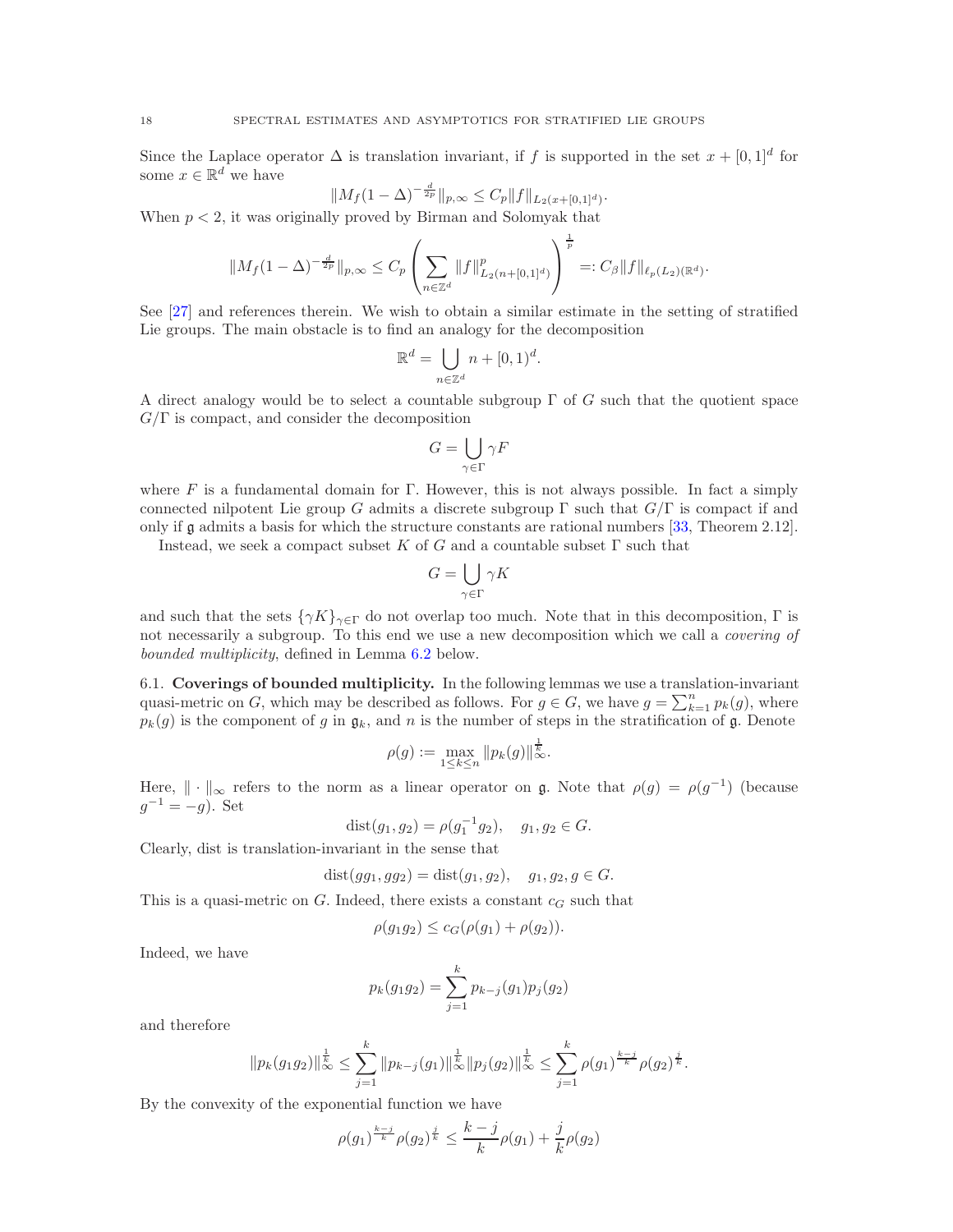Therefore

$$
\rho(g_1g_2) \le \max_{1 \le k \le n} \sum_{j=1}^k \frac{k-j}{k} \rho(g_1) + \frac{j}{k} \rho(g_2) \le n(\rho(g_1) + \rho(g_2)).
$$

This inequality implies that dist is a quasi-metric. That is,

$$
dist(g_1, g_3) = \rho(g_1^{-1}g_3) = \rho(g_1^{-1}g_2 \cdot g_2^{-1}g_3)
$$
  
\n
$$
\leq c_G(\rho(g_1^{-1}g_2) + \rho(g_2^{-1}g_3)) = c_G(dist(g_1, g_2) + dist(g_2, g_3)).
$$

We denote by  $B(x, r) \subset G$  the ball in G defined by the quasi-metric  $\rho$ . That is,  $B(x, r) = \{g \in G\}$  $G : dist(x, g) < r$ . Since every ball in the metric defined by  $\rho$  contains a Euclidean ball, and vice versa, the Haar measure assigns positive and finite measure to every ball in the metric defined by ρ.

<span id="page-18-0"></span>**Lemma 6.2.** Let G be a stratified Lie group. There exists a bounded open subset  $U$  of  $G$  and a countable subset  $\Gamma$  of G such that

$$
G=\bigcup_{\gamma\in\Gamma}\gamma U
$$

and such that

$$
\sup_{x\in G} |\{\gamma\in \Gamma:\ x\in \gamma U\}|<\infty.
$$

Proof. Let

 $D = \{A \subset G : \text{ dist}(g_1, g_2) \geq 1 \text{ whenever } g_1, g_2 \in A\}.$ 

We claim that every chain in D has a supremum. Indeed, let  $\{A_i\}_{i\in\mathbb{I}}$  be a chain in D and let  $A = \bigcup_{i \in \mathbb{I}} A_i$ . Let  $g_1, g_2 \in A$ . It follows that  $g_1 \in A_{i_1}, g_2 \in A_{i_2}$  for some  $i_1, i_2 \in \mathbb{I}$ . Since  $\mathbb{I}$  is a directed set, it follows that there exists  $i_3 \in \mathbb{I}$  such that  $A_{i_1}, A_{i_2} \subset A_{i_3}$ . Hence,  $g_1, g_2 \in A_{i_3}$  and, hence,  $dist(g_1, g_2) \geq 1$ . Thus,  $A \in D$ .

By Zorn's lemma, there exists at least one maximal element of D.

If  $A \in D$  is a maximal element, then we claim that  $\{B(g, 1)\}\,_{g \in A}$  covers G with multiplicity at most

$$
c_G' = \frac{\nu(B(0, 2c_G))}{\nu(B(0, \frac{1}{2c_G}))}.
$$

Let  $g \in G$ . Consider  $A \cup \{g\}$ . Since A is maximal, it follows that either  $A \cup \{g\} = A$  or  $A \cup \{g\} \notin D$ . In the first case, we have

$$
g \in B(g, 1) \subset \cup_{g' \in A} B(g', 1).
$$

In the second case, there exists  $g' \in G$ . such that  $dist(g, g') < 1$ . It follows that

$$
g \in B(g', 1) \subset \bigcup_{g' \in A} B(g', 1).
$$

Hence,  ${B(g, 1)}_{g\in A}$  covers G.

Let  $q \in G$  and let

$$
n(g) = |\{g' \in A : \text{ dist}(g, g') < 1\}|.
$$

Hence, there exist  ${g_k}_{k=1}^{n(g)} \subset A$  such that  $dist(g, g_k) < 1, 1 \leq k \leq n(g)$ . If  $1 \leq k_1, k_2 \leq n(g)$  are distinct, then  $dist(g_{k_1}, g_{k_2}) \geq 1$ . Using quasi-triangle inequality, we obtain

$$
B(g_{k_1}, \frac{1}{2c_G}) \cap B(g_{k_2}, \frac{1}{2c_G}) = \varnothing.
$$

Thus,

$$
\nu\Big(\cup_{k=1}^{n(g)}B(g_k,\frac{1}{2c_G})\Big)=n(g)\cdot\nu(B(0,\frac{1}{2c_G})).
$$

On the other hand, it follows from quasi-triangle inequality that

$$
B(g_k, \frac{1}{2c_G}) \subset B(g_k, 1) \subset B(g, 2c_G).
$$

Thus,

$$
\nu\left(\cup_{k=1}^{n(g)} B(g_k, \frac{1}{2c_G})\right) \leq \nu(B(0, 2c_G)).
$$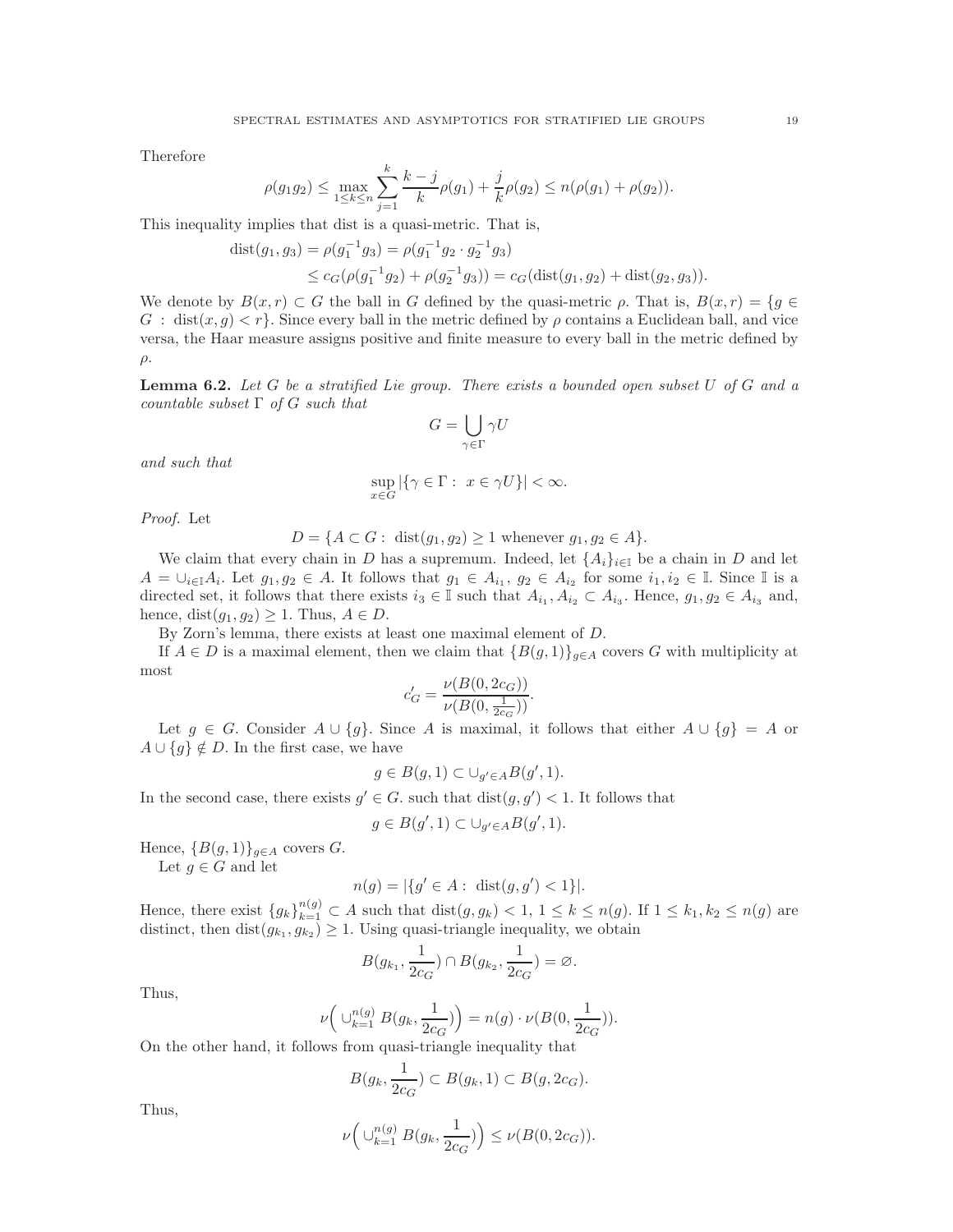Combining these inequalities, we obtain

$$
n(g) \cdot \nu(B(0, \frac{1}{2c_G})) \le \nu(B(0, 2c_G)).
$$

This provides a required bound on  $n(g)$ .

A pair  $(U, \Gamma)$  as in Lemma [6.2](#page-18-0) is called a *covering of bounded multiplicity*. We remind the reader that it is not necessary that  $\Gamma$  be a subgroup of  $G$ .

**Definition 6.3.** Let  $(\Gamma, U)$  be a covering of bounded multiplicity as in Lemma [6.2.](#page-18-0) For  $p > 0$  and  $q > 0$  define

$$
\|f\|_{\ell_p(L_q)}:=\left(\sum_{\gamma\in\Gamma}\|f\|_{L_q(\gamma U)}^p\right)^{\frac{1}{p}}.
$$

and

$$
\ell_p(L_q)(G) := \{ f \in L_{q,loc}(G) : ||f||_{\ell_p(L_q)} < \infty \}.
$$

**Definition 6.4.** Define a sequence space  $\ell_{p,\log}$  by setting

$$
||a||_{p,\log} = \left(\sum_{n\geq 0} \log(n+2)\mu(n,a)^p\right)^{\frac{1}{p}},
$$
  

$$
\ell_{p,\log} = \{a \in l_{\infty} : ||a||_{p,\log} < \infty\}.
$$

Here,  $\{\mu(n, a)\}_{n=0}^{\infty}$  is the non-increasing rearrangement of the sequence |a|.

**Definition 6.5.** Let  $(\Gamma, U)$  be a covering of bounded multiplicity as in Lemma [6.2.](#page-18-0) For  $p > 0$  and  $q > 0$  define

$$
\|f\|_{\ell_{p,\log}(L_q)(G)}:=\Big\|\{\|f\|_{L_q(\gamma U)}\}_{\gamma\in\Gamma}\Big\|_{p,\log}.
$$

and

$$
\ell_{p,\log}(L_q)(G) := \{ f \in L_{q,\log}(G) : ||f||_{\ell_{p,\log}(L_q)} < \infty \}.
$$

As indicated by the notation, the space  $\ell_p(L_q)(G)$  is independent of the choice of covering  $(\Gamma, U)$ . We prove this in Lemma [6.7.](#page-20-0) Similarly,  $\ell_{p, \log}(L_q)(G)$  is independent of the choice of covering  $(\Gamma, U)$ , but we omit the proof.

To demonstrate this, we use the following result. The translation-invariance of the measure  $\nu$ is used in an essential way.

<span id="page-19-0"></span>**Lemma 6.6.** Let  $(\Gamma, U)$  and  $(\Gamma', U')$  be coverings of bounded multiplicity. For every  $\gamma \in \Gamma$ , set

$$
F_{\gamma} = \{ \gamma' \in \Gamma' : \gamma U \cap \gamma' U' \neq \varnothing \}.
$$

We have

$$
\sup_{\gamma \in \Gamma} |F_{\gamma}| < \infty.
$$

*Proof.* Fix  $x_0 \in \gamma U$ . If  $\gamma U \cap \gamma' U' \neq \emptyset$ , then there exists  $y \in \gamma U \cap \gamma' U' \neq \emptyset$ . Since  $x_0, y \in \gamma U$ , it follows that  $dist(x, y) \leq diam(U)$ . If  $z \in \gamma'U'$ , then  $dist(y, z) \leq diam(U')$ . Thus,

$$
dist(x_0, z) \le c_G(diam(U) + diam(U')) \stackrel{def}{=} r_{U,U'}.
$$

Hence,

$$
\gamma' U' \subset B(x_0, r_{U,U'}), \quad \gamma' \in F_{\gamma}.
$$

In other words,

$$
A \subset B(x_0, r_{U,U'}), \quad A = \bigcup_{\gamma' \in F_{\gamma}} \gamma' U'.
$$

Let

$$
n'(x) = |\{\gamma' \in \Gamma': \ x \in \gamma' U'\}| \text{ and let } n' = \sup_{x \in \Gamma'} n'(x) < \infty.
$$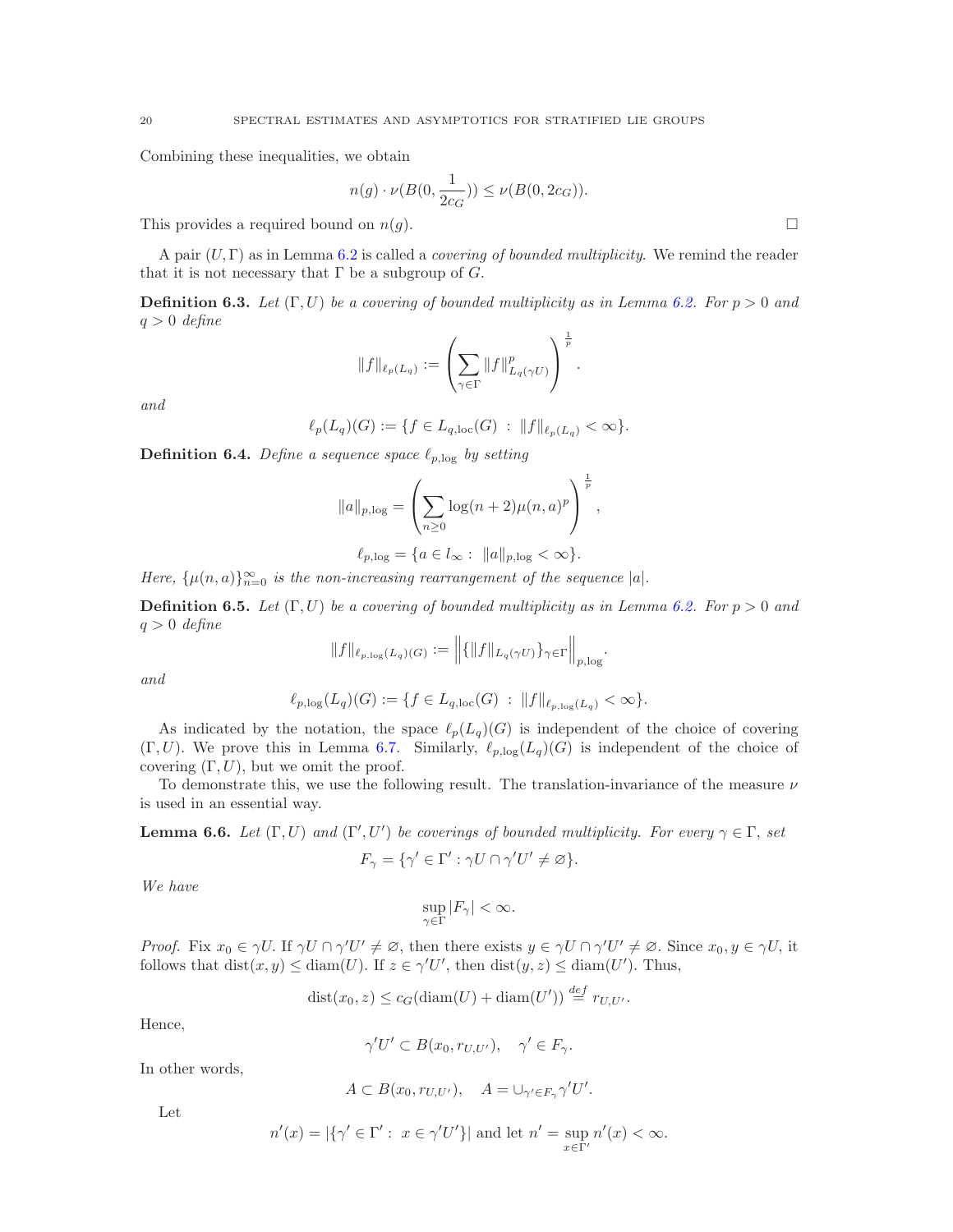We have

$$
\sum_{\gamma' \in F_{\gamma}} \nu(U') = \sum_{\gamma' \in F_{\gamma}} \int_A \chi_{\gamma' U'} = \int_A \sum_{\gamma' \in F_{\gamma}} \chi_{\gamma' U'} \le \int_A \sum_{\gamma' \in \Gamma'} \chi_{\gamma' U'}.
$$

For every  $x \in G$ , we have

$$
\sum_{\gamma' \in \Gamma'} \chi_{\gamma' U'} = n'(x) \le n'.
$$

Thus,

$$
\sum_{\gamma' \in F_{\gamma}} \nu(U') \le \int_{A} n' = n' \nu(A) \le n' \nu(B(x_0, r_{U,U'})) = n' \nu(B(1_G, r_{U,U'})).
$$

In other words,

$$
|F_{\gamma}| \le n' \frac{\nu(B(1_G, r_{U,U'}))}{\nu(U')}.
$$

<span id="page-20-0"></span>**Lemma 6.7.** The definition of  $\ell_p(L_q)(G)$  is independent of the choice of covering  $(\Gamma, U)$ , in the sense that if  $(\Gamma, U)$  and  $(\Gamma', U')$  are coverings of bounded multiplicity there exist constants  $c, C > 0$ (depending on the coverings) such that

$$
c\left(\sum_{\gamma\in\Gamma'}\|f\|_{L_q(\gamma U')}^p\right)^{1/p}\leq \left(\sum_{\gamma\in\Gamma}\|f\|_{L_q(\gamma U)}^p\right)^{1/p}\leq C\left(\sum_{\gamma\in\Gamma'}\|f\|_{L_q(\gamma U')}^p\right)^{1/p}.
$$

Proof. By symmetry, it suffices to prove the upper bound. We have

$$
||f||_{L_q(\gamma U)} = ||f \chi_{\gamma U}||_q.
$$

By the definition of  $F_{\gamma}$  in Lemma [6.6,](#page-19-0) we have

$$
\chi_{\gamma U} \leq \sum_{\gamma' \in F_{\gamma}} \chi_{\gamma' U'}.
$$

If  $q \geq 1$ , then it follows from the triangle inequality that

$$
||f||_{L_q(\gamma U)} \leq ||\sum_{\gamma' \in F_\gamma} f\chi_{\gamma' U'}||_q \leq \sum_{\gamma' \in F_\gamma} ||f\chi_{\gamma' U'}||_q = \sum_{\gamma' \in F_\gamma} ||f||_{L_q(\gamma' U')}.
$$

If  $q \in (0, 1)$ , then it follows from the q-convexity of the  $L_q$  quasi-norm that

$$
\|f\|^q_{L_q(\gamma U)}\leq \|\sum_{\gamma'\in F_{\gamma}}f\chi_{\gamma'U'}\|^q_q\leq \sum_{\gamma'\in F_{\gamma}}\|f\chi_{\gamma'U'}\|^q_q=\sum_{\gamma'\in F_{\gamma}}\|f\|^q_{L_q(\gamma'U')}.
$$

In either case, it follows from Lemma [6.6](#page-19-0) that

$$
||f||_{L_q(\gamma U)}^q \leq c_{p,q,U,U'} \sum_{\gamma' \in F_{\gamma}} ||f||_{L_q(\gamma' U')}^p.
$$

Thus,

$$
\sum_{\gamma \in \Gamma} ||f||_{L_q(\gamma U)}^q \leq c_{p,q,U'U'} \sum_{\gamma \in \Gamma} \sum_{\gamma' \in F_{\gamma}} ||f||_{L_q(\gamma' U')}^p = c_{p,q,U,U'} \sum_{\gamma' \in \Gamma'} ||f||_{L_q(\gamma' U')}^p \sum_{\substack{\gamma \in \Gamma \\ \gamma' \in F_{\gamma}}} 1.
$$

Let

$$
F_{\gamma'} = \{ \gamma \in \Gamma : \ \gamma U \cap \gamma' U' \neq \varnothing \}.
$$

It is immediate that  $\gamma' \in F_{\gamma}$  iff  $\gamma \in F_{\gamma'}$ . Thus,

$$
\sum_{\substack{\gamma \in \Gamma \\ \gamma' \in F_{\gamma}}} 1 = |F_{\gamma'}|.
$$

By the preceding paragraph and Lemma [6.6,](#page-19-0) we have

$$
\sum_{\gamma \in \Gamma} ||f||^q_{L_q(\gamma U)} \leq c_{p,q,U,U'} \sum_{\gamma' \Gamma'} ||f||^p_{L_q(\gamma' U')} |F_{\gamma'}| \leq c_{p,q,U,U'} \cdot c_{U',U} \sum_{\gamma' \Gamma'} ||f||^p_{L_q(\gamma' U')}.
$$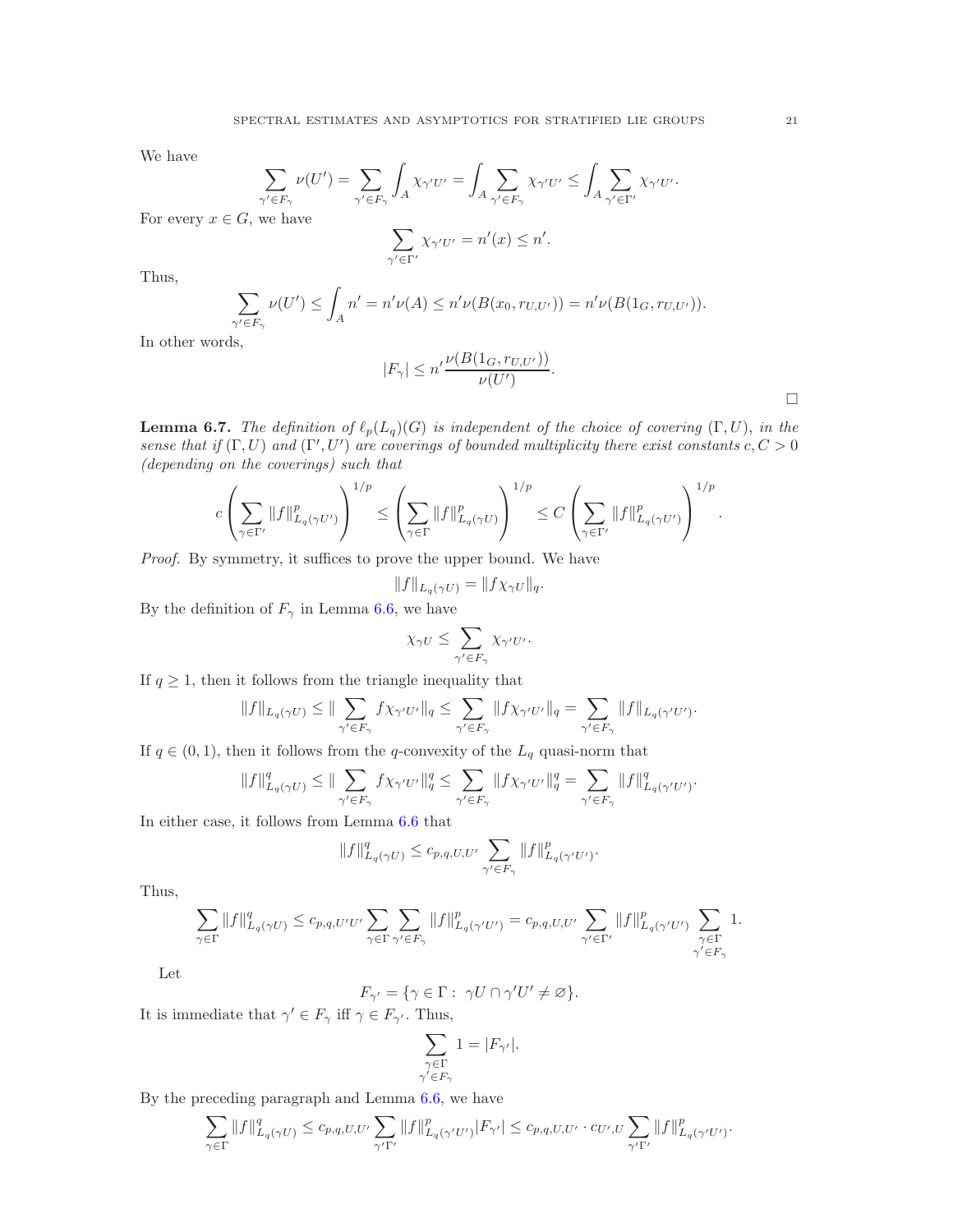$\Box$ 

By an identical argument, we may also prove that the space  $\ell_{p,\log}(L_q)(G)$  is also independent of the choice of  $(\Gamma, U)$ .

6.2. Cwikel estimate in  $\mathcal{L}_p$  and  $\mathcal{L}_{p,\infty}$ . We now explain how to remove the assumption of compact support from Lemma [6.1.](#page-16-0) This will be a consequence of some operator inequalities, in a similar manner to [\[27\]](#page-35-3). The following result is an immediate combination of [\[28,](#page-35-16) Lemma 3.3.7] and [\[27,](#page-35-3) Proposition 2.7]. We provide a short argument using the terminology of majorisation and direct sum. For further details see [\[27\]](#page-35-3).

<span id="page-21-0"></span>**Lemma 6.8.** Let  $0 < p < 2$  and let  $\{T_n\}_{n \geq 0}$  be such that

$$
T_{n_1}^* T_{n_2} = 0, \quad n_1 \neq n_2.
$$

We have

$$
\|\sum_{n\geq 0}T_n\|_p\leq (\sum_{n\geq 0}\|T_n\|_p^p)^{\frac{1}{p}},\quad \|\sum_{n\geq 0}T_n\|_{p,\infty}\leq c_p(\sum_{n\geq 0}\|T_n\|_{p,\infty}^p)^{\frac{1}{p}}.
$$

Here, the series in the left hand side converge in in  $\mathcal{L}_p$  (respectively, in  $\mathcal{L}_{p,\infty}$ ) provided that numerical series on the right hand side converge.

*Proof.* Denote for brevity  $T = \sum_{n\geq 0} T_n$ . We have

$$
|T|^2 = \sum_{n_1, n_2 \ge 0} T_{n_1}^* T_{n_2} = \sum_{n \ge 0} |T_n|^2.
$$

Using  $[28, \text{Lemma } 3.3.7]$ , we have

$$
\bigoplus_{n\geq 0} |T_n|^2 \prec \sum_{n\geq 0} |T_n|^2.
$$

From [\[27,](#page-35-3) Proposition 2.7], we obtain

$$
||T||_{p,\infty}^2 = |||T|^2||_{\frac{p}{2},\infty} \le c_p ||\bigoplus_{n\ge 0} |T_n|^2||_{\frac{p}{2},\infty} = ||\bigoplus_{n\ge 0} T_n||_{p,\infty}^2.
$$

The assertion follows from another standard inequality

$$
\|\bigoplus_{n\geq 0} T_n\|_{p,\infty} \leq \left(\sum_{n\geq 0} \|T_n\|_{p,\infty}^p\right)^{\frac{1}{p}}.
$$

*Proof of Theorem [1.1.](#page-1-0)*[\(ii\)](#page-1-2). Let  $(\Gamma, U)$  be a covering with bounded multiplicity for G. Since  $\Gamma$  is countable, we choose an enumeration  $\Gamma = {\gamma_k}_{k\geq 0}$ . Set

$$
A_{-1} = \varnothing, \quad A_k = (\gamma_n U) \setminus \cup_{l < k} \gamma_l U.
$$

Set

$$
T_k = M_{f\chi_{A_k}} (1 - \Delta)^{-\frac{d_{\text{hom}}}{2p}}, \quad n \ge 0.
$$

It is immediate that

$$
\sum_{k\geq 0} T_k = M_f (1 - \Delta)^{-\frac{d_{\text{hom}}}{2p}}.
$$

By Lemma [6.8,](#page-21-0) we have

$$
\begin{aligned}\n\|M_f(1-\Delta)^{-\frac{d_{\mathrm{hom}}}{2p}}\|_{p,\infty} &\le c_p^{\frac{1}{2}} (\sum_{k\ge 0}\|M_{f\chi_{A_k}}(1-\Delta)^{-\frac{d_{\mathrm{hom}}}{2p}}\|_{p,\infty}^p)^{\frac{1}{p}} \\
&\le c_p^{\frac{1}{2}} (\sum_{k\ge 0}\|M_{f\chi_{\gamma_k U}}(1-\Delta)^{-\frac{d_{\mathrm{hom}}}{2p}}\|_{p,\infty}^p)^{\frac{1}{p}} \\
&= c_p^{\frac{1}{2}} (\sum_{k\ge 0}\|M_{T_{\gamma_k}f\cdot \chi_U}(1-\Delta)^{-\frac{d_{\mathrm{hom}}}{2p}}\|_{p,\infty}^p)^{\frac{1}{p}}.\n\end{aligned}
$$

Here,  $T_{\gamma_k} f$  is the shift of f by  $\gamma_k$ . The assertion follows now from Lemma [6.1.](#page-16-0)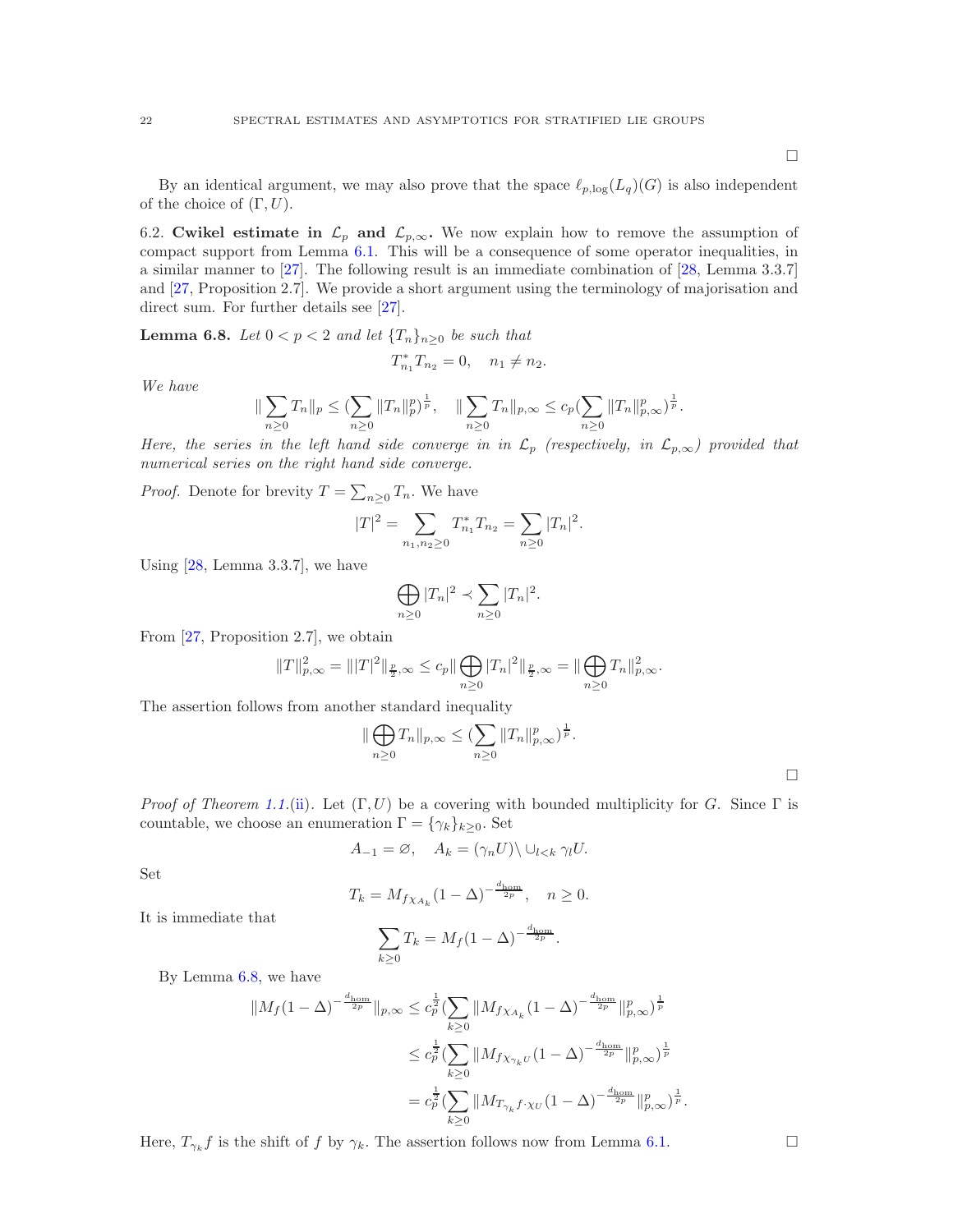Proof of Theorem [1.1.](#page-1-0)[\(iii\)](#page-1-3). It is immediate that

$$
\left\|M_f(1-\Delta)^{-\frac{d_{\text{hom}}}{4}}\right\|_{2,\infty}^2 = \left\|(1-\Delta)^{-\frac{d_{\text{hom}}}{4}}M_{|f|^2}(1-\Delta)^{-\frac{d_{\text{hom}}}{4}}\right\|_{1,\infty}.
$$

Let  $(\gamma_k)_{k\geq 1}$  be enumeration of  $\Gamma$  such that the sequence

$$
\{\|f\|_{L_q(\gamma_k U)}\}_{k\geq 1}
$$

is decreasing. We have

$$
1 \leq \sum_{k \geq 1} \chi_{\gamma_k U}.
$$

Thus,

$$
(1-\Delta)^{-\frac{d_{\mathrm{hom}}}{4}}M_{|f|^{2}}(1-\Delta)^{-\frac{d_{\mathrm{hom}}}{4}}\leq \sum_{k\geq 1}(1-\Delta)^{-\frac{d_{\mathrm{hom}}}{4}}M_{|f|^{2}\chi_{\gamma_{k}U}}(1-\Delta)^{-\frac{d_{\mathrm{hom}}}{4}}.
$$

In particular, we have

$$
\Big\|M_f(1-\Delta)^{-\frac{d_{\mathrm{hom}}}{4}}\|_{2,\infty}^2\leq \|\sum_{k\geq 1}(1-\Delta)^{-\frac{d_{\mathrm{hom}}}{4}}M_{|f|^2\chi_{\gamma_kU}}(1-\Delta)^{-\frac{d_{\mathrm{hom}}}{4}}\|_{1,\infty}.
$$

By Proposition 5.4 in [\[27\]](#page-35-3), we have the following replacement for triangle inequality in  $\mathcal{L}_{1,\infty}$ :

$$
\|\sum_{k\geq 1} T_k\|_{1,\infty} \leq 4\sum_{k\geq 1} (1+\log(k))\|T_k\|_{1,\infty}.
$$

Taking into account the obvious inequality

$$
4(1 + \log(k)) \le 12\log(k+1), \quad k \ge 1,
$$

we write

$$
\|M_f(1-\Delta)^{-\frac{d_{\text{hom}}}{4}}\|_{2,\infty}^2 \le 12 \sum_{k\ge 1} \log(k+2) \| (1-\Delta)^{-\frac{d_{\text{hom}}}{4}} M_{|f|^2 \chi_{\gamma_k U}} (1-\Delta)^{-\frac{d_{\text{hom}}}{4}} \|_{1,\infty}
$$
  
= 
$$
12 \sum_{k\ge 1} \log(k+2) \| (1-\Delta)^{-\frac{d_{\text{hom}}}{4}} M_{T_{\gamma_k}(|f|^2 \chi_{\gamma_k U})} (1-\Delta)^{-\frac{d_{\text{hom}}}{4}} \|_{1,\infty}.
$$

Here,  $T_{\gamma_g} f$  is the shift of f by  $\gamma_k$ . It follows now from Lemma [6.1](#page-16-0) that

$$
\|M_f(1-\Delta)^{-\frac{d_{\text{hom}}}{4}}\|_{2,\infty}^2 \le c_{q,U} \sum_{k\ge 1} \log(k+2) \|T_{\gamma_k}(|f|\chi_{\gamma_k U})\|_{L_q(U)}^2
$$
  
=  $c_{q,U} \sum_{k\ge 1} \|f\|_{L_q(\gamma_k U)}^2 = c_U \|f\|_{\ell_{2,\log}^2}^2$ .

Here, the last inequality is due to the particular choice of the enumeration  $\gamma$ .

### 7. Spectral asymptotic formulae

In this section we will prove the asymptotic formula in Theorem [1.4.](#page-3-1) The proof will be performed using the Wiener-Ikehara Tauberian theorem and certain operator estimates from [\[41\]](#page-35-27). It will be helpful to refer to the following

The basic tool we use will be the following:

<span id="page-22-0"></span>**Lemma 7.1.** Let  $f \in \ell_1(L_q)(G)$  and  $g \in C_0(\mathbb{R}_+)$  be such that  $t \mapsto (1+t)^N |g(t)| \in C_0(\mathbb{R}_+)$  for some  $N > \frac{d_{\text{hom}}}{2}$ . Then

$$
\operatorname{Tr}(M_f g(-\Delta)) = \left(\int_G f\right) \tau(g(-\Delta)).
$$

*Proof.* Note that the assumptions on f and g imply that  $M_f g(-\Delta)$  belongs to  $\mathcal{L}_1(L_2(G))$ . Indeed, from Theorem [1.1,](#page-1-0) when  $N > \frac{d_{\text{hom}}}{2}$  we have

$$
M_f(1-\Delta)^{-N} \in \mathcal{L}_1
$$

and thus

$$
M_f g(-\Delta) = M_f (1 - \Delta)^{-N} \cdot (1 - \Delta)^N g(-\Delta)
$$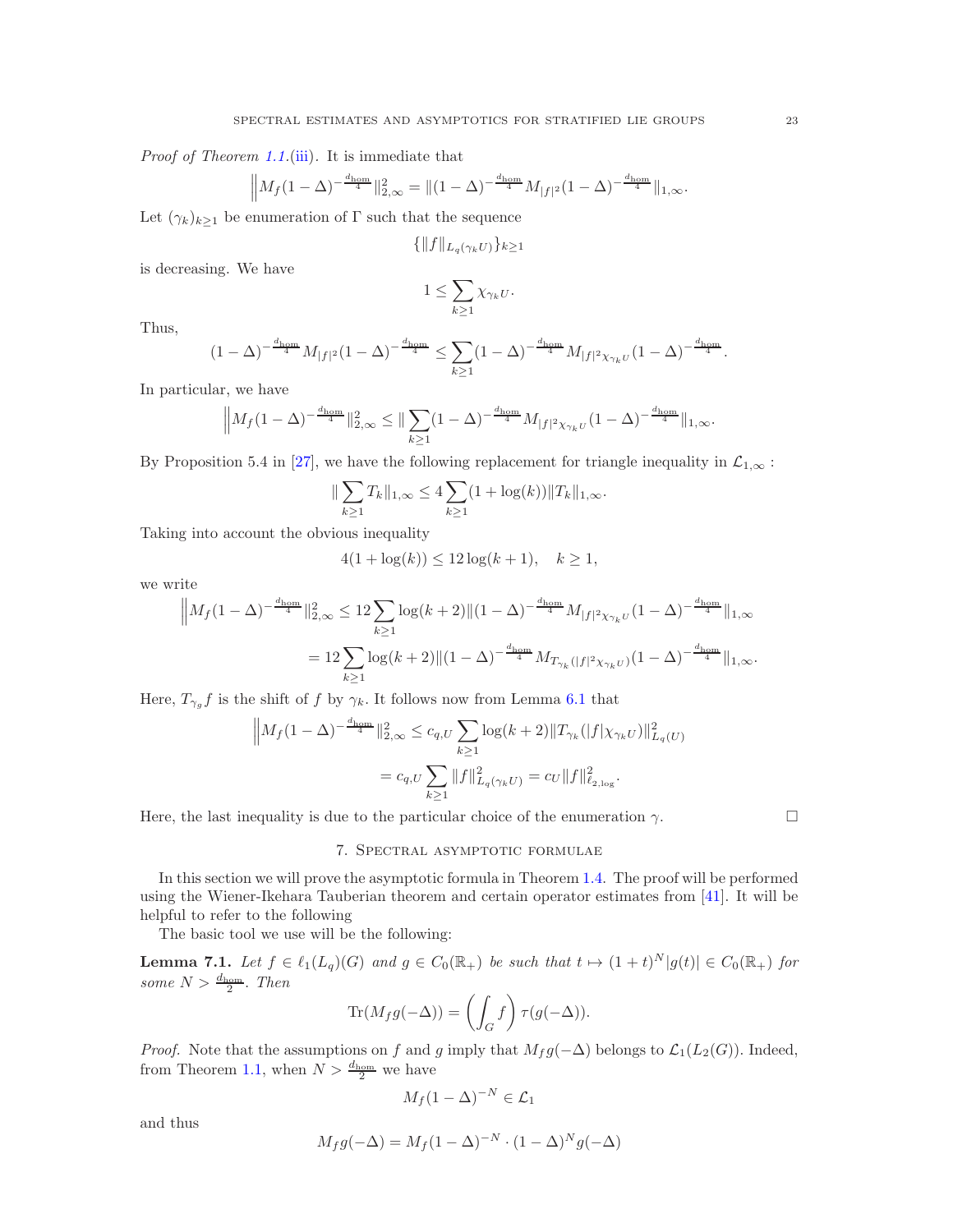Functional calculus and the assumption on g implies that there exists  $N > \frac{d_{\text{hom}}}{2}$  such that  $(1 \Delta)^N g(-\Delta)$  is bounded, and thus  $M_f g(-\Delta) \in \mathcal{L}_1$ . Moreover, we have the estimate

$$
||M_f g(-\Delta)||_1 \leq C_G ||f||_{\ell_1(L_q)(G)} \sup_{t>0} (1+t)^N |g(t)|.
$$

The Stone-Weierstrass theorem implies that for every  $g \in C_0(\mathbb{R}_+)$  such that  $t \mapsto (1+t)^N |g(t)| \in$  $C_0(\mathbb{R}_+)$ , there exists a sequence  $\{g_n\}_{n=0}^{\infty} \subseteq \text{span}(\{t \mapsto e^{-st}\}_{s>0})$  such that

$$
\lim_{n \to \infty} \sup_{t > 0} (1 + t)^N |g_n(t) - g(t)| < \infty.
$$

Since  $C_c^{\infty}(G)$  is dense in  $\ell_1(L_q)(G)$ , it suffices to verify the formula for  $f \in C_c^{\infty}(G)$  and  $g(t) = e^{-st}$ for some  $s > 0$ .

To this end,  $g(-\Delta) = e^{s\Delta}$  is equal to  $\lambda(h_s)$ , where  $h_s \in C^{\infty}(G) \cap L_1(G)$  [\[17,](#page-35-12) Theorem 4.2.7] and  $M_f g(-\Delta)$  has kernel function

$$
(\gamma, \eta) \mapsto f(\gamma)h_s(\gamma\eta^{-1}), \quad \gamma, \eta \in G.
$$

Since f is compactly supported and the kernel is everywhere smooth, the trace of this operator is given by the integral along the diagonal  $\gamma = \eta$ , which yields

$$
\text{Tr}(M_f g(-\Delta)) = \left(\int_G f\right) h_s(1).
$$

By definition,  $\tau(g(-\Delta)) = h_s(1)$ , and this completes the proof.

<span id="page-23-0"></span>**Corollary 7.2.** Let  $z \in \mathbb{C}$  such that  $\Re(z) > d_{\text{hom}}$  and let  $0 \leq f \in C_c^{\infty}(G)$ . There exists a constant  $c_G > 0$  such that

$$
\text{Tr}(M_f^{2z}(1-\Delta)^{-\frac{z}{2}}) = c_G \frac{\Gamma(\frac{z-d_{\text{hom}}}{2})}{\Gamma(\frac{z}{2})} \int_G f^{2z}.
$$

*Proof.* By Corollary [4.3,](#page-9-1) the substitution  $s = \frac{t}{1+t}$  yields

$$
\tau((1-\Delta)^{-\frac{z}{2}}) = c_G \int_0^{\infty} (1+t)^{-\frac{z}{2}} t^{\frac{d_{\text{hom}}}{2}-1} dt
$$
  
=  $c_G \int_0^1 (1-s)^{\frac{z-d_{\text{hom}}}{2}-1} s^{\frac{d_{\text{hom}}}{2}-1} ds = c_G B(\frac{z-d_{\text{hom}}}{2}, \frac{d_{\text{hom}}}{2}).$ 

Here, B is the Beta function. The assertion follows now from Corollary [4.3,](#page-9-1) Lemma [7.1](#page-22-0) and the standard identity

$$
B(\frac{z-d_{\text{hom}}}{2}, \frac{d_{\text{hom}}}{2}) = \frac{\Gamma(\frac{z-d_{\text{hom}}}{2})\Gamma(\frac{d_{\text{hom}}}{2})}{\Gamma(\frac{z}{2})}.
$$

Note that the constant in the above corollary differs from that in Corollary [4.3](#page-9-1) by a factor of  $\Gamma\left(\frac{d_{\text{hom}}}{2}\right)$ .

<span id="page-23-1"></span>Lemma 7.3. The function

 $z \mapsto \text{Tr}(M_f^{2z}(1-\Delta)^{-\frac{z}{2}}), \quad \Re(z) > d_{\text{hom}}$ 

admits meromorphic continuation to the half-plane  $\Re(z) > d_{\text{hom}} - 2$ , with only a simple pole at the point  $z = d_{\text{hom}}$  and

$$
\mathrm{Res}_{z=d_{\mathrm{hom}}} \mathrm{Tr}(M_f^{2z}(1-\Delta)^{-\frac{z}{2}}) = c_G \int_G f^{2d_{\mathrm{hom}}}.
$$

*Proof.* Recall that the Gamma function is meromorphic on the complex plane  $\mathbb{C}$ , with simple poles located at  $\{0, -1, -2, \ldots\}$ , and the reciprocal  $\frac{1}{\Gamma(z)}$  is entire. Since  $f \geq 0$ , the function

$$
z\mapsto \int_G f^{2z}
$$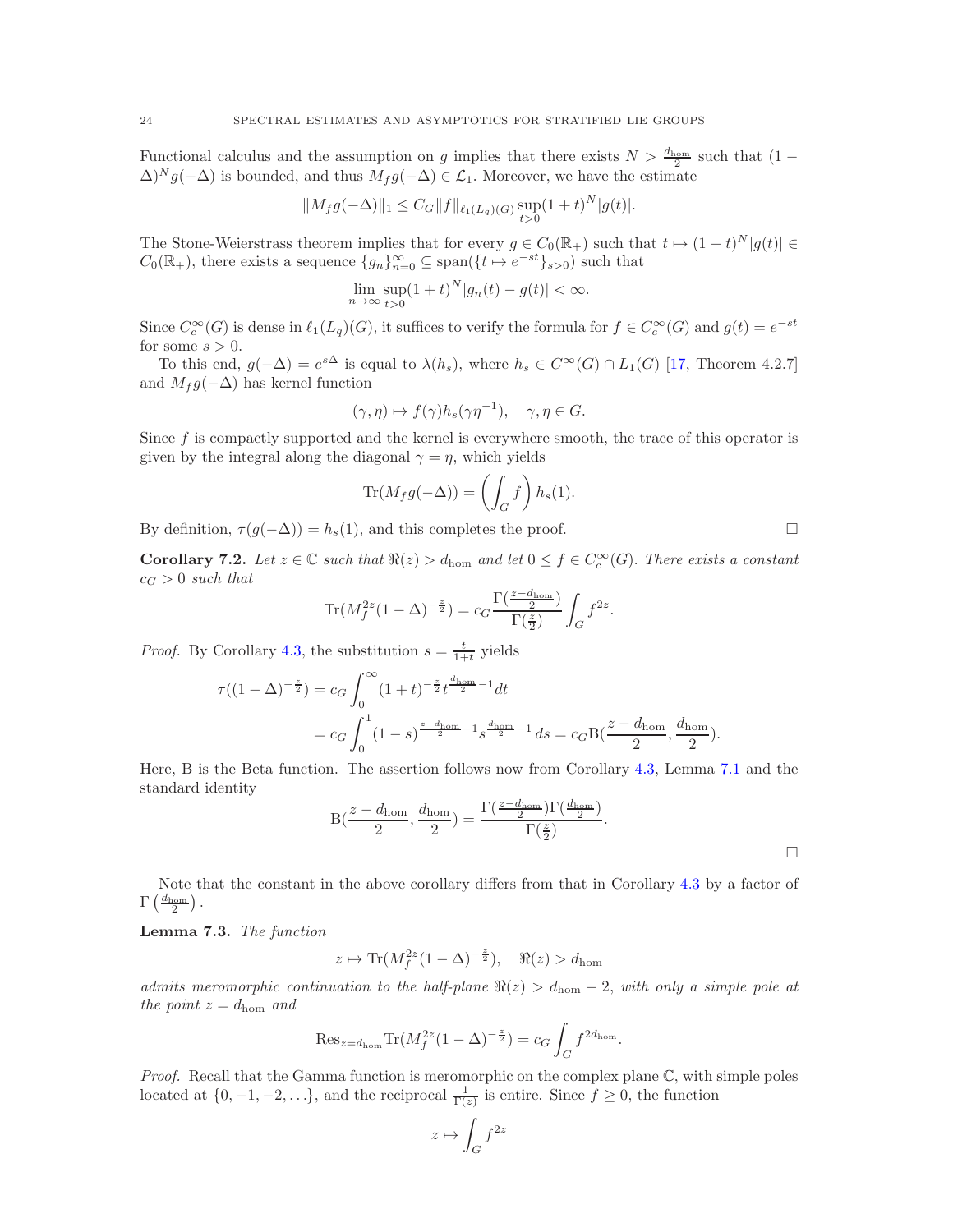is holomorphic in the half-plane  $\Re(z) > 0$ . Combining these facts, it follows that the function

$$
z\mapsto \frac{\Gamma(\frac{z-d_{\mathrm{hom}}}{2})}{\Gamma(\frac{z}{2})}\int_G f^{2z},\quad \Re(z)>d_{\mathrm{hom}}
$$

admits analytic continuation to the set

$$
\{z \in \mathbb{C} : \Re(z) > 0\} \setminus \{z \in \mathbb{C} : \frac{z - d_{\text{hom}}}{2} = 0, -1, -2, \ldots\} = \{z \in \mathbb{C} : \Re(z) > 0\} \setminus (d_{\text{hom}} - 2\mathbb{Z}_{+}).
$$

It follows from the functional equation  $\Gamma(z) = \frac{1}{z}\Gamma(z+1)$  that the pole of  $\Gamma$  at zero has corresponding residue equal to  $\Gamma(1) = 1$ . Hence, the analytic continuation of the function

$$
z\mapsto \frac{\Gamma\big(\frac{z-d_{\mathrm{hom}}}{2}\big)}{\Gamma\big(\frac{z}{2}\big)}\int_G f^{2z},\quad \Re(z)>d_{\mathrm{hom}}
$$

has a simple pole at  $z = d_{\text{hom}}$  with corresponding residue

$$
\frac{2}{\Gamma(\frac{d_{\text{hom}}}{2})}\int_G f^{2d_{\text{hom}}} \cdot
$$

The result now follows from Corollary [7.2](#page-23-0)

<span id="page-24-4"></span><span id="page-24-0"></span>**Lemma 7.4.** Let  $0 \le f \in C_c^{\infty}(G)$ , and let  $A = M_f^2$ , and  $B = (1 - \Delta)^{-\frac{1}{2}}$ . We have

- <span id="page-24-1"></span>(i)  $B^{d_{\text{hom}}}A \in \mathcal{L}_{1,\infty};$
- <span id="page-24-2"></span>(ii)  $B^{q-2}[B, A] \in \mathcal{L}_1$  for every  $q > d_{\text{hom}}$ ;
- <span id="page-24-3"></span>(iii)  $A^{\frac{1}{2}}BA^{\frac{1}{2}} \in \mathcal{L}_{d_{\text{hom}},\infty};$
- (iv)  $[B, A^{\frac{1}{2}}] \in \mathcal{L}_{\frac{d_{\text{hom}}}{2}, \infty}.$ 2

*Proof.* Theorem [5.1.](#page-11-0)[\(iii\)](#page-11-1) with  $\alpha = d_{\text{hom}}$  and  $\gamma = 0$  implies [\(i\)](#page-24-0). Next we prove [\(ii\)](#page-24-1). For  $q > d_{\text{hom}}$ , we have

$$
B^{q-2}[B,A] = -(1-\Delta)^{-\frac{q-1}{2}}[(1-\Delta)^{\frac{1}{2}},M_f^2](1-\Delta)^{-\frac{1}{2}}
$$

This belongs to  $\mathcal{L}_1$  for every  $q > d_{\text{hom}}$  by Theorem [5.1.](#page-11-0)[\(iv\)](#page-11-5).

To prove [\(iii\)](#page-24-2), we observe that

$$
A^{\frac{1}{2}}BA^{\frac{1}{2}} = |M_f(1 - \Delta)^{-\frac{1}{4}}|^2
$$

and Theorem [1.1.](#page-1-0)[\(i\)](#page-1-1) implies  $M_f (1 - \Delta)^{-\frac{1}{4}} \in \mathcal{L}_{2d_{\text{hom}},\infty}$ , and hence [\(iii\)](#page-24-2) follows from Hölder's inequality.

Finally,  $(iv)$  is the assertion that

$$
[(1-\Delta)^{-\frac{1}{2}}, M_f] \in \mathcal{L}_{\frac{d_{\text{hom}}}{2}, \infty}.
$$

This is a special case of Theorem [5.1,](#page-11-0) with  $\alpha = \gamma = 0$  and  $\beta = -1$ .

<span id="page-24-5"></span>**Lemma 7.5.** Let  $A = M_f^2$ ,  $0 \le f \in C_c^{\infty}(G)$ , and  $B = (1 - \Delta)^{-\frac{1}{2}}$ . The function

$$
z \to \text{Tr}((A^{\frac{1}{2}}BA^{\frac{1}{2}})^z), \quad \Re(z) > d_{\text{hom}},
$$

admits a meromorphic continuation to the half-plane  $\{\Re(z) > d_{\text{hom}} - 1\}$ . The only singularity is the point  $z = d_{\text{hom}}$ , where the function has a simple pole. We have

$$
\operatorname{Res}_{z=d_{\text{hom}}} \operatorname{Tr}((A^{\frac{1}{2}}BA^{\frac{1}{2}})^z) = c_G \int_G f^{2d_{\text{hom}}}.
$$

Proof. It is proved in [\[41,](#page-35-27) Theorem 5.4.2] that under the conditions of Lemma [7.4,](#page-24-4) the function

$$
z \mapsto \text{Tr}((A^{\frac{1}{2}}BA^{\frac{1}{2}})^z) - \text{Tr}(A^z B^z), \quad \Re(z) > d_{\text{hom}}
$$

admits analytic continuation to the half-plane  $\Re(z) > d_{\text{hom}} - 1$ .

Lemma [7.3](#page-23-1) asserts that

$$
z \mapsto \text{Tr}(A^z B^z), \quad \Re(z) > d_{\text{hom}}
$$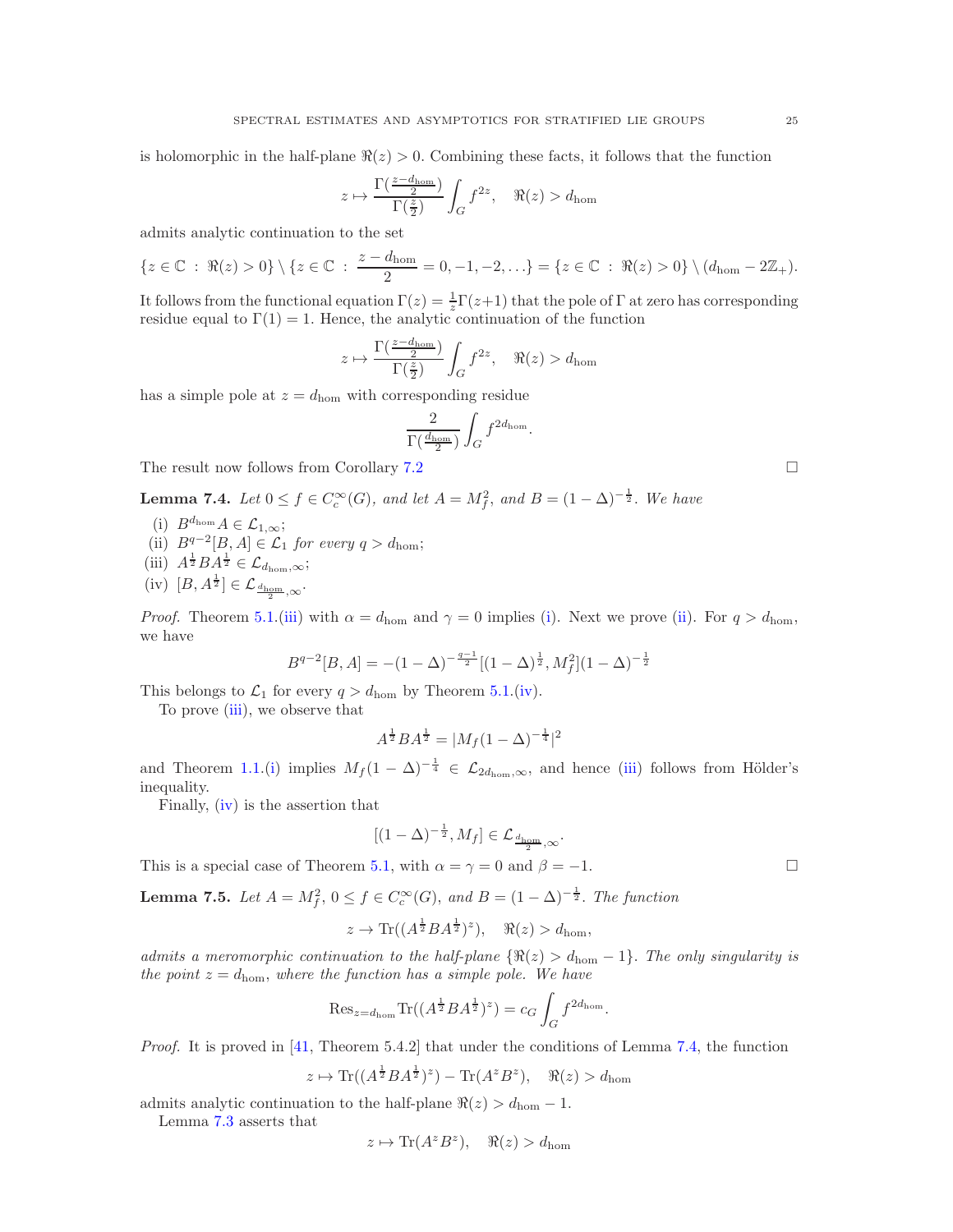admits meromorphic continuation to the half-plane  $\Re(z) > d_{\text{hom}} - 1$ , with only a simple pole at  $z = d_{\text{hom}}$  and corresponding residue

$$
c_G \int_G f^{2d_{\hom}}.
$$

It follows that

$$
z \mapsto \text{Tr}((A^{\frac{1}{2}}BA^{\frac{1}{2}})^z)
$$

also admits meromorphic continuation to the half-plane  $\Re(z) > d_{\text{hom}} - 1$ , with only a simple pole at  $z = d_{\text{hom}}$  and the same residue.

Recall the following version of Wiener-Ikehara Tauberian theorem [\[26,](#page-35-28) Section 4].

<span id="page-25-0"></span>**Theorem 7.6.** Let  $0 \leq V \in \mathcal{L}_{p,\infty}$  and let

$$
\zeta_V(z) = \text{Tr}(V^z), \quad \Re(z) > p.
$$

If there exists  $c_V > 0$  such that the function

$$
z \to \zeta_V(z) - \frac{c_V}{z - p}, \quad \Re(z) > p,
$$

extends continuously to the closed half-plane  $\{\Re(z) \geq p\}$ , then there exists a limit

$$
\lim_{t \to \infty} t\mu^p(t, V) = \frac{c_V}{p}
$$

.

<span id="page-25-1"></span>**Lemma 7.7.** Let  $f \in C_c^{\infty}(G)$ . For all  $k \geq 1$  we have

$$
(1 - \Delta)^{-\frac{k}{4}} M_{f^{2k}} (1 - \Delta)^{-\frac{k}{4}} - ((1 - \Delta)^{-\frac{1}{4}} M_{f^{2}} (1 - \Delta)^{-\frac{1}{4}})^{k} \in \mathcal{L}_{\frac{d_{\text{hom}}}{k+1}, \infty}.
$$

*Proof.* Let us prove the first assertion by induction on k. Base of induction (the case  $k = 1$ ) is trivial. It remains to prove the step of induction.

Suppose the first asserion holds for k. Let us prove it for  $k + 1$ . By Hölder inequality, we have

$$
(1 - \Delta)^{-\frac{k}{4}} M_{f^{2k}} (1 - \Delta)^{-\frac{k+1}{4}} M_{f^{2}} (1 - \Delta)^{-\frac{1}{4}} - ((1 - \Delta)^{-\frac{1}{4}} M_{f^{2}} (1 - \Delta)^{-\frac{1}{4}})^{k+1}
$$
  
=  $((1 - \Delta)^{-\frac{k}{4}} M_{f^{2k}} (1 - \Delta)^{-\frac{k}{4}} - ((1 - \Delta)^{-\frac{1}{4}} M_{f^{2}} (1 - \Delta)^{-\frac{1}{4}})^{k}) \cdot (1 - \Delta)^{-\frac{1}{4}} M_{f^{2}} (1 - \Delta)^{-\frac{1}{4}}$   
 $\in \mathcal{L}_{\frac{d_{\text{hom}}}{k+1}, \infty} \cdot \mathcal{L}_{d_{\text{hom}}} \propto \subset \mathcal{L}_{\frac{d_{\text{hom}}}{k+2}, \infty}.$ 

On the other hand, it follows from Theorem [5.1](#page-11-0) that

$$
\begin{aligned} &(1-\Delta)^{-\frac{k}{4}}M_{f^{2k}}(1-\Delta)^{-\frac{k+1}{4}}M_{f^{2}}(1-\Delta)^{-\frac{1}{4}}-(1-\Delta)^{-\frac{k+1}{4}}M_{f^{2k+2}}(1-\Delta)^{-\frac{k+1}{4}}\\ &=(1-\Delta)^{-\frac{k+1}{4}}[(1-\Delta)^{\frac{1}{4}},M_{f^{2k}}]\cdot (1-\Delta)^{-\frac{k+1}{4}}M_{f^{2}}(1-\Delta)^{-\frac{1}{4}}\\ &+(1-\Delta)^{-\frac{k+1}{4}}M_{f^{2k}}\cdot [(1-\Delta)^{-\frac{k}{4}},M_{f^{2}}](1-\Delta)^{-\frac{1}{4}}\\ &\in \mathcal{L}_{\frac{2d_{\mathrm{hom}}}{k+2},\infty}\cdot \mathcal{L}_{\frac{2d_{\mathrm{hom}}}{k+2},\infty}+\mathcal{L}_{\frac{2d_{\mathrm{hom}}}{k+3},\infty}\subset \mathcal{L}_{\frac{d_{\mathrm{hom}}}{k+2},\infty}.\end{aligned}
$$

Combining these 2 inclusions, we obtain

$$
(1 - \Delta)^{-\frac{k+1}{4}} M_{f^{2k+2}} (1 - \Delta)^{-\frac{k+1}{4}} - ((1 - \Delta)^{-\frac{1}{4}} M_{f^{2}} (1 - \Delta)^{-\frac{1}{4}})^{k+1} \in \mathcal{L}_{\frac{d_{\text{hom}}}{k+2}, \infty}.
$$

This establishes the step of induction and, therefore, proves the lemma.

Having established the analytic continuation in Lemma [7.5,](#page-24-5) we apply the Wiener-Ikehara theorem to deduce the following special case of Theorem [1.4.](#page-3-1)

<span id="page-25-2"></span>**Lemma 7.8.** Let  $k \in \mathbb{N}$  and let  $0 \leq f \in C_c^{\infty}(G)$ . We have

$$
\lim_{t \to \infty} t \mu(t, (1 - \Delta)^{-\frac{k}{4}} M_{f^{2k}} (1 - \Delta)^{-\frac{k}{4}})^{\frac{d_{\text{hom}}}{k}} = c_G \int_G f^{2d_{\text{hom}}}.
$$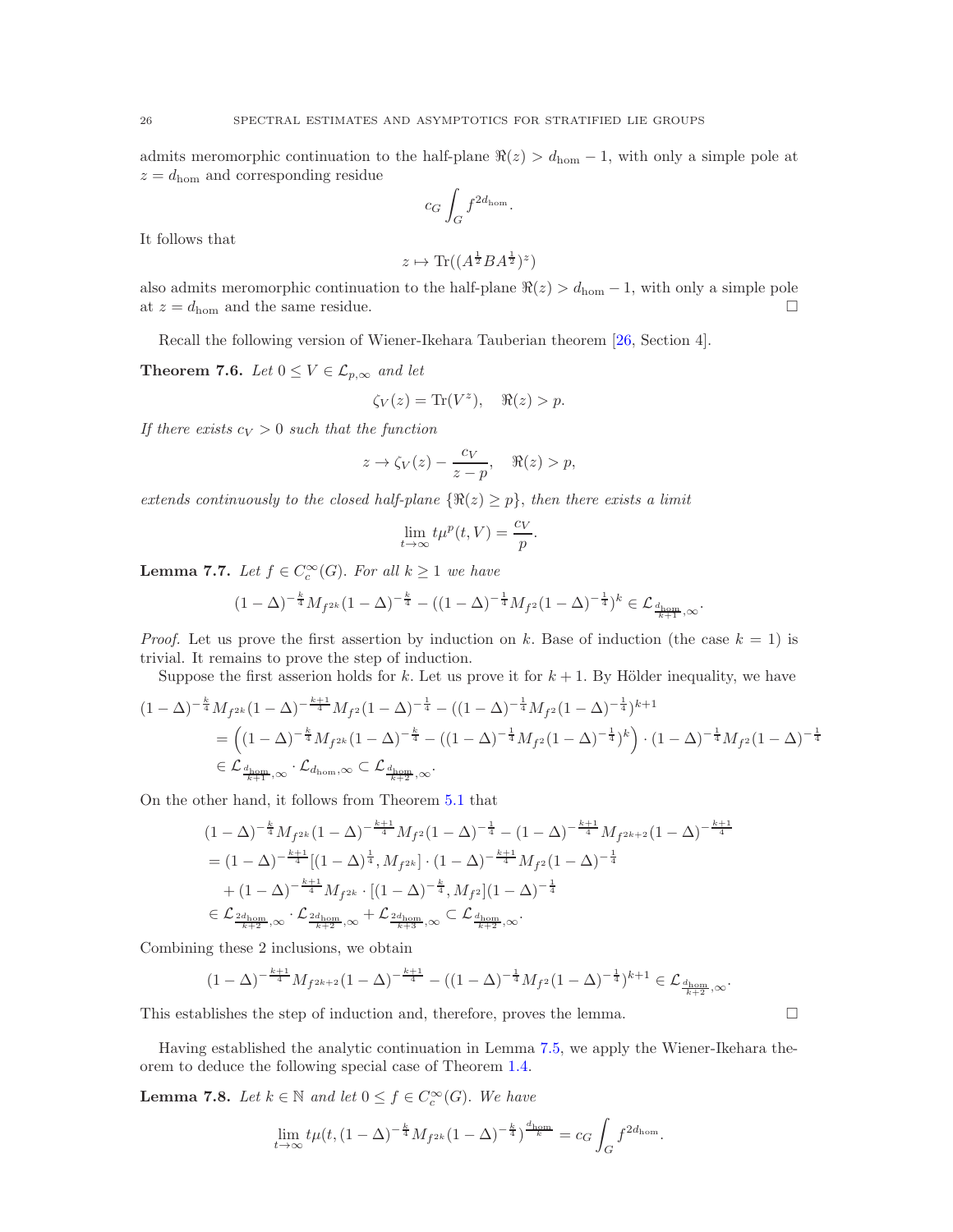*Proof.* Let  $p = d_{\text{hom}}$ ,  $A = M_{f^2}$  and  $B = (1 - \Delta)^{-\frac{1}{2}}$ . Set

$$
V = A^{\frac{1}{2}} B A^{\frac{1}{2}} = M_f (1 - \Delta)^{-\frac{1}{2}} M_f.
$$

Note from Lemma [7.5](#page-24-5) that the assumptions of Theorem [7.6](#page-25-0) are satisfied for V. Applying Theorem [7.6,](#page-25-0) we obtain

$$
\lim_{t\to\infty}t\mu(t,V)^{d_{\text{hom}}}=c_G\int_Gf^{2d_{\text{hom}}}.
$$

Since

$$
\mu(V) = \mu^2 (M_f (1 - \Delta)^{-\frac{1}{4}}) = \mu ((1 - \Delta)^{-\frac{1}{4}} M_f^2 (1 - \Delta)^{-\frac{1}{4}}),
$$

it follows that

$$
\lim_{t \to \infty} t \mu(t, (1 - \Delta)^{-\frac{1}{4}} M_{f^2} (1 - \Delta)^{-\frac{1}{4}})^{d_{\text{hom}}} = c_G \int_G f^{2d_{\text{hom}}}.
$$

Consequently,

$$
\lim_{t \to \infty} t \mu(t, ((1 - \Delta)^{-\frac{1}{4}} M_{f^2} (1 - \Delta)^{-\frac{1}{4}})^k)^{\frac{d_{\text{hom}}}{k}} = c_G \int_G f^{2d_{\text{hom}}}.
$$

By Lemma [7.7,](#page-25-1) we have

$$
(1 - \Delta)^{-\frac{k}{4}} M_{f^{2k}} (1 - \Delta)^{-\frac{k}{4}} - ((1 - \Delta)^{-\frac{1}{4}} M_{f^{2}} (1 - \Delta)^{-\frac{1}{4}})^{k} \in (\mathcal{L}_{\frac{d_{\text{hom}}}{k}, \infty})_0.
$$

Therefore, Proposition [2.1](#page-5-0) yields

$$
\lim_{t \to \infty} t \mu(t, (1 - \Delta)^{-\frac{k}{4}} M_{f^{2k}} (1 - \Delta)^{-\frac{k}{4}})^{\frac{d_{\text{hom}}}{k}} = c_G \int_G f^{2d_{\text{hom}}}.
$$

The next lemma is similar to Lemma [7.8,](#page-25-2) but the operator  $(1-\Delta)^{-\frac{k}{4}}$  is replaced with  $(-\Delta)^{-\frac{k}{4}}$ . Since  $(-\Delta)^{-\frac{k}{4}}$  is unbounded, it is not obvious how to make sense of the operator

$$
(-\Delta)^{-\frac k4}M_{f^{2k}}(-\Delta)^{-\frac k4}.
$$

We will interpret the above expression in the following way. For  $0 \in f \in C_c^{\infty}(G)$ ,  $T := M_{f^k}(-\Delta)^{-\frac{k}{4}}$ is a well-defined element of  $\mathcal{L}_{\frac{2d_{\text{hom}}}{k},\infty}$  for  $k < d_{\text{hom}}$ , by Theorem [3.3.](#page-8-0) We then define

$$
(-\Delta)^{-\frac{k}{4}} M_{f^{2k}} (-\Delta)^{-\frac{k}{4}} := T^*T \in \mathcal{L}_{\frac{d_{\text{hom}}}{k}, \infty}.
$$

<span id="page-26-0"></span>**Lemma 7.9.** Let  $1 \leq k < d_{\text{hom}}$  and let  $0 \leq f \in C_c^{\infty}(G)$ . We have

$$
\lim_{t \to \infty} t \mu(t, (-\Delta)^{-\frac{k}{4}} M_{f^{2k}} (-\Delta)^{-\frac{k}{4}})^{\frac{d_{\text{hom}}}{k}} = c_G \int_G f^{2d_{\text{hom}}}.
$$

*Proof.* Applying Theorem [3.3](#page-8-0) to the space  $E = L_{\frac{2d_{\text{hom}}}{k}} + L_2$  (this space is an interpolation space for the couple  $(L_2, L_{\infty})$ , we obtain

$$
||M_{f^k}(-\Delta)^{-\frac{k}{4}} - M_{f^k}(1-\Delta)^{-\frac{k}{4}}||_{\frac{2d_{\text{hom}}}{k}} \leq c_{G,E,k}||f^k \otimes ((-\Delta)^{-\frac{k}{4}} - (1-\Delta)^{-\frac{k}{4}})||_{(L_{\frac{2d_{\text{hom}}}{k}} + L_2)(L_\infty(G) \bar{\otimes} \text{VN}(G),\tau)}.
$$

For every  $T \in (L_{\frac{2d_{\text{hom}}}{k}} + L_2)(\text{VN}(G), \tau)$  and for every  $f \in C_c(G)$ , we have (denoting m for the Lebesgue measure on  $G$ ),

$$
\|f^k \otimes T\|_{(L_{\frac{2d_{\text{hom}}}{k}} + L_2)(L_\infty(G)\bar{\otimes}VN(G))}
$$
  

$$
\leq \|f\|_{\infty}^k \cdot \max\{m(\text{supp}(f))^{\frac{k}{2d_{\text{hom}}}}, m(\text{supp}(f))^{\frac{1}{2}}\} \cdot \|T\|_{(L_p + L_q)(VN(G))}.
$$

Since  $k < d_{\text{hom}}$ , we have

$$
\int_0^1 (t^{-\frac{k}{4}} - (t+1)^{-\frac{k}{4}})^2 \cdot t^{\frac{d_{\mathrm{hom}}}{2} - 1} dt \le \int_0^1 (t^{-\frac{k}{4}})^2 \cdot t^{\frac{d_{\mathrm{hom}}}{2} - 1} dt = \int_0^1 t^{\frac{d_{\mathrm{hom}} - k}{2} - 1} dt < \infty,
$$

 $\Box$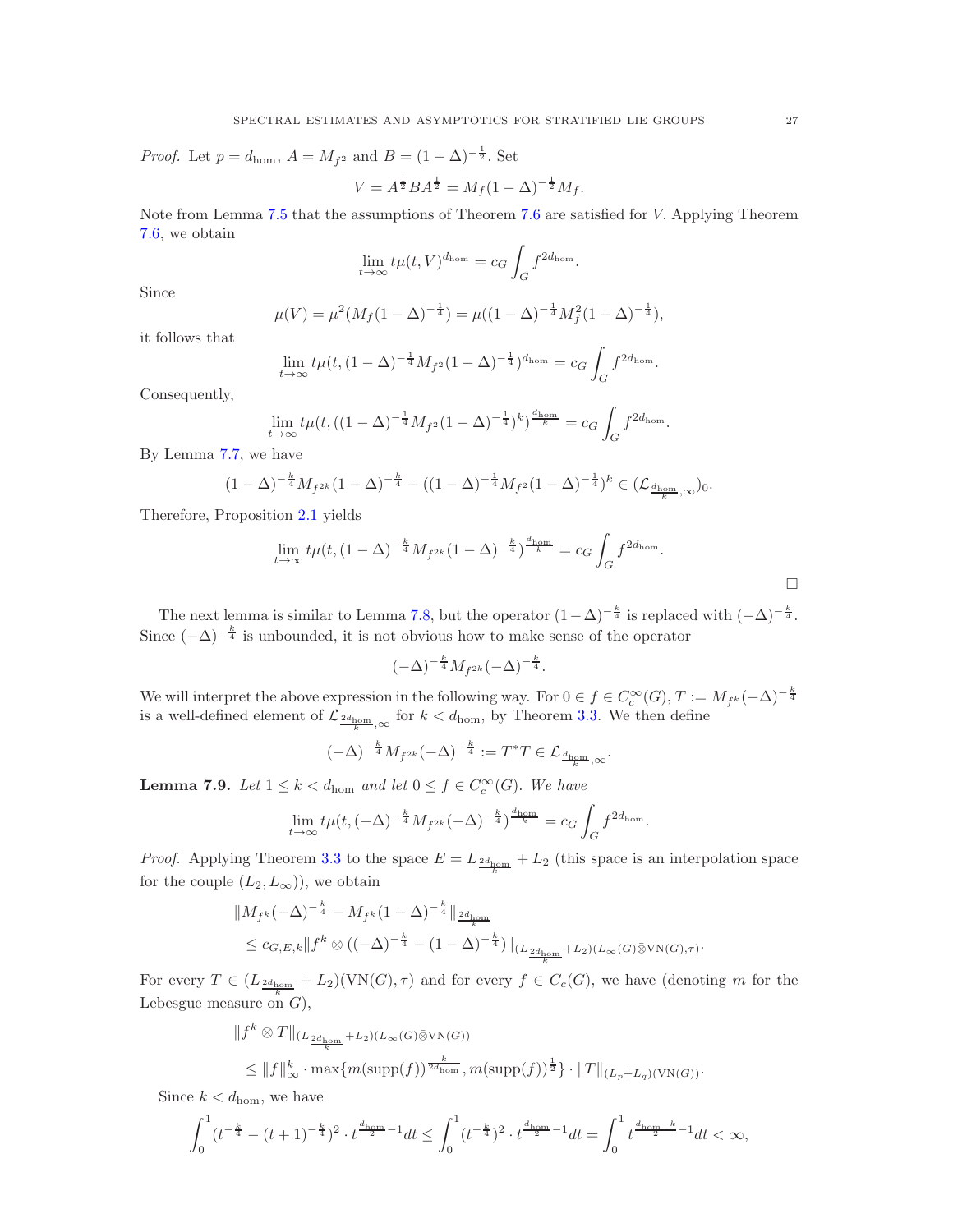and

$$
\begin{split} \int_{1}^{\infty}&(t^{-\frac{k}{4}}-(t+1)^{-\frac{k}{4}})^{\frac{2d_{\mathrm{hom}}}{k}}\cdot t^{\frac{d_{\mathrm{hom}}}{2}-1}dt\leq \int_{1}^{\infty}(\frac{k}{4}t^{-\frac{k}{4}-1})^{\frac{2d_{\mathrm{hom}}}{k}}\cdot t^{\frac{d_{\mathrm{hom}}}{2}-1}dt\\ &= (\frac{k}{4})^{\frac{2d_{\mathrm{hom}}}{k}}\cdot \int_{1}^{\infty}t^{-\frac{2d_{\mathrm{hom}}}{k}-1}dt<\infty, \end{split}
$$

we conclude that

$$
(-\Delta)^{-\frac{k}{4}} - (1 - \Delta)^{-\frac{k}{4}} \in (L_{\frac{2d_{\text{hom}}}{k}} + L_2)(VN(G)).
$$

It therefore follows from Theorem [3.3](#page-8-0) as stated above that

$$
M_{f^k}(-\Delta)^{-\frac{k}{4}} - M_{f^k}(1-\Delta)^{-\frac{k}{4}} \in \mathcal{L}_{\frac{2d_{\text{hom}}}{k}} \subset (\mathcal{L}_{\frac{2d_{\text{hom}}}{k},\infty})_0.
$$

Consequently,

$$
(-\Delta)^{-\frac{k}{4}}M_{f^{2k}}(-\Delta)^{-\frac{k}{4}} - (1-\Delta)^{-\frac{k}{4}}M_{f^{2k}}(1-\Delta)^{-\frac{k}{4}} \in (\mathcal{L}_{\frac{d_{\mathrm{hom}}}{k},\infty})_0.
$$

The assertion follows now from Lemma [7.8](#page-25-2) and Proposition [2.1.](#page-5-0)  $\Box$ 

*Proof of Theorem [1.4.](#page-3-1)* We prove only the first assertion. The proofs of the remaining two identities follow by an identical argument, using Lemma [7.9](#page-26-0) in place of Lemma [7.8](#page-25-2) as needed.

Let  $1 \leq k < d_{\text{hom}}$ , and let  $0 \leq f \in L_{\frac{d_{\text{hom}}}{d}}(G)$ . Fix a sequence  $\{f_m\}_{m \geq 0} \subset C_c^{\infty}(G)$  such that  $f_m^{2k} \to f$  in  $L_{\frac{d_{\text{hom}}}{k}}(G)$ . It follows from Corollary [1.2](#page-2-1) that

$$
(1 - \Delta)^{-\frac{k}{4}} M_{f_m^{2k}} (1 - \Delta)^{-\frac{k}{4}} \to (1 - \Delta)^{-\frac{k}{4}} M_f (1 - \Delta)^{-\frac{k}{4}}, \quad m \to \infty,
$$

in  $\mathcal{L}_{\frac{d_{\text{hom}}}{k},\infty}$ . The first assertion follows now from Lemma [7.8](#page-25-2) and Proposition [2.2.](#page-6-0)

 $\Box$ 

### 8. Semiclassical asymptotics

8.1. Preliminaries on the Birman-Schwinger principle. We appeal to the Birman-Schwinger principle, in the form of [\[38,](#page-35-29) Theorem 7.9.4], which we briefly recall here. Recall that a self-adjoint operator  $V$  on a Hilbert space  $H$  is said to be relatively form-compact with respect to a positive self-adjoint operator T if  $\text{dom}(T^{1/2}) \subseteq \text{dom}(|V|^{1/2})$  and the linear operator

$$
(1+T)^{-\frac{1}{2}}V(1+T)^{-\frac{1}{2}}:H\to H
$$

is compact [\[38,](#page-35-29) Definition, p.662]. It follows that

$$
(\lambda + T)^{-\frac{1}{2}}V(\lambda + T)^{-\frac{1}{2}} : H \to H
$$

is also compact for every  $\lambda > 0$  [\[38,](#page-35-29) Remark, p.663].

The fact that V is form compact relative to T implies that the quadratic form sum  $T + V$  is a well-defined lower bounded self-adjoint operator, and for any  $\lambda > 0$  the part of the spectrum of  $T + V$  in  $(-\infty, -\lambda)$  consists of at most finitely many eigenvalues. The number of eigenvalues is counted by the Birman–Schwinger principle, recalled here as follows:

<span id="page-27-0"></span>**Theorem 8.1** (Birman–Schwinger principle). Let  $T$  be a self-adjoint positive unbounded linear operator on a Hilbert space  $H$ , and let  $V$  be self-adjoint and relatively form-compact with respect to T. For every  $\lambda > 0$ , we have

$$
\operatorname{Tr}(\chi_{(-\infty,-\lambda)}(T+V)) = \operatorname{Tr}(\chi_{(1,\infty)}(-(T+\lambda)^{-\frac{1}{2}}V(T+\lambda)^{-\frac{1}{2}})).
$$

<span id="page-27-1"></span>The following simple lemma is a well-known consequence of the inequality

$$
(8.1) \quad \text{Tr}(\chi_{(t+s,\infty)}(T+S)) \le \text{Tr}(\chi_{(t,\infty)}(T)) + \text{Tr}(\chi_{(s,\infty)}(S)), \quad t,s > 0, \ T = T^*, S = S^* \in \mathcal{K}.
$$

See e.g. [\[4,](#page-34-12) Chapter 9, Theorem 9]. We present a short argument for convenience.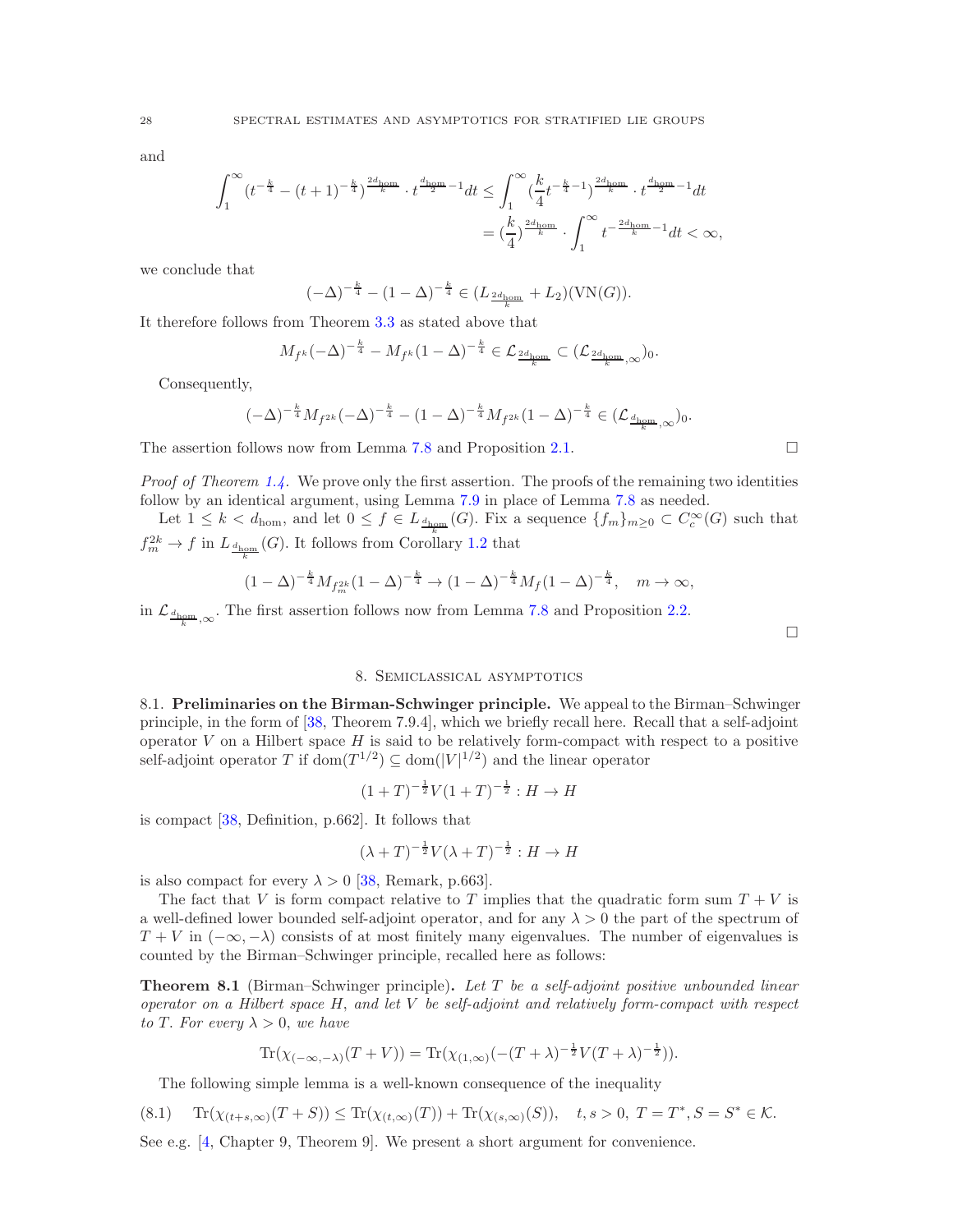<span id="page-28-0"></span>**Lemma 8.2.** Let  $\{A_n\}_{n\geq 0}$  be a sequence of self-adjoint compact operators. If  $A_n \to A$  in the uniform norm, then

$$
\limsup_{n \to \infty} \text{Tr}(\chi_{(1,\infty)}(A_n)) \le \text{Tr}(\chi_{[1,\infty)}(A))
$$

and

$$
\operatorname{Tr}(\chi_{(1,\infty)}(A)) \le \liminf_{n \to \infty} \operatorname{Tr}(\chi_{(1,\infty)}(A_n)).
$$

*Proof.* Fix  $0 < \varepsilon < 1$ . For all  $n \geq 0$  we have

$$
\operatorname{Tr}(\chi_{(1,\infty)}(A_n)) \le \operatorname{Tr}(\chi_{(1-\epsilon,\infty)}(A)) + \operatorname{Tr}(\chi_{(\epsilon,\infty)}(A_n - A)).
$$

Since  $A_n-A \to 0$  in the uniform norm, it follow that for sufficiently large n we have  $||A_n-A||_{\infty} < \varepsilon$ . Thus,

$$
\operatorname{Tr}(\chi_{(1,\infty)}(A_n)) \le \operatorname{Tr}(\chi_{(1-\epsilon,\infty)}(A))
$$

for all sufficiently large *n*. Passing  $n \to \infty$ , we obtain

$$
\limsup_{n \to \infty} \text{Tr}(\chi_{(1,\infty)}(A_n)) \leq \text{Tr}(\chi_{(1-\epsilon,\infty)}(A)).
$$

Taking the infimum over  $\epsilon > 0$ , we obtain the first inequality.

To see the second inequality, again fix  $\varepsilon > 0$ . We have

$$
\operatorname{Tr}(\chi_{(1+\epsilon,\infty)}(A)) \le \operatorname{Tr}(\chi_{(1,\infty)}(A_n)) + \operatorname{Tr}(\chi_{(\epsilon,\infty)}(A-A_n)).
$$

Since  $A_n - A \to 0$  in the uniform norm, it follows that  $||A_n - A||_{\infty} < \epsilon$  for all sufficiently large n. Thus,

$$
\operatorname{Tr}(\chi_{(1+\epsilon,\infty)}(A)) \le \operatorname{Tr}(\chi_{(1,\infty)}(A_n))
$$

for all sufficiently large n. Passing  $n \to \infty$ , we obtain

$$
\operatorname{Tr}(\chi_{(1+\epsilon,\infty)}(A)) \le \liminf_{n \to \infty} \operatorname{Tr}(\chi_{(1,\infty)}(A_n)).
$$

Taking the supremum over  $\epsilon > 0$ , we obtain the second inequality.

Combining this assertion with the Birman-Schwinger principle yields the following:

<span id="page-28-1"></span>Corollary 8.3. Let T be a self-adjoint positive unbounded linear operator on a Hilbert space H. Let V be a self-adjoint linear operator relatively compact with respect to T. Suppose that

(i) T has a trivial kernel and  $T^{-\frac{1}{2}}VT^{-\frac{1}{2}}$  is compact.

(ii) if  $\epsilon \downarrow 0$ , then

$$
(T + \epsilon)^{-\frac{1}{2}} V (T + \epsilon)^{-\frac{1}{2}} \to T^{-\frac{1}{2}} V T^{-\frac{1}{2}}
$$

in the uniform norm.

We have

$$
\text{Tr}(\chi_{(1,\infty)}(-T^{-\frac{1}{2}}VT^{-\frac{1}{2}})) \le \text{Tr}(\chi_{(-\infty,0)}(T+V)) \le \text{Tr}(\chi_{[1,\infty)}(-T^{-\frac{1}{2}}VT^{-\frac{1}{2}})).
$$

Proof. By Theorem [8.1,](#page-27-0) we have

$$
\operatorname{Tr}(\chi_{(-\infty,-\frac{1}{n})}(T+V)) = \operatorname{Tr}(\chi_{(1,\infty)}(A_n)), \quad A_n = -(T+\frac{1}{n})^{-\frac{1}{2}}V(T+\frac{1}{n})^{-\frac{1}{2}}, \quad n \ge 1.
$$

Thus,

$$
\operatorname{Tr}(\chi_{(-\infty,0)}(T+V)) = \lim_{n \to \infty} \operatorname{Tr}(\chi_{(-\infty,-\frac{1}{n})}(T+V)) = \lim_{n \to \infty} \operatorname{Tr}(\chi_{(1,\infty)}(A_n)).
$$

Setting

$$
A = -T^{-\frac{1}{2}} V T^{-\frac{1}{2}}
$$

and noting that  $A_n \to A$  in the uniform norm, we infer the assertion from Lemma [8.2.](#page-28-0)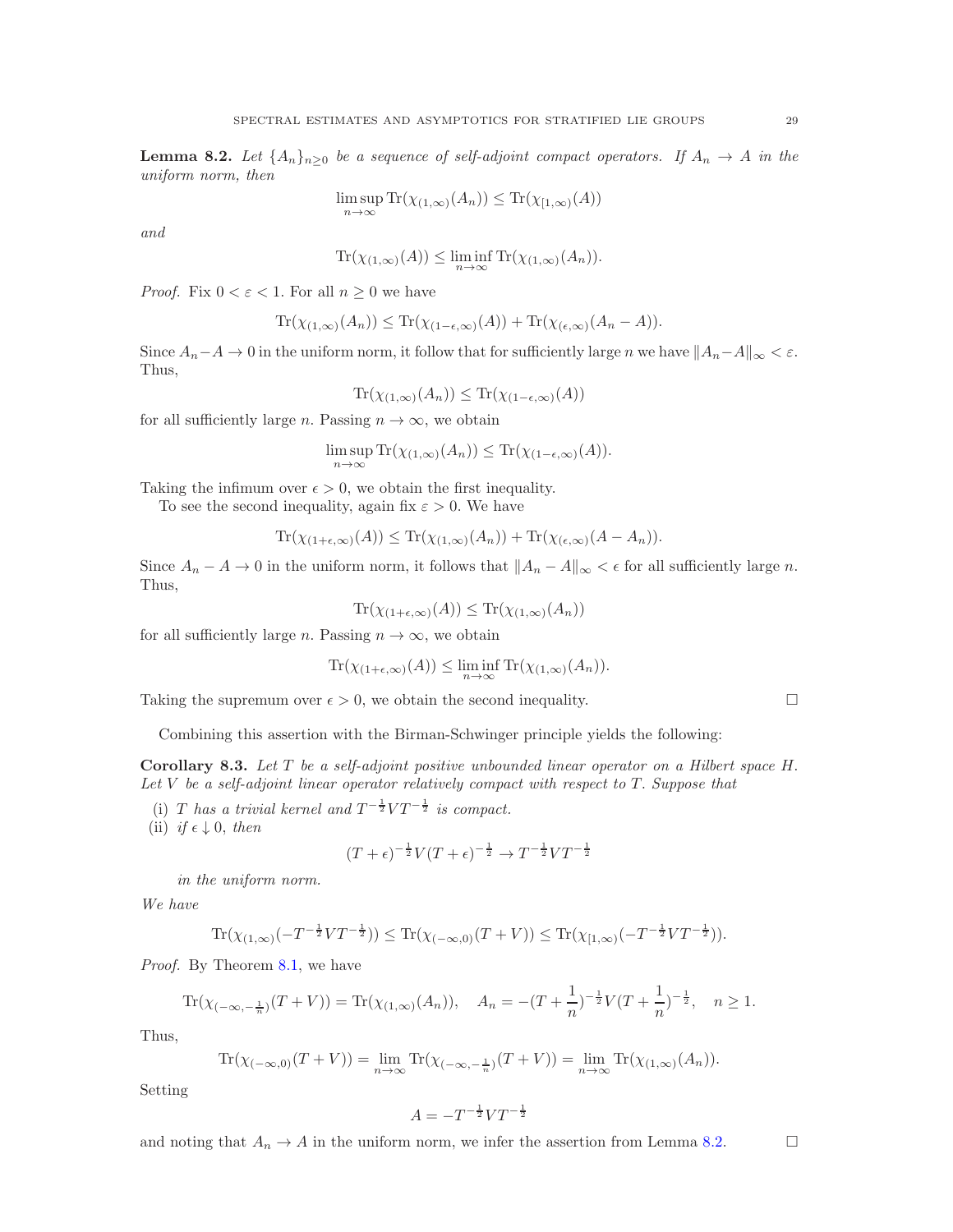8.2. Asymptotic Birman-Schwinger principle. It follows from Corollary [8.3,](#page-28-1) that given  $h > 0$ we may replace  $T$  with  $hT$  to conclude that

$$
\operatorname{Tr}(\chi_{(h,\infty)}(-T^{-\frac{1}{2}}VT^{-\frac{1}{2}}) \le \operatorname{Tr}(\chi_{(-\infty,0)}(hT+V)) \le \operatorname{Tr}(\chi_{[h,\infty)}(-T^{-\frac{1}{2}}VT^{-\frac{1}{2}})).
$$

In the event that  $T^{-\frac{1}{2}}VT^{-\frac{1}{2}} \in \mathcal{L}_{q,\infty}$  for some  $q > 0$  we have

$$
\lim_{h \to 0} h^q \text{Tr}(\chi_{(h,\infty)}(-T^{-\frac{1}{2}}VT^{-\frac{1}{2}})) = \lim_{h \to 0} h^q \text{Tr}(\chi_{[h,\infty)}(-T^{-\frac{1}{2}}VT^{-\frac{1}{2}}))
$$

if either limit exists; this follows from Lemma [2.3.](#page-6-1) It follows that

$$
\lim_{h \to 0} h^q \text{Tr}(\chi_{(-\infty,0)}(hT + V)) = \lim_{h \to 0} h^q \text{Tr}(\chi_{(h,\infty)}(-T^{-\frac{1}{2}} V T^{-\frac{1}{2}}))
$$

whenever the limit on the right hand side exists.

The following result is not likely to be novel, however it is convenient to give a proof here in the present context.

<span id="page-29-0"></span>Theorem 8.4. Let T be a self-adjoint positive unbounded linear operator on a Hilbert space H. Let V be a self-adjoint linear operator, relatively form compact with respect to H. Suppose that  $p > 2$  and

- (i) T has a trivial kernel and  $V_{\pm}^{\frac{1}{2}}T^{-\frac{1}{2}} \in \mathcal{L}_{p,\infty}$ ;
- (ii)  $\Im(V_{\pm}^{\frac{1}{2}}T^{-\frac{1}{2}}) \in (\mathcal{L}_{p,\infty})_0;$

It follows that

$$
\lim_{h \downarrow 0} h^{\frac{p}{2}} \text{Tr}(\chi_{(-\infty,0)}(hT + V)) = \lim_{t \to \infty} t\mu\left(t, T^{-\frac{1}{2}}V_{-}T^{-\frac{1}{2}}\right)^{\frac{p}{2}}
$$

provided that the limit on the right hand side exists.

Remark 8.5. Note that

$$
[T^{-\frac{1}{2}}, V_{\pm}^{\frac{1}{2}}] = -2i \Im(V_{\pm}^{\frac{1}{2}} T^{-\frac{1}{2}})
$$

provided that the composition  $T^{-\frac{1}{2}}V_{\pm}^{\frac{1}{2}}$  makes sense.

By the assumptions in Theorem ??, we have  $V_{\pm}^{\frac{1}{2}}T^{-\frac{1}{2}} \in \mathcal{L}_{p,\infty}$ . We shall define the operator  $T^{-\frac{1}{2}} V T^{-\frac{1}{2}}$  as

$$
T^{-\frac{1}{2}}VT^{-\frac{1}{2}} := (V_{+}^{\frac{1}{2}}T^{-\frac{1}{2}})^{*}V_{+}^{\frac{1}{2}}T^{-\frac{1}{2}} - (V_{-}^{\frac{1}{2}}T^{-\frac{1}{2}})^{*}V_{-}^{\frac{1}{2}}T^{-\frac{1}{2}}.
$$

<span id="page-29-2"></span>**Lemma 8.6.** Let  $T$  and  $V$  be as in Theorem [8.4.](#page-29-0) We have

$$
(T+\epsilon)^{-\frac{1}{2}}V(T+\epsilon)^{-\frac{1}{2}} \to T^{-\frac{1}{2}}VT^{-\frac{1}{2}}, \quad \epsilon \downarrow 0,
$$

in the uniform norm.

Proof. Denote for brevity

$$
X = T^{-\frac{1}{2}} V T^{-\frac{1}{2}}, \quad A_{\epsilon} = T^{\frac{1}{2}} (T + \epsilon)^{-\frac{1}{2}}.
$$

By assumption, we have  $X \in \mathcal{L}_{\frac{p}{2},\infty} \subset \mathcal{L}_p$ . Clearly, each  $A_{\epsilon}$  is a contraction and  $A_{\epsilon} \to 1$  in the strong operator topology as  $\epsilon \downarrow 0$ . Thus,  $A_{\epsilon} X A_{\epsilon} \to X$  in  $\mathcal{L}_p$  and, therefore, in  $\mathcal{L}_{\infty}$ . Since

$$
A_{\epsilon} X A_{\epsilon} = (T + \epsilon)^{-\frac{1}{2}} V(T + \epsilon)^{-\frac{1}{2}},
$$

the assertion follows.  $\Box$ 

Recall (see [\[14\]](#page-34-13)) the Lipschitz inequality for the absolute value function: if A and B are selfadjoint operators, then

<span id="page-29-1"></span>
$$
|||A| - |B|||_{q,\infty} \lesssim_q ||A - B||_{q,\infty}, \quad 1 < q < \infty.
$$

The following is a straightforward consequence:

(8.2) 
$$
||A_{+} - B_{+}||_{q,\infty} \leq c_{q}||A - B||_{q,\infty}, \quad 1 < q < \infty.
$$

Recall that  $A_+ = \frac{1}{2}(A + |A|)$  is the positive part of A, and similarly  $B_+$  is the positive part of B. This comes with the associated implication that if A and B are self-adjoint operators such that  $A - B \in (\mathcal{L}_{q,\infty})_0$  then  $A_+ - B_+ \in (\mathcal{L}_{q,\infty})_0$ .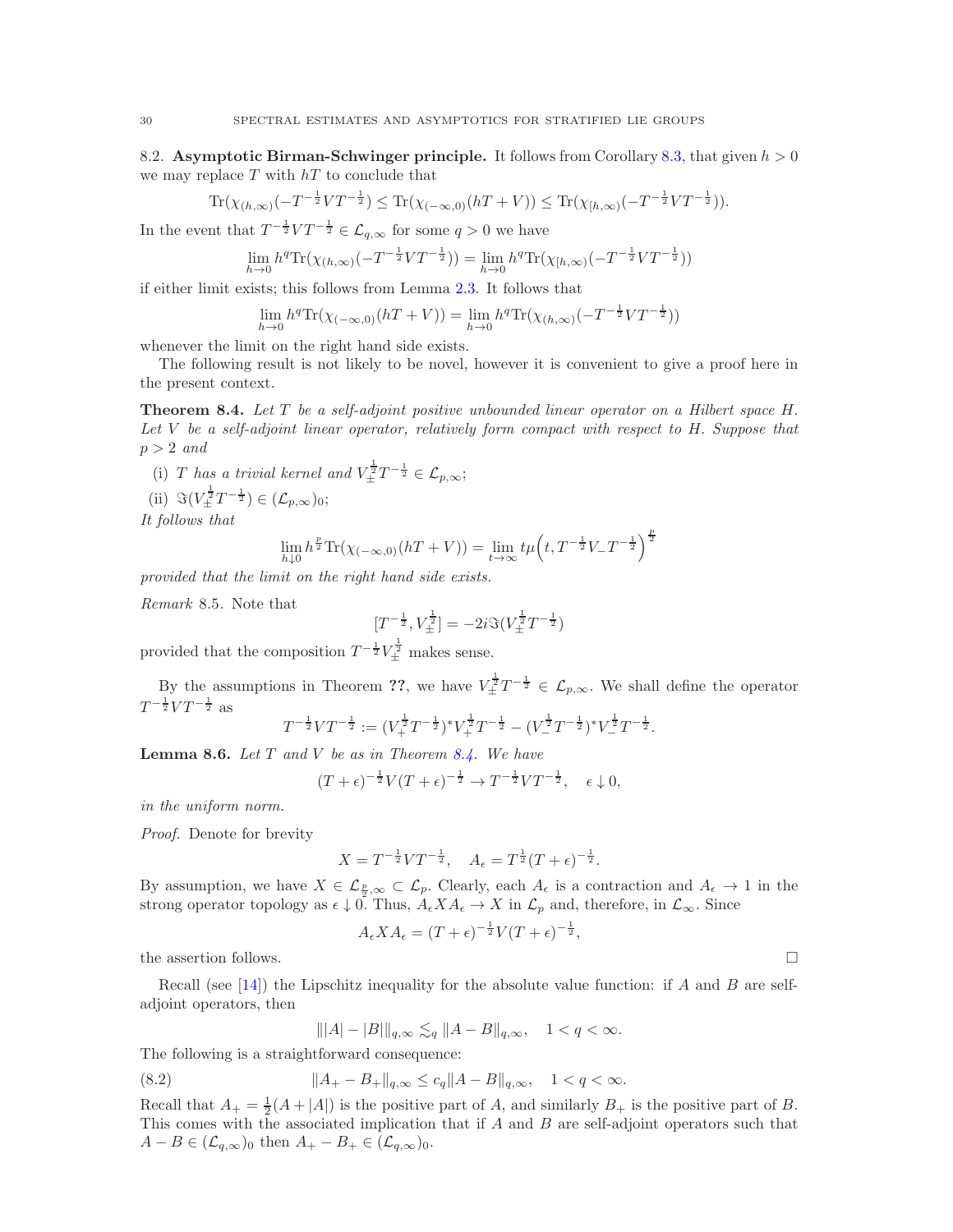<span id="page-30-0"></span>**Lemma 8.7.** Let  $T$  and  $V$  be as in Theorem [8.4.](#page-29-0) We have

$$
(T^{-\frac{1}{2}}VT^{-\frac{1}{2}})_{-} - V_{-}^{\frac{1}{2}}T^{-1}V_{-}^{\frac{1}{2}} \in (\mathcal{L}_{\frac{p}{2},\infty})_0.
$$

Proof. First, we write

$$
T^{-\frac{1}{2}}V_{\pm}T^{-\frac{1}{2}} - V_{\pm}^{\frac{1}{2}}T^{-1}V_{\pm}^{\frac{1}{2}} = [T^{-\frac{1}{2}}, V_{\pm}^{\frac{1}{2}}] \cdot V_{\pm}^{\frac{1}{2}}T^{-\frac{1}{2}} - V_{\pm}^{\frac{1}{2}}T^{-\frac{1}{2}} \cdot [T^{-\frac{1}{2}}, V_{\pm}^{\frac{1}{2}}].
$$

The assumptions that  $[V_{\pm}, T^{-\frac{1}{2}}] \in (\mathcal{L}_{p,\infty})_0$ ,  $V_{\pm}^{\frac{1}{2}} T^{-\frac{1}{2}} \in \mathcal{L}_{p,\infty}$  and the Hölder inequality yield

$$
T^{-\frac{1}{2}}V_{\pm}T^{-\frac{1}{2}} - V_{\pm}^{\frac{1}{2}}T^{-1}V_{\pm}^{\frac{1}{2}} \in (\mathcal{L}_{\frac{p}{2},\infty})_0.
$$

Consequently,

$$
-T^{-\frac{1}{2}}VT^{-\frac{1}{2}} - V_{-}^{\frac{1}{2}}T^{-1}V_{-}^{\frac{1}{2}} + V_{+}^{\frac{1}{2}}T^{-1}V_{+}^{\frac{1}{2}} \in (\mathcal{L}_{\frac{p}{2},\infty})_0.
$$

Since  $p > 2$ , we may apply [\(8.2\)](#page-29-1) with  $q = \frac{p}{2}$  yielding

$$
\left(-T^{-\frac{1}{2}}VT^{-\frac{1}{2}}\right)_+ - \left(V^{\frac{1}{2}}_+T^{-1}V^{\frac{1}{2}}_- - V^{\frac{1}{2}}_+T^{-1}V^{\frac{1}{2}}_+\right)_+ \in (\mathcal{L}_{\frac{p}{2},\infty})_0.
$$

By definition, the operators  $V_-\,$  and  $V_+$  have orthogonal range. Given that  $V_-^{\frac{1}{2}}T^{-1}V_-^{\frac{1}{2}}$  and  $V^{\frac{1}{2}}_{+}T^{-1}V^{\frac{1}{2}}_{+}$  are positive operators acting between orthogonal subspaces, it follows that

$$
\left(V_{-}^{\frac{1}{2}}T^{-1}V_{-}^{\frac{1}{2}} - V_{+}^{\frac{1}{2}}T^{-1}V_{+}^{\frac{1}{2}}\right)_{+} = V_{-}^{\frac{1}{2}}T^{-1}V_{-}^{\frac{1}{2}}.
$$

Therefore,

$$
\left(-T^{-\frac{1}{2}}VT^{-\frac{1}{2}}\right)_{+} - V^{\frac{1}{2}}T^{-1}V^{\frac{1}{2}}_{-} \in (\mathcal{L}_{\frac{p}{2},\infty})_0
$$

and the assertion follows.  $\Box$ 

Below we use the standard fact

<span id="page-30-1"></span>**Lemma 8.8.** If  $A, B \in \mathcal{L}_{\frac{p}{2}, \infty}$  are self-adjoint operators with  $A - B \in (\mathcal{L}_{\frac{p}{2}, \infty})_0$ , then

$$
\liminf_{h\downarrow 0} h^{\frac{p}{2}} \text{Tr}(\chi_{(h,\infty)}(B)) = \liminf_{h\downarrow 0} h^{\frac{p}{2}} \text{Tr}(\chi_{(h,\infty)}(A)).
$$

The same equality holds for the upper limits.

*Proof.* Fixing  $\varepsilon > 0$  and applying [\(8.1\)](#page-27-1) yields

$$
\operatorname{Tr}(\chi_{(h(1+\varepsilon),\infty)}(A)) \leq \operatorname{Tr}(\chi_{(h,\infty)}(B)) + \operatorname{Tr}(\chi_{(h\varepsilon,\infty)}(A-B)).
$$

Therefore,

$$
\operatorname{Tr}(\chi_{(h(1+\varepsilon),\infty)}(A)) \leq \operatorname{Tr}(\chi_{(h,\infty)}(B)) + o(h^{-\frac{p}{2}}), \quad h \downarrow 0.
$$

Consequently,

$$
\liminf_{h\downarrow 0} h^{\frac{p}{2}} \text{Tr}(\chi_{(h(1+\varepsilon),\infty)}(A)) \le \liminf_{h\downarrow 0} h^{\frac{p}{2}} \text{Tr}(\chi_{(h,\infty)}(B)).
$$

In other words,

$$
(1+\epsilon)^{-\frac{p}{2}}\liminf_{h\downarrow 0}h^{\frac{p}{2}}\mathrm{Tr}(\chi_{(h,\infty)}(A))\leq \liminf_{h\downarrow 0}h^{\frac{p}{2}}\mathrm{Tr}(\chi_{(h,\infty)}(B)).
$$

Sending  $\varepsilon \to 0$ , we conclude that

$$
\liminf_{h\downarrow 0} h^{\frac{p}{2}} \text{Tr}(\chi_{(h,\infty)}(A)) \le \liminf_{h\downarrow 0} h^{\frac{p}{2}} \text{Tr}(\chi_{(h,\infty)}(B)).
$$

Swapping A and B, we obtain the opposite inequality. This completes the proof.  $\Box$ 

<span id="page-30-2"></span>**Lemma 8.9.** Let  $T$  and  $V$  be as in Theorem [8.4.](#page-29-0) We have

$$
\liminf_{h \to 0} h^{\frac{p}{2}} N(0, hT + V) \ge \liminf_{h \to 0} h^{\frac{p}{2}} \text{Tr}(\chi_{(h,\infty)}(T^{-\frac{1}{2}} V_- T^{-\frac{1}{2}})).
$$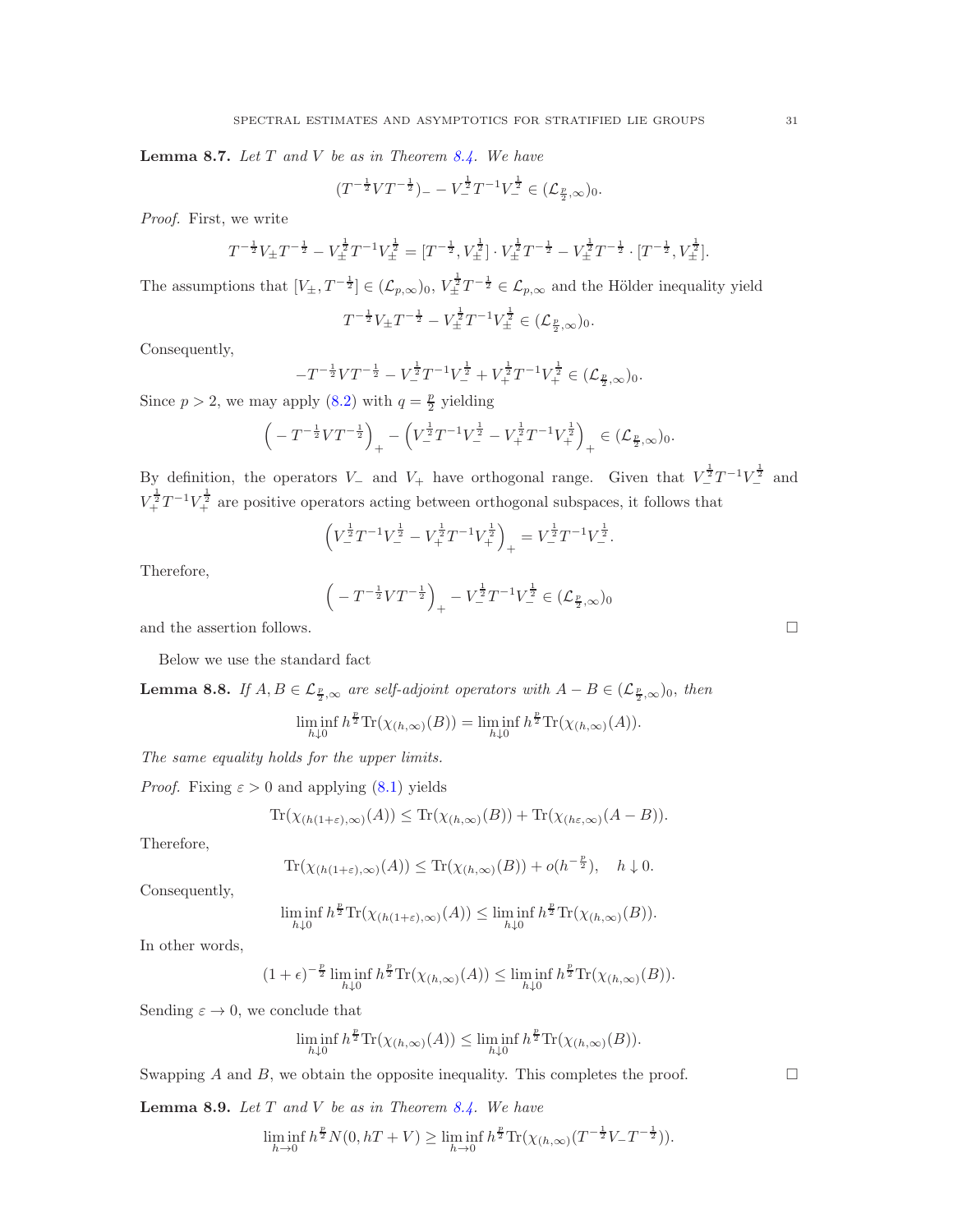Proof. By Lemma [8.6,](#page-29-2) the assumptions in Corollary [8.3](#page-28-1) hold. Corollary [8.3](#page-28-1) asserts that

$$
N(0, hT + V) \ge \text{Tr}(\chi_{(1,\infty)}(-(hT)^{-\frac{1}{2}}V(hT)^{-\frac{1}{2}})) = \text{Tr}(\chi_{(h,\infty)}(-T^{-\frac{1}{2}}VT^{-\frac{1}{2}})).
$$

Using the identity

$$
\operatorname{Tr}(\chi_{(h,\infty)}(-A)) = \operatorname{Tr}(\chi_{(h,\infty)}(A_-)), \quad A = A^* \in \mathcal{K}(H)
$$

we write

$$
N(0, hT + V) \ge \text{Tr}(\chi_{(h,\infty)}((T^{-\frac{1}{2}}VT^{-\frac{1}{2}})_-)).
$$

Setting

$$
A = (T^{-\frac{1}{2}} V T^{-\frac{1}{2}})_{-}, \quad B = V^{\frac{1}{2}} T^{-1} V^{\frac{1}{2}}_{-}
$$

it follows from Lemma [8.7](#page-30-0) that  $A - B \in (\mathcal{L}_{\frac{p}{2}, \infty})_0$ . Lemma [8.8](#page-30-1) now yields

$$
\liminf_{h \to 0} h^{\frac{p}{2}} N(0, hT + V)
$$

$$
\geq \liminf_{h \to 0} h^{\frac{p}{2}} \text{Tr}(\chi_{(h,\infty)}((T^{-\frac{1}{2}}VT^{-\frac{1}{2}})_-)) = \liminf_{h \to 0} h^{\frac{p}{2}} \text{Tr}(\chi_{(h,\infty)}(V^{\frac{1}{2}}T^{-1}V^{\frac{1}{2}}_-)).
$$

Since

$$
\mu\left(V_{-}^{\frac{1}{2}}T^{-1}V_{-}^{\frac{1}{2}}\right) = \mu\left(T^{-\frac{1}{2}}V_{-}T^{-\frac{1}{2}}\right),\,
$$

the assertion follows.  $\hfill \square$ 

<span id="page-31-0"></span>**Lemma 8.10.** Let  $T$  and  $V$  be as in Theorem [8.4.](#page-29-0) We have

$$
\limsup_{h \to 0} h^{\frac{p}{2}} N(0, hT + V) \le \limsup_{h \to 0} h^{\frac{p}{2}} \text{Tr}(\chi_{(h,\infty)}(T^{-\frac{1}{2}} V_- T^{-\frac{1}{2}})).
$$

Proof. By Lemma [8.6,](#page-29-2) the assumptions in Corollary [8.3](#page-28-1) hold. Corollary 8.3 asserts that

$$
N(0, hT + V) \le \text{Tr}(\chi_{[1,\infty)}(-(hT)^{-\frac{1}{2}}V(hT)^{-\frac{1}{2}})) = \text{Tr}(\chi_{[h,\infty)}(-T^{-\frac{1}{2}}VT^{-\frac{1}{2}})).
$$

Recalling that

$$
\operatorname{Tr}(\chi_{[h,\infty)}(B)) \le \operatorname{Tr}(\chi_{[h,\infty)}(A)), \quad B \le A,
$$

and setting

$$
A = T^{-\frac{1}{2}} V_- T^{-\frac{1}{2}}, \quad B = -T^{-\frac{1}{2}} V T^{-\frac{1}{2}},
$$

we obtain

$$
N(0, hT + V) \le \text{Tr}(\chi_{[h,\infty)}(T^{-\frac{1}{2}}V - T^{-\frac{1}{2}})).
$$

Passing  $h \to 0$ , Lemma [2.3](#page-6-1) completes the proof.

Proof of Theorem [8.4.](#page-29-0) Combining Lemmas [8.10](#page-31-0) and [8.9,](#page-30-2) we have

$$
\liminf_{h \to 0} h^{\frac{p}{2}} \text{Tr}(\chi_{(h,\infty)}(T^{-\frac{1}{2}}V - T^{-\frac{1}{2}})) \le \liminf_{h \to 0} h^{\frac{p}{2}} N(0, hT + V)
$$
\n
$$
\le \limsup_{h \to 0} h^{\frac{p}{2}} N(0, hT + V) \le \limsup_{h \to 0} h^{\frac{p}{2}} \text{Tr}(\chi_{(h,\infty)}(T^{-\frac{1}{2}}V - T^{-\frac{1}{2}}))
$$

From Lemma [2.3,](#page-6-1) we have

$$
\liminf_{t \to \infty} t \mu \left( t, T^{-\frac{1}{2}} V_- T^{-\frac{1}{2}} \right)^{\frac{p}{2}} \le \liminf_{h \to 0} h^{\frac{p}{2}} N(0, hT + V)
$$
\n
$$
\le \limsup_{h \to 0} h^{\frac{p}{2}} N(0, hT + V) \le \limsup_{t \to \infty} t \mu \left( t, T^{-\frac{1}{2}} V_- T^{-\frac{1}{2}} \right)^{\frac{p}{2}}.
$$

Hence,

$$
\lim_{h \to 0} h^{\frac{p}{2}} N(0, hT + V) = \lim_{t \to \infty} t \mu \left( t, T^{-\frac{1}{2}} V_- T^{-\frac{1}{2}} \right)^{\frac{p}{2}}
$$

if the limit on the right hand side exists.  $\Box$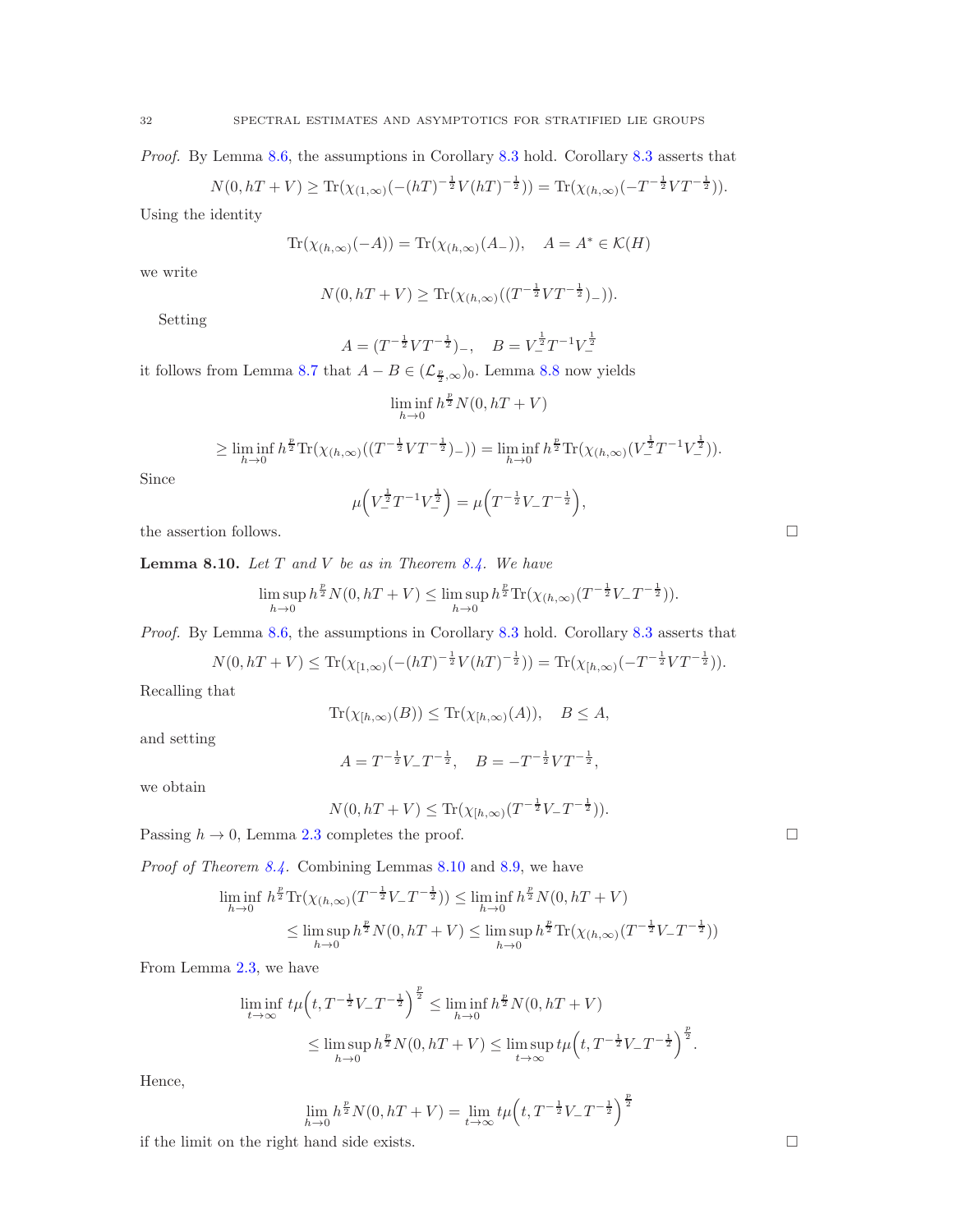8.3. Semiclassical asymptotics for stratified Lie groups. Recall from the proof of Lemma [4.4](#page-10-1) the theorem of Christ [\[9,](#page-34-11) Proposition 3.1] that for all  $g \in L_2(\mathbb{R}_+$ ,  $t^{\frac{d_{\text{hom}}}{2}-1}$  dt) we have  $g(-\Delta) \in$  $L_2(VN(G), \tau)$  and there is a non-zero constant c such that

$$
||g(-\Delta)||_{L_2(VN(G),\tau)} = c||g||_{L_2(\mathbb{R}_+,t^{\frac{d_{\text{hom}}}{2}-1}dt)}.
$$

A consequence of this identity is that the spectrum of  $-\Delta$  is purely absolutely continuous, and in particular  $-\Delta$  has trivial kernel.

<span id="page-32-1"></span>**Lemma 8.11.** Let G be a stratified Lie group with  $d_{\text{hom}} > 2$ . Let  $T = -\Delta$  and let  $V = M_f$ , where  $f \in L_{\frac{d_{\text{hom}}}{2}}(G)$  is real-valued. The assumptions in Theorem [8.4](#page-29-0) hold.

*Proof.* Note that  $V_{\pm}^{\frac{1}{2}} \in L_{d_{\text{hom}}}(G)$ . The first assumption follows from Theorem [1.1.](#page-1-0)

To prove the second assumption, fix a sequence  $\{f_k\}_{k\geq 0} \subset C_c^{\infty}(G)$  such that  $f_k \to f_{+}^{\frac{1}{2}}$  in  $L_{d_{\text{hom}}}(G)$ . As established in the proof of the Lemma [7.9,](#page-26-0) we have

$$
M_{f_k}(-\Delta)^{-\frac{1}{2}} - M_f(1-\Delta)^{-\frac{1}{2}} \in \mathcal{L}_{d_{\text{hom}}} \subset (\mathcal{L}_{d_{\text{hom}},\infty})_0.
$$

Thus,

$$
[M_{f_k}, (-\Delta)^{-\frac{1}{2}} - (1-\Delta)^{-\frac{1}{2}}] \in (\mathcal{L}_{d_{\text{hom}}, \infty})_0.
$$

By Theorem [5.1,](#page-11-0) we have

$$
[M_{f_k}, (1-\Delta)^{-\frac{1}{2}}] \in \mathcal{L}_{\frac{d_{\text{hom}}}{2}, \infty} \subset (\mathcal{L}_{d_{\text{hom}}, \infty})_0.
$$

Thus,

$$
[M_{f_k},(-\Delta)^{-\frac{1}{2}}] \in (\mathcal{L}_{d_{\text{hom}},\infty})_0.
$$

On the other hand, Theorem [1.1.](#page-1-0)[\(i\)](#page-1-1) implies that

$$
[M_{f_k}, (-\Delta)^{-\frac{1}{2}}] \to [M_{f_+}^{\frac{1}{2}}, (-\Delta)^{-\frac{1}{2}}]
$$

in  $\mathcal{L}_{d_{\text{hom}},\infty}$ . Hence,

$$
[M^{\frac{1}{2}}_{f_+},(-\Delta)^{-\frac{1}{2}}] \in (\mathcal{L}_{d_{\text{hom}},\infty})_0.
$$

Similarly, one can prove the commutator estimate for  $f_$ . Thus, the second assumption in Theorem [8.4](#page-29-0) also holds.

*Proof of Corollary [1.6.](#page-4-0)* By Lemma [8.11,](#page-32-1) Theorem [8.4](#page-29-0) holds for  $T = -\Delta$  and  $V = M_f$  where  $f \in L_{\frac{d_{\text{hom}}}{d}}(G)$  is real-valued, provided that  $d_{\text{hom}} > 2$ . The assertion follows immediately from that theorem and Theorem [1.4.](#page-3-1)  $\square$ 

# 9. APPLICATION TO SCATTERING THEORY

<span id="page-32-0"></span>Finally we indicate the use of the  $\mathcal{L}_1$ -Cwikel estimate of Theorem [1.1](#page-1-0) in potential scattering theory. This line of argument is quite standard and closely follows [\[37,](#page-35-2) Chapter 6], however we have included it in order to illustrate the benefit of proving Cwikel-type estimates in new setting.

If A and B are self-adjoint operators on a Hilbert space  $H$ , where A has purely absolutely continuous spectrum, then the wave operators  $\Omega_{\pm}(A, B)$  are defined as

$$
\Omega_{\pm}(A,B) := \mathbf{s} - \lim_{t \to \pm \infty} e^{-itB} e^{itA}.
$$

Here, s – lim denotes the limit in the strong operator topology. The wave operators  $\Omega_{+}(A, B)$  are said to be complete if the range of  $\Omega_{+}(A, B)$  is exactly H. Birman's theorem [\[37,](#page-35-2) Corollary 6.7] asserts that for  $\Omega_{\pm}(A, B)$  to exist and be complete it suffices that

$$
dom(|A|^{1/2}) = dom(|B|^{1/2})
$$

(i.e., A and B have the same form domain), and that for all  $a > 0$  we have

$$
\chi_{(-a,a)}(A)(A-B)\chi_{(-a,a)}(B)\in \mathcal{L}_1.
$$

Therefore, a sufficient condition is that there exists  $N > 0$  such that

$$
(A + i)^{-N} (A - B)(B + i)^{-N} \in \mathcal{L}_1.
$$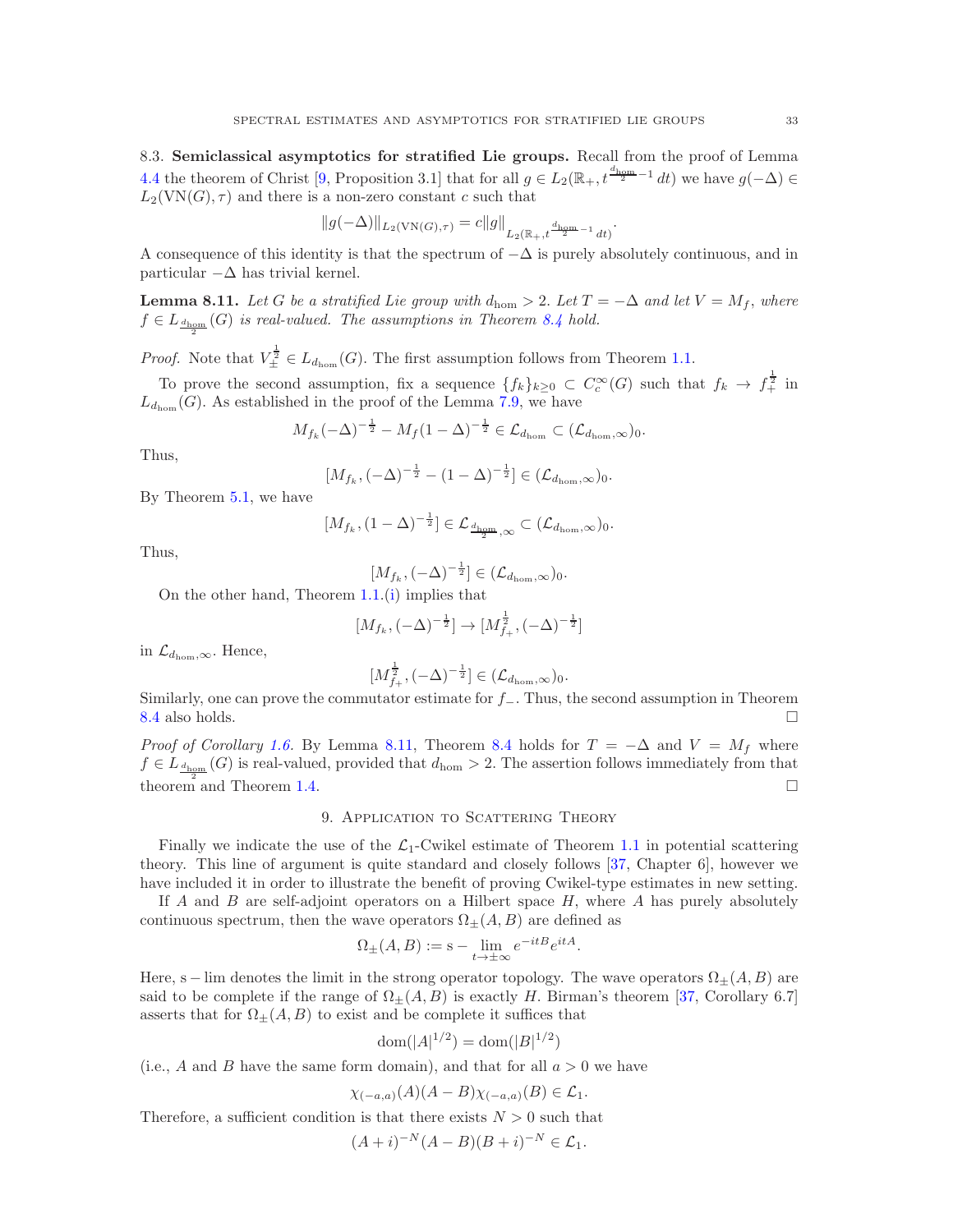In the traditional setting of scattering theory, we consider  $A = -\Delta$ , the usual Laplace operator on  $\mathbb{R}^d$ , and  $B = -\Delta + V$ , where  $V = M_f$  is an operator of pointwise mutliplication by  $f \in \ell_1(L_2)(\mathbb{R}^d)$ . In this case the classical estimates for  $M_f (1-\Delta)^{-N}$  due to Birman and Solomyak suffice to deduce the existence and completeness of the wave operators, see [\[37,](#page-35-2) Chapter 6].

The following simple lemma suffices for our purposes.

<span id="page-33-1"></span>**Lemma 9.1.** Let A and B be self-adjoint operators with equal form domain, and let  $V := A - B$ be their difference. If

(i) there exists  $p \in \mathbb{N}$  such that

$$
V(A+i)^{-1} \in \mathcal{L}_p;
$$

(ii) there exists  $N \in \mathbb{N}$  such that

$$
(A+i)^{-N}V(A+i)^{-N} \in \mathcal{L}_1, \quad V(A+i)^{-N}, (A+i)^{-N}V \in \mathcal{L}_2;
$$

then

$$
(A+i)^{-MN}V(B+i)^{-MN}\in\mathcal{L}_{\frac{p}{M}},\quad 1\leq M\leq p.
$$

*Proof.* We suppose  $p > 2$  (otherwise there is nothing to prove). We prove the assertion by induction on M. The  $M = 1$  case is trivial. Suppose the assertion is holds for  $M - 1$ , where  $1 \leq M - 1 < p$ and let us prove it for M. Clearly,

$$
(A+i)^{-MN}V(B+i)^{-MN} = (A+i)^{-MN}V(A+i)^{-MN} + (A+i)^{-MN}V \cdot ((B+i)^{-MN} - (A+i)^{-MN}).
$$

By the resolvent identity, we have

$$
(B+i)^{-MN} - (A+i)^{-MN} = -\sum_{k=0}^{MN-1} (B+i)^{-k-1} V(A+i)^{k-MN}.
$$

Therefore

<span id="page-33-0"></span>(9.1) 
$$
(A + i)^{-MN}V(B + i)^{-MN} = (A + i)^{-MN}V(A + i)^{-MN}
$$

$$
- \sum_{k=0}^{MN-1} (A + i)^{-MN}V(B + i)^{-k-1}V(A + i)^{k-MN}.
$$

The first summand belongs to  $\mathcal{L}_{\frac{p}{M}}$ , because

$$
(A+i)^{-MN}V(A+i)^{-MN} = (A+i)^{-(M-1)N} \cdot (A+i)^{-N}V(A+i)^{-N} \cdot (A+i)^{-(M-1)N}
$$
  
\n
$$
\in \mathcal{L}_{\infty} \cdot \mathcal{L}_1 \cdot \mathcal{L}_{\infty} = \mathcal{L}_1 \subseteq \mathcal{L}_{\frac{p}{M}}.
$$

To see that the sum over k on the right hand side of  $(9.1)$  belongs to the same ideal, first we consider the case  $0 \leq k \leq (M-1)N$ . We have

$$
(A + i)^{-MN}V(B + i)^{-k-1}V(A + i)^{k-MN}
$$
  
=  $(A + i)^{-(M-1)N} \cdot (A + i)^{-N}V \cdot (B + i)^{-k-1} \cdot V(A + i)^{-N} \cdot (A + i)^{k-(M-1)N}$   
 $\in \mathcal{L}_{\infty} \cdot \mathcal{L}_2 \cdot \mathcal{L}_{\infty} \cdot \mathcal{L}_2 \cdot \mathcal{L}_{\infty}$   
=  $\mathcal{L}_1 \subseteq \mathcal{L}_{\frac{p}{M}}.$ 

Next, we consider  $(M-1)N+1 \leq k \leq MN-1$ . In this case we rewrite the kth summand on the right hand side of  $(9.1)$  as

$$
(A+i)^{-MN}V(B+i)^{-k-1}V(A+i)^{k-MN}
$$
  
=  $(A+i)^{-N}(A+i)^{-(M-1)N}V(B+i)^{-(M-1)N}(B+i)^{(M-1)N-k-1}V(A+i)^{-1}(A+i)^{k+1-MN}.$ 

Since  $(A + i)^{-(M-1)N} V(B + i)^{-(M-1)N} \in \mathcal{L}_{\frac{p}{M-1}}$  by the inductive hypothesis, it follows from Hölder's inequality that

$$
(A+i)^{-MN}V(B+i)^{-k-1}V(A+i)^{k-MN} \in \mathcal{L}_{\infty} \cdot \mathcal{L}_{\frac{p}{M-1}} \cdot \mathcal{L}_{\infty} \cdot \mathcal{L}_p \cdot \mathcal{L}_{\infty} = \mathcal{L}_{\frac{p}{M}}.
$$

Hence, every term on the right hand side of  $(9.1)$  belongs to  $\mathcal{L}_{\frac{p}{M}}$ , and therefore.

$$
(A+i)^{-MN}V(B+i)^{-MN}\in\mathcal{L}_{\frac{p}{M}}.
$$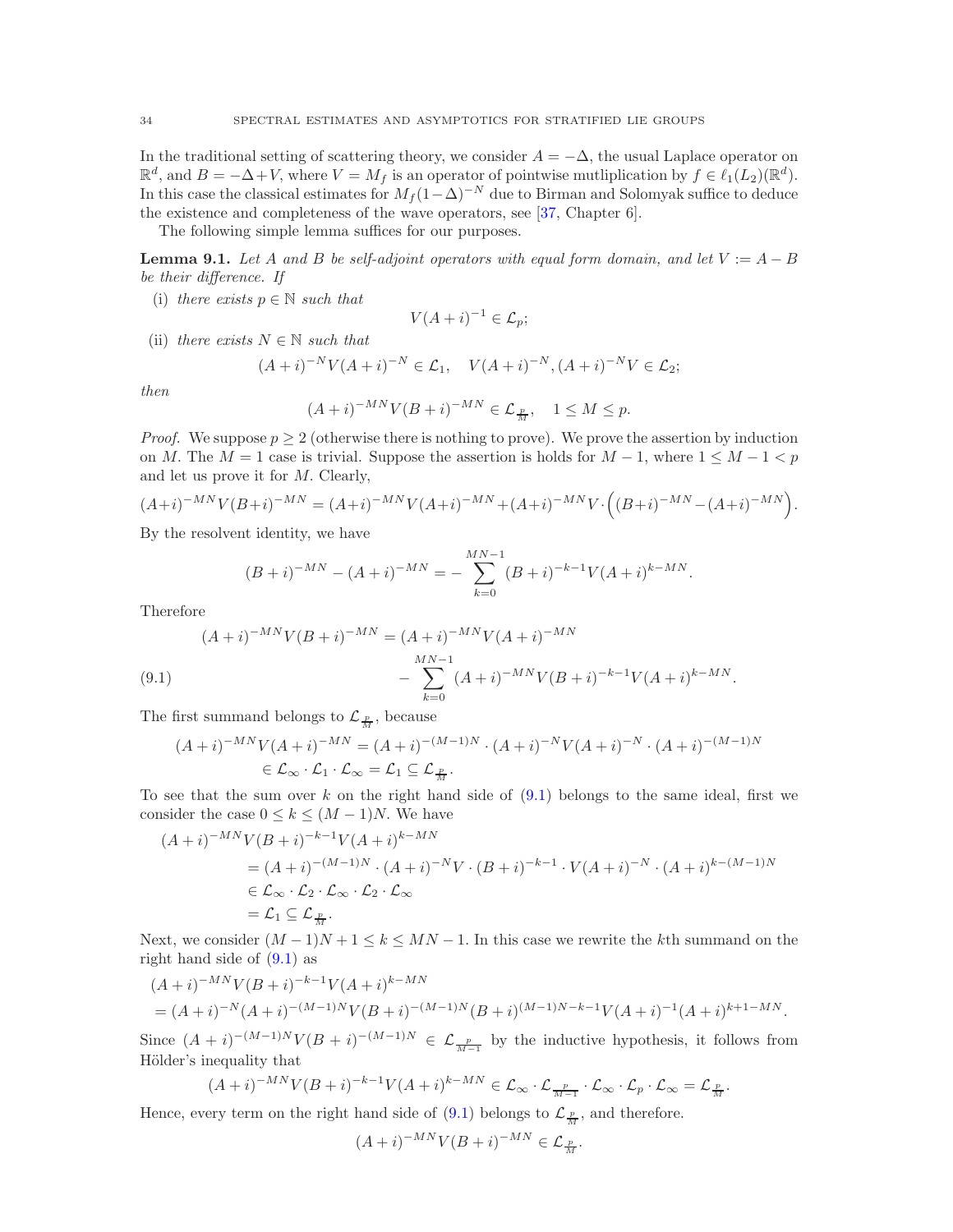This completes the induction, and hence we deduce the result.

**Theorem 9.2.** Let G be a stratified Lie group with  $d_{\text{hom}} > 4$ , and let  $f \in (L_{\frac{d_{\text{hom}}}{d_{\text{hom}}}} \cap L_1)(G)$  be real valued. The wave operators exist and are complete for the couple  $(-\Delta, -\Delta + M_f^2)$ , where  $-\Delta + M_f$ is understood as a quadratic form sum.

*Proof.* We use the notations  $A = -\Delta$ ,  $B = -\Delta + M_f$  and  $V = M_f$ . It follows immediately from Lemma [4.2](#page-9-0) that spectrum of A is absolutely continuous.

By Theorem [1.1,](#page-1-0) we have

$$
||V(A+i)^{-1}||_{\frac{d_{\text{hom}}}{2},\infty} \leq c_G ||f||_{\frac{d_{\text{hom}}}{2}}.
$$

Let  $p \in \mathbb{N}$  be such that  $p > 2$  and  $p > \frac{d_{\text{hom}}}{2}$ . It follows that  $V(A + i)^{-1} \in \mathcal{L}_p$ . The assumption on f implies that in particular  $f \in L_2(G)$ . By Theorem [1.3,](#page-2-0) we have

$$
V(A+i)^{-p}, (A+i)^{-p}V \in \mathcal{L}_2.
$$

Due to the assumption that  $f \in L_1(G)$ , Theorem [1.3](#page-2-0) yields

$$
(A+i)^{-p}V(A+i)^{-p} \in \mathcal{L}_1.
$$

By Lemma [9.1](#page-33-1) it follows that

$$
(A + i)^{-p^2} V(B + i)^{-p^2} \in \mathcal{L}_1.
$$

Multiplying on the left by  $\chi_{(-a,a)}(A)$  and on the right by  $\chi_{(-a,a)}(B)$ , we obtain

$$
\chi_{(-a,a)}(A)(A-B)\chi_{(-a,a)}(B)\in \mathcal{L}_1.
$$

The assertion follows now from Birman's theorem.

Remark 9.3. Since the spectrum of  $-\Delta$  is purely absolutely continuous, it follows that the scattering matrix of the pair  $(-\Delta, -\Delta + M_f)$  is unitary on  $L_2(G)$ .

### **REFERENCES**

- <span id="page-34-10"></span>[1] A. Agrachev, U. Boscain, J. Gauthier, and F. Rossi. The intrinsic hypoelliptic Laplacian and its heat kernel on unimodular Lie groups. J. Funct. Anal., 256(8):2621–2655, 2009.
- <span id="page-34-6"></span>[2] R. Beals and P. Greiner. Calculus on Heisenberg manifolds, volume 119 of Annals of Mathematics Studies. Princeton University Press, Princeton, NJ, 1988.
- <span id="page-34-5"></span>[3] Richard Beals and Peter C. Greiner. Pseudodifferential operators associated to hyperplane bundles. Number Special Issue, pages 7–40 (1984). 1983. Conference on linear partial and pseudodifferential operators (Torino, 1982).
- <span id="page-34-12"></span>[4] M. Sh. Birman and M. Z. Solomyak. Spectral theory of selfadjoint operators in Hilbert space. Mathematics and its Applications (Soviet Series). D. Reidel Publishing Co., Dordrecht, 1987. Translated from the 1980 Russian original by S. Khrushchëv and V. Peller.
- <span id="page-34-3"></span>[5] M. Š. Birman and M. Z. Solomjak. Asymptotics of the spectrum of weakly polar integral operators. Izv. Akad. Nauk SSSR Ser. Mat., 34:1142–1158, 1970.
- <span id="page-34-4"></span>[6] M. S. Birman and M. Z. Solomjak. The principal term of the spectral asymptotics for "non-smooth" elliptic problems. Funkcional. Anal. i Priložen., 4(4):1-13, 1970.
- <span id="page-34-1"></span>[7] A. Bonfiglioli, E. Lanconelli, and F. Uguzzoni. Stratified Lie groups and potential theory for their sub-Laplacians. Springer Monographs in Mathematics. Springer, Berlin, 2007.
- <span id="page-34-7"></span>[8] W. Choi and R. Ponge. Tangent maps and tangent groupoid for Carnot manifolds. Differential Geom. Appl., 62:136–183, 2019.
- <span id="page-34-11"></span>[9] M. Christ. L<sup>p</sup> bounds for spectral multipliers on nilpotent groups. Trans. Amer. Math. Soc., 328(1):73–81, 1991.
- <span id="page-34-8"></span>[10] Y. Colin de Verdière, L. Hillairet, and E. Trélat. Spectral asymptotics for sub-Riemannian Laplacians, I: Quantum ergodicity and quantum limits in the 3-dimensional contact case. Duke Math. J., 167(1):109–174, 2018.
- <span id="page-34-9"></span>[11] Y. Colin de Verdière, L. Hillairet, and E. Trélat. Small-time asymptotics of hypoelliptic heat kernels near the diagonal, nilpotentization and related results, 2020.
- <span id="page-34-2"></span><span id="page-34-0"></span>[12] A. Connes. The action functional in noncommutative geometry. Comm. Math. Phys., 117(4):673–683, 1988.
- [13] L. J. Corwin and F. P. Greenleaf. Representations of nilpotent Lie groups and their applications. Part I, volume 18 of Cambridge Studies in Advanced Mathematics. Cambridge University Press, Cambridge, 1990. Basic theory and examples.
- <span id="page-34-13"></span>[14] E. B. Davies. Lipschitz continuity of functions of operators in the Schatten classes. J. London Math. Soc. (2), 37(1):148–157, 1988.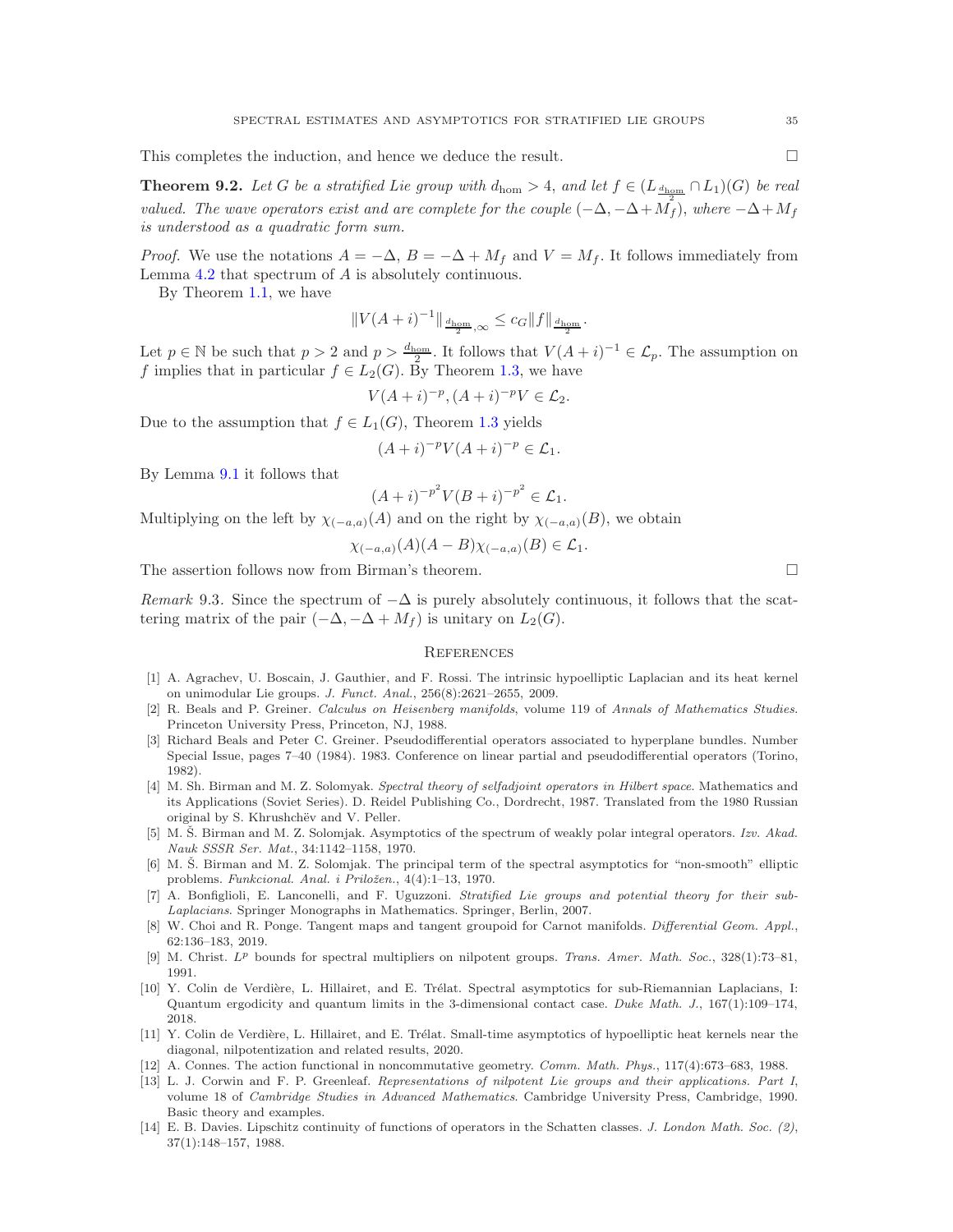- <span id="page-35-20"></span>[15] J. Dixmier. C<sup>\*</sup>-algebras. North-Holland Mathematical Library, Vol. 15. North-Holland Publishing Co., Amsterdam-New York-Oxford, 1977. Translated from the French by Francis Jellett.
- <span id="page-35-22"></span>[16] P. G. Dodds, T. K. Dodds, F. A. Sukochev, and D. Zanin. Arithmetic-geometric mean and related submajorisation and norm inequalities for τ-measurable operators: Part II. Integral Equations Operator Theory, 92(4):Paper No. 32, 60, 2020.
- <span id="page-35-12"></span><span id="page-35-0"></span>[17] V. Fischer and M. Ruzhansky. Quantization on nilpotent Lie groups, volume 314 of Progress in Mathematics. Birkhäuser/Springer, [Cham], 2016.
- <span id="page-35-13"></span>[18] G. B. Folland. Subelliptic estimates and function spaces on nilpotent Lie groups. Ark. Mat., 13(2):161–207, 1975.
- [19] G. B. Folland and Elias M. Stein. Hardy spaces on homogeneous groups, volume 28 of Mathematical Notes. Princeton University Press, Princeton, N.J.; University of Tokyo Press, Tokyo, 1982.
- <span id="page-35-10"></span>[20] B. Gaveau. Principe de moindre action, propagation de la chaleur et estim´ees sous elliptiques sur certains groupes nilpotents. Acta Math., 139(1-2):95–153, 1977.
- <span id="page-35-8"></span>[21] Heiko Gimperlein and Magnus Goffeng. Nonclassical spectral asymptotics and Dixmier traces: from circles to contact manifolds. Forum Math. Sigma, 5:e3, 57, 2017.
- <span id="page-35-14"></span>[22] I. C. Gohberg and M. G. Kreĭn. Introduction to the theory of linear nonselfadjoint operators. Translated from the Russian by A. Feinstein. Translations of Mathematical Monographs, Vol. 18. American Mathematical Society, Providence, R.I., 1969.
- <span id="page-35-21"></span>[23] L. Grafakos. Classical Fourier analysis, volume 249 of Graduate Texts in Mathematics. Springer, New York, third edition, 2014.
- <span id="page-35-23"></span>[24] F. Hiai and H. Kosaki. Means of Hilbert space operators, volume 1820 of Lecture Notes in Mathematics. Springer-Verlag, Berlin, 2003.
- <span id="page-35-1"></span>[25] L. Hörmander. The analysis of linear partial differential operators. III. Classics in Mathematics. Springer, Berlin, 2007. Pseudo-differential operators, Reprint of the 1994 edition.
- <span id="page-35-28"></span>[26] J. Korevaar. Tauberian theory, volume 329 of Grundlehren der Mathematischen Wissenschaften [Fundamental Principles of Mathematical Sciences]. Springer-Verlag, Berlin, 2004. A century of developments.
- <span id="page-35-3"></span>[27] G. Levitina, F. Sukochev, and D. Zanin. Cwikel estimates revisited. Proceedings of the London Mathematical Society, 120(2):265–304, 2020.
- <span id="page-35-16"></span>[28] S. Lord, F. Sukochev, and D. Zanin. Singular traces, volume 46 of De Gruyter Studies in Mathematics. De Gruyter, Berlin, 2013. Theory and applications.
- <span id="page-35-9"></span>[29] G. Métivier. Fonction spectrale et valeurs propres d'une classe d'opérateurs non elliptiques. Comm. Partial Differential Equations, 1(5):467–519, 1976.
- <span id="page-35-19"></span>[30] G. K. Pedersen. C<sup>∗</sup>-algebras and their automorphism groups. Pure and Applied Mathematics (Amsterdam). Academic Press, London, 2018. Second edition of [ MR0548006], Edited and with a preface by Søren Eilers and Dorte Olesen.
- <span id="page-35-7"></span>[31] R. S. Ponge. Heisenberg calculus and spectral theory of hypoelliptic operators on Heisenberg manifolds. Mem. Amer. Math. Soc., 194(906):viii+ 134, 2008.
- <span id="page-35-24"></span>[32] D. Potapov and F. Sukochev. Unbounded Fredholm modules and double operator integrals. J. Reine Angew. Math., 626:159–185, 2009.
- <span id="page-35-26"></span>[33] M. S. Raghunathan. *Discrete subgroups of Lie groups*. Ergebnisse der Mathematik und ihrer Grenzgebiete, Band 68. Springer-Verlag, New York-Heidelberg, 1972.
- <span id="page-35-11"></span>[34] G. V. Rozenbljum. Distribution of the discrete spectrum of singular differential operators. Dokl. Akad. Nauk SSSR, 202:1012–1015, 1972.
- <span id="page-35-15"></span><span id="page-35-5"></span>[35] G. Rozenblum. Eigenvalues of singular measures and Connes noncommutative integration, 2021.
- [36] G. V. Rozenblyum, M. Z. Solomyak, and M. A. Shubin. Spectral theory of differential operators. In Current problems in mathematics. Fundamental directions, Vol. 64 (Russian), Itogi Nauki i Tekhniki, pages 5–248. Akad. Nauk SSSR, Vsesoyuz. Inst. Nauchn. i Tekhn. Inform., Moscow, 1989.
- <span id="page-35-2"></span>[37] B. Simon. Trace ideals and their applications, volume 120 of Mathematical Surveys and Monographs. American Mathematical Society, Providence, RI, second edition, 2005.
- <span id="page-35-29"></span>[38] B. Simon. Operator theory. A Comprehensive Course in Analysis, Part 4. American Mathematical Society, Providence, RI, 2015.
- <span id="page-35-25"></span>[39] A. Skripka, A. Tomskova. Multilinear operator integrals, volume 2250 of Lecture Notes in Mathematics. Springer, Cham, [2019] ©2019. Theory and applications.
- <span id="page-35-18"></span>[40] W. Forrest Stinespring. Integration theorems for gages and duality for unimodular groups. Trans. Amer. Math. Soc., 90:15–56, 1959.
- <span id="page-35-27"></span><span id="page-35-4"></span>[41] F. Sukochev and D. Zanin. The Connes character formula for locally compact spectral triples. 2018.
- <span id="page-35-17"></span>[42] D. Zanin, F. Sukochev. Cwikel-solomyak estimates on tori and euclidean spaces.
- [43] M. Takesaki. Theory of operator algebras. II, volume 125 of Encyclopaedia of Mathematical Sciences. Springer-Verlag, Berlin, 2003. Operator Algebras and Non-commutative Geometry, 6.
- <span id="page-35-6"></span>[44] M. E. Taylor. Noncommutative microlocal analysis. I. Mem. Amer. Math. Soc., 52(313):iv+182, 1984.